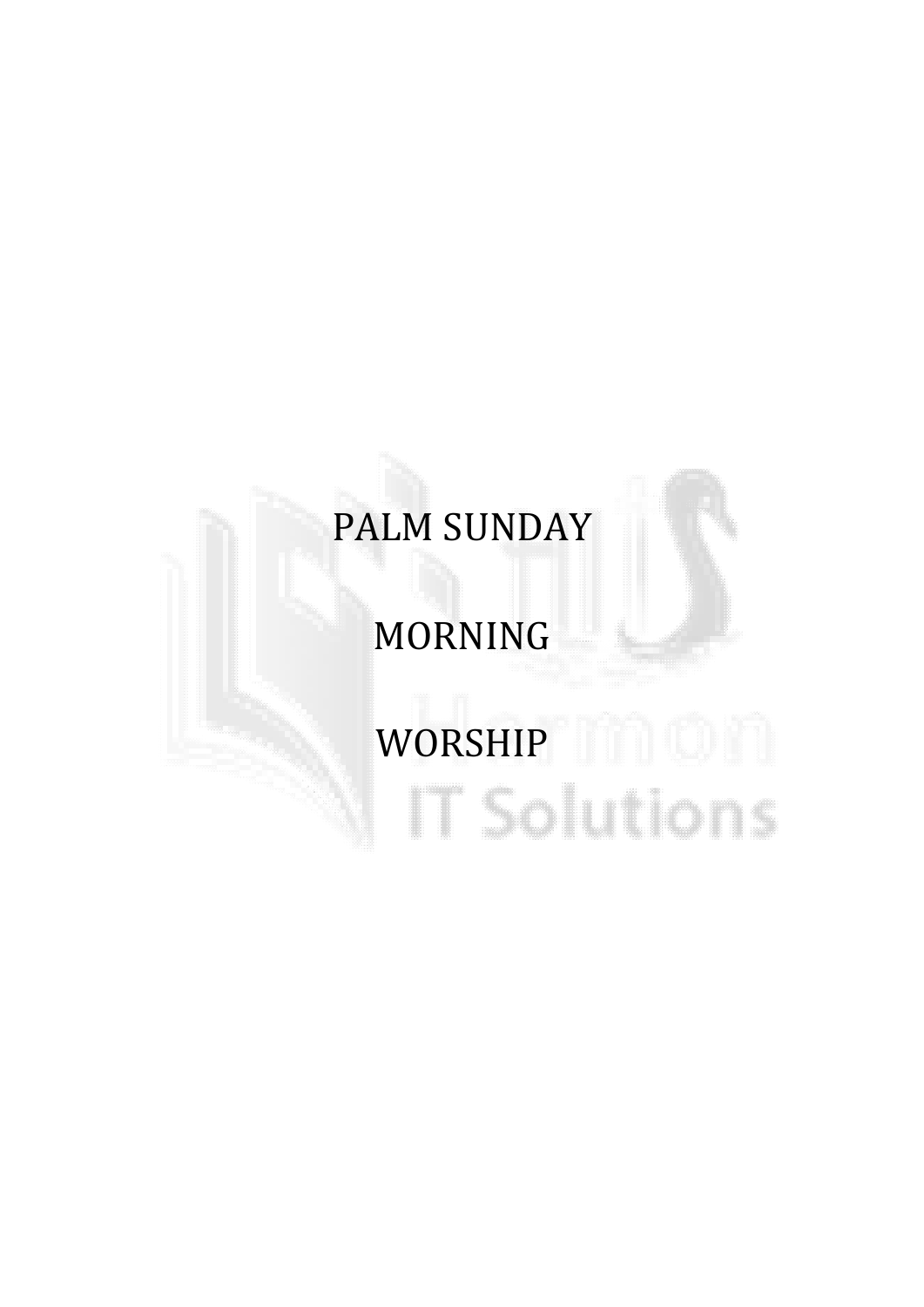# Ooshaana Njaayaraazhcha Kaalathe Namaskaara Kramam

# Kauma (Pg.1)

- **P. Pithaavinum, Puthranum, Parishudha-Roohaaikkum sthuthi.**
- **C. Aadhimuthal ennennekkum thanne. Amen.**
- **P. Aakaashavum bhoomiyum Thante mahathwam-kondu niranjirikkunna balavaanaaya Dhaivam Thamburaan, parishudhan, parishudhan, parishudhan, unnathangalil sthuthi.**
- **C. Karthaavinte thirunaamathil vannavanum, varuvaan-irikkunnavanum vaazhthappettavan-aakunnu. Unnathangalil sthuthi.**
- **P. Dhaivame, Nee Parishudhan-aakunnu.\***
- **C. Balavaane, Nee Parishudhan-aakunnu,\***
- **P. Maranamillaathavane, Nee Parishudhan-aakunnu.\***
- **C. Njangalkku-vendi krooshikkappetta ┼ Mashiha Thamburaane, njangalodu karuna cheiyyaname.\***

*(\*Iprakaaram moonnu praavashyam chollenam)*

- **P. Njangalude Karthaave, njangalodu karuna cheiyyename.**
- **C. Njangalude Karthaave, krupa-thonni njangalodu karuna cheiyyename.**
- **P. Njangalude Karthaave, njangalude namaskaaravum, shushrooshayum kaikondu, njangalodu karuna cheiyyename.**
- **C. Dhaivame, Ninakku sthuthi.**
- **P. Srshtaave, Ninakku sthuthi.**
- **C. Paapikalaaya adiyaarodu krupa cheiyyunna Mashihaa Raajaave, Ninakku sthuthi. Baarekmaar.**

#### *(Allenkil geetham)*

- **P. Dhaivame, Nee Parishudhan. Haaleluyya\***
- **C. Balavaane, Nee Parishudhan. Kuriyelaayisson\***
- **P. Mrthirahithaa, Nee Parishudhan. Haaleluyya\***
- **C. Adiyaarkkai kroosh ┼ ettavane, anugrahichee-daname\***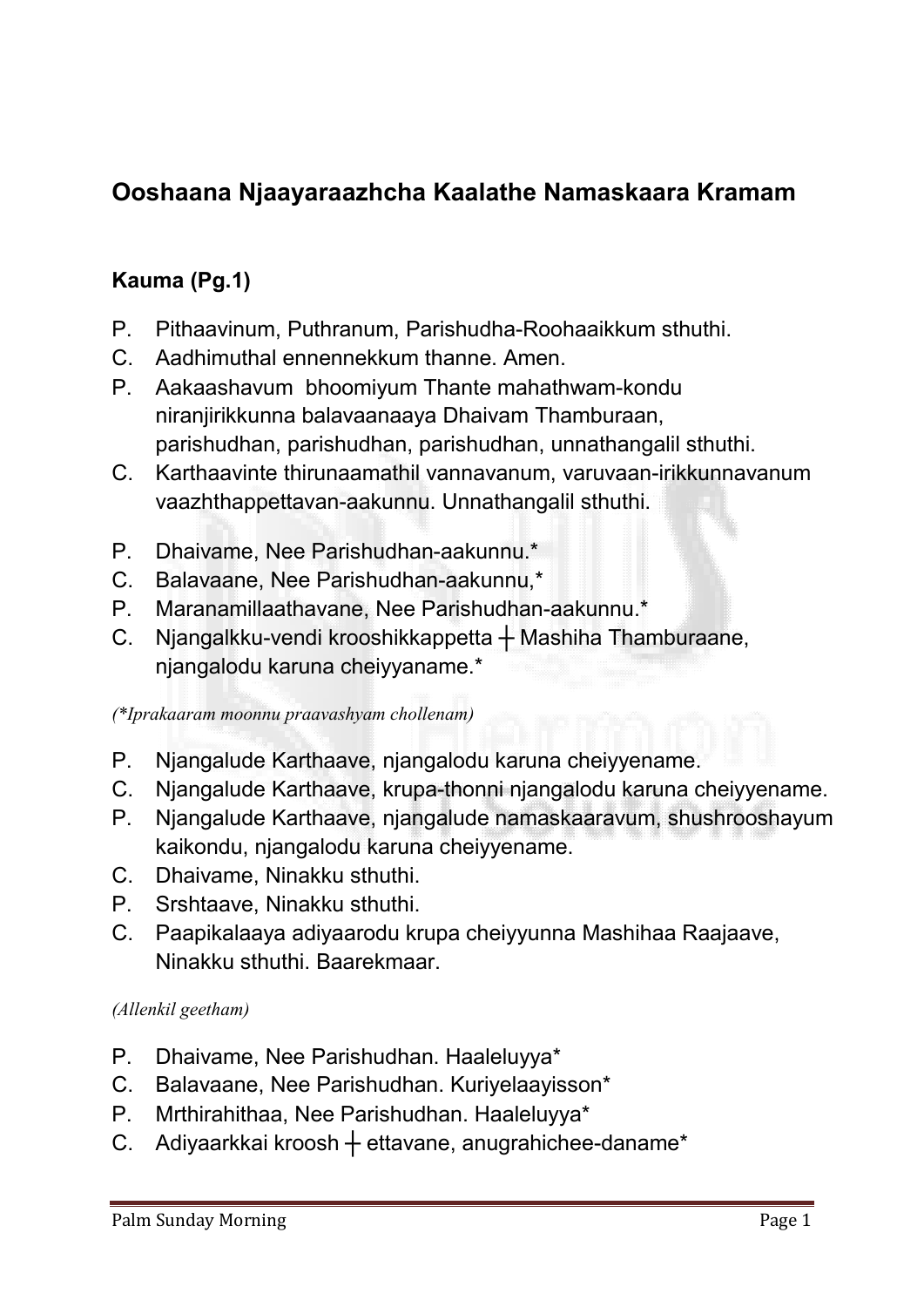*(\*Iprakaaram moonnu praavashyam chollenam)*

# Order of Worship for Palm Sunday Morning

# Adoration

- **P. Praise be to the Father, to the Son and to the Holy Spirit.**
- **C. As it was in the beginning, is now and forever shall be. Amen.**
- **P. Holy, holy, holy, Lord God of power and might, heaven and earth are full of Thy glory.i Praise in the highest.**
- **C. Blessed is He who has come and is to come again** in the name of the Lord.<sup>ii</sup> Praise in the highest.
- **P. Holy art Thou, O God.\***
- **C. Holy art Thou, Almighty Lord.\***
- **P. Holy art Thou, Immortal Lord.\***
- C. O Lord the Messiah who was crucified  $+$  for us, **have mercy on us.\***

 *(\* To be said three times)*

- **P. O Lord, have mercy on us.**
- **C. O Lord, have mercy on us and bless us.**
- **P. O Lord, accept our prayers and worship and have mercy on us.**
- **C. Praise be to Thee, O God.**
- **P. Praise be to Thee, O Creator.**
- **C. Praise be to Thee, O King the Messiah, who shows mercy to us sinful servants. Bless us O Lord.**

#### *(Or in song)*

- **P. Holy art Thou, O God. Praise the Lord.\***
- **C. Holy art Thou, Almighty Lord. Lord, have mercy.\***
- **P. Holy art Thou, Immortal Lord. Praise the Lord.\***
- **C. O Thou, who bore the cross ┼ for us servants, bless us.\***

*(\* To be said three times)*

Palm Sunday Morning Page 2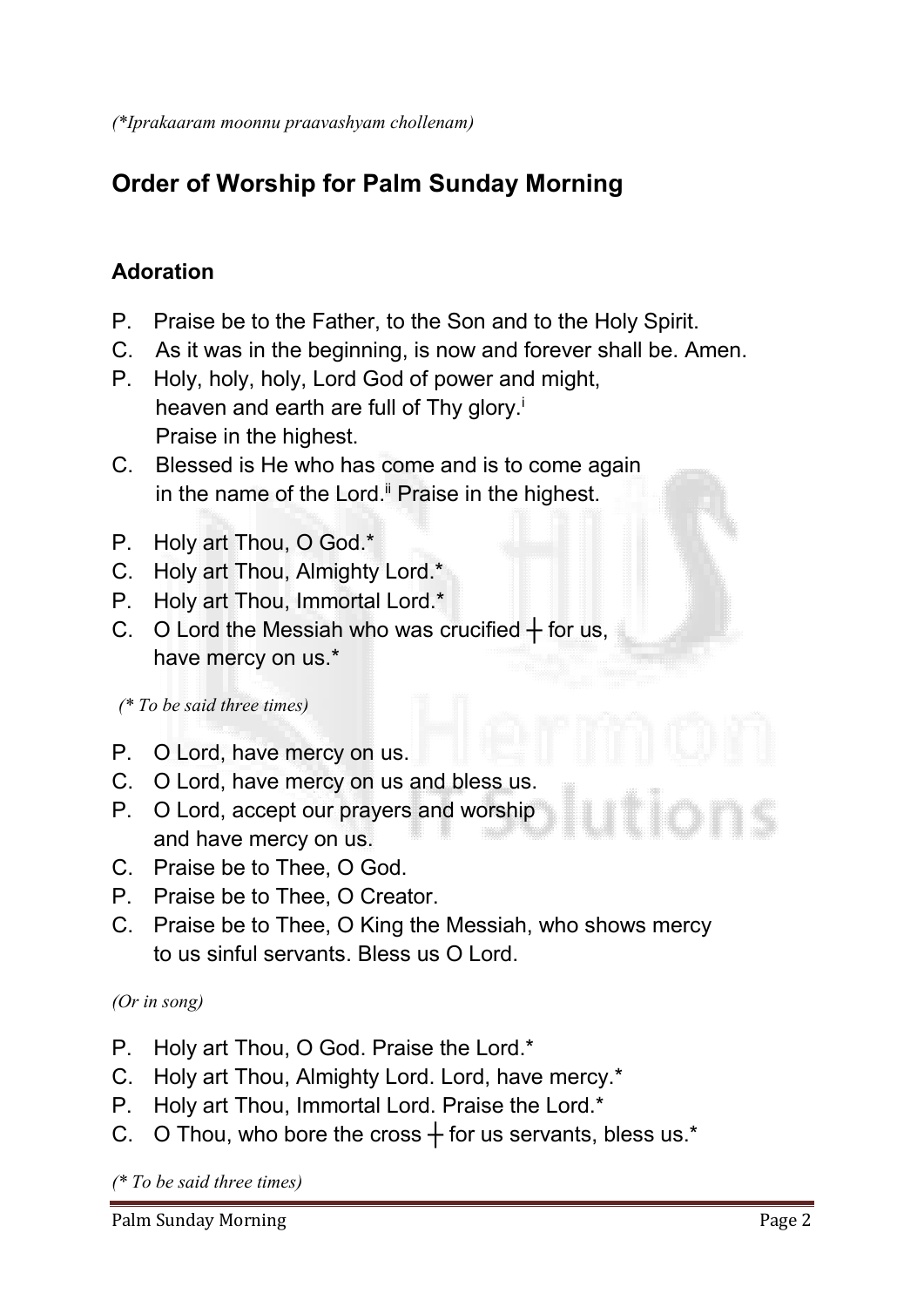- **P. Karthaave, anugrahikka. Haaleluyya.**
- **C. Dhayavaai, Nee anugrahikka. Kuriyelaayisson. Praarthana shushrooshakal-ettitt-anugrahicheedaname.**
- **P. Dhaivame, sthuthi Ninakku. Haaleluyya.**
- **C. Srshtaave, sthuthi Ninakku. Kuriyelaayisson. Paapikalil kaniyum Mashiha Raajaa, sthuthi Ninakku. Baarekmaar.**

# Karthaavinte Praarthana (Pg.2)

- **P. Swargasthanaaya njangalude Pithaave,**
- **C. Ninte naamam parishudham aakkapedename. Ninte Raajyam varename; Ninte ishtam swargathile-pole, bhoomiyilum-aakaname. Njangalkku aavashyamulla aahaaram innu njangalkku tharename. Njangalude kadakkaarodu njangal kshamichirikkunnathu-pole, njangalude kadangalum, dhoshangalum, njangalodum kshamikkename. Njangale pareekshayilekku praveshippikkaathe, njangale dhushtanil ninnu rakshichu-kollename; enthukondennaal, Raajyavum, shakthiyum, mahathwavum, ennekkum Ninakkullath-aakunnu. Amen.**

T Solutions

*(Allenkil geetham)*

# Karthaavinte Praarthana

- **P. Swarlokathil-irunnarulum Dheva, njangalude Thaatha,**
- **C. Ninthiru-naamam paavanamaai, perumaarapettee-dename.**
- **P. Thaathaa Ninnude thiru Raajyam, vannee-daname eeyulakil.**
- **C. Thiruhitham ethu-pol suraloke, athu-polivideyum-aakaname.**
- **P. Vendunn-aahaaram engalkkinn-ekaname Nee Karthaave.**
- **C. Anyarod-engal kshamichathu-pol, adiyaar paapam mochikka.**
- **P. Pareekshayil-engale aakkaruthe, dhushtanil ninnozhi-vaakkuka Nee.**
- **C. Raajyam, shakthi, mahathwangal, ennum Ninakkullava. Amen.**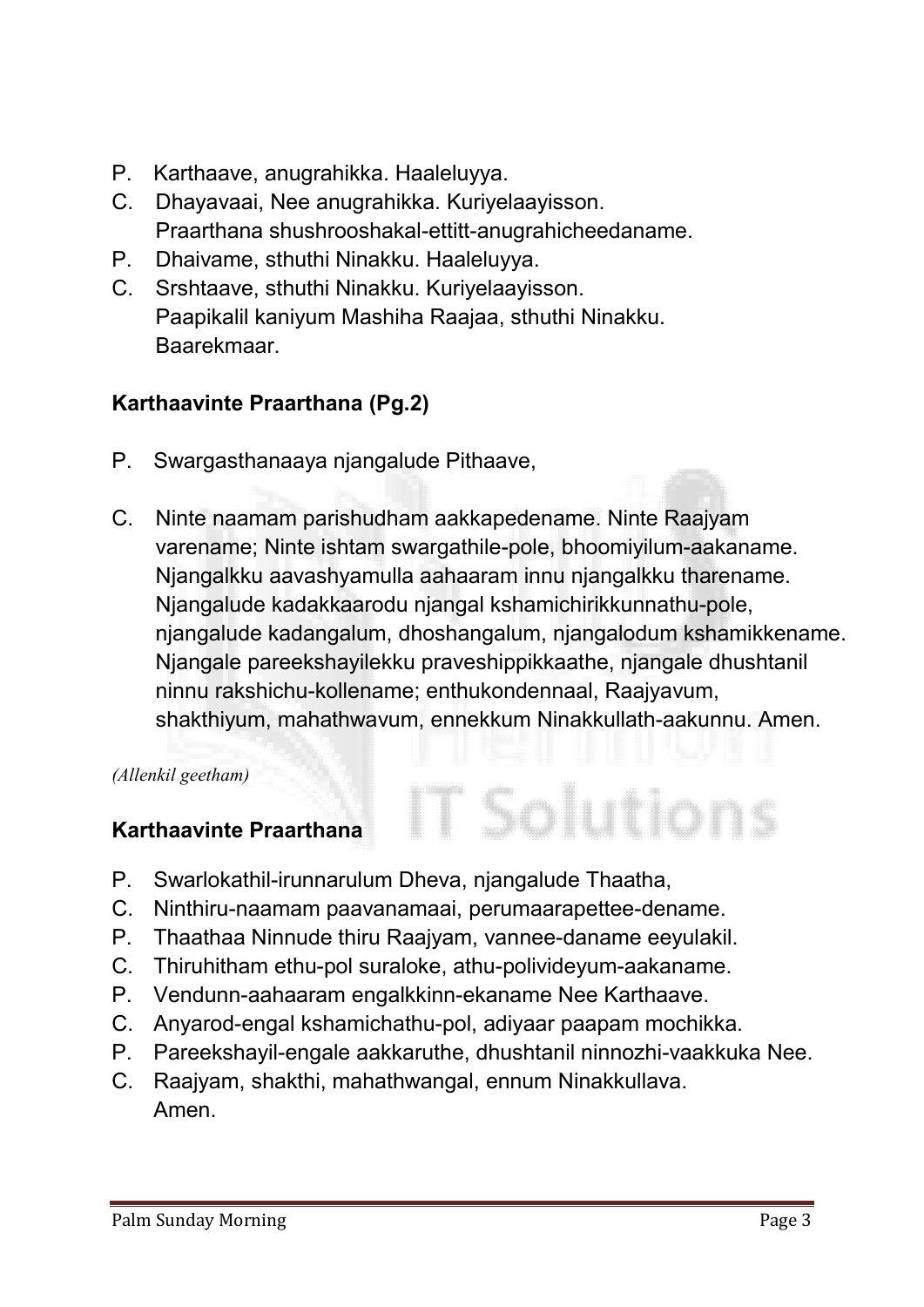- **P. O Lord, bless us. Praise the Lord.**
- **C. In Thy mercy, bless us. Lord, have mercy. Accept our prayers and worship and bless us.**
- **P. O God, praise be to Thee. Praise the Lord.**
- **C. O Creator, praise be to Thee. Lord, have mercy. Praise be to Thee O King the Messiah, who has mercy on sinners. Bless us O Lord.**

# The Lord's Prayerili

- **P. Our Father in heaven,**
- **C. hallowed be Thy name. Thy Kingdom come; Thy will be done on earth, as it is in heaven. Give us this day our daily bread. Forgive us our sins and offences, as we forgive those who sin against us. Lead us not into temptation and deliver us from the evil one; for Thine is the Kingdom, the power and the glory, forever and ever. Amen.**

*(Or in song)*

# The Lord's Prayer

- **P. Our Father in heaven,**
- **C. Hallowed be Thy name.**
- **P. Thy Kingdom come;**
- **C. Thy will be done on earth, as it is in heaven.**
- **P. Give us this day our daily bread.**
- **C. Forgive us our sins as we forgive those who sin against us.**
- **P. Lead us not into temptation and deliver us from the evil one,**
- **C. For Thine is the Kingdom, the power and the glory, forever and ever. Amen.**

T Solutions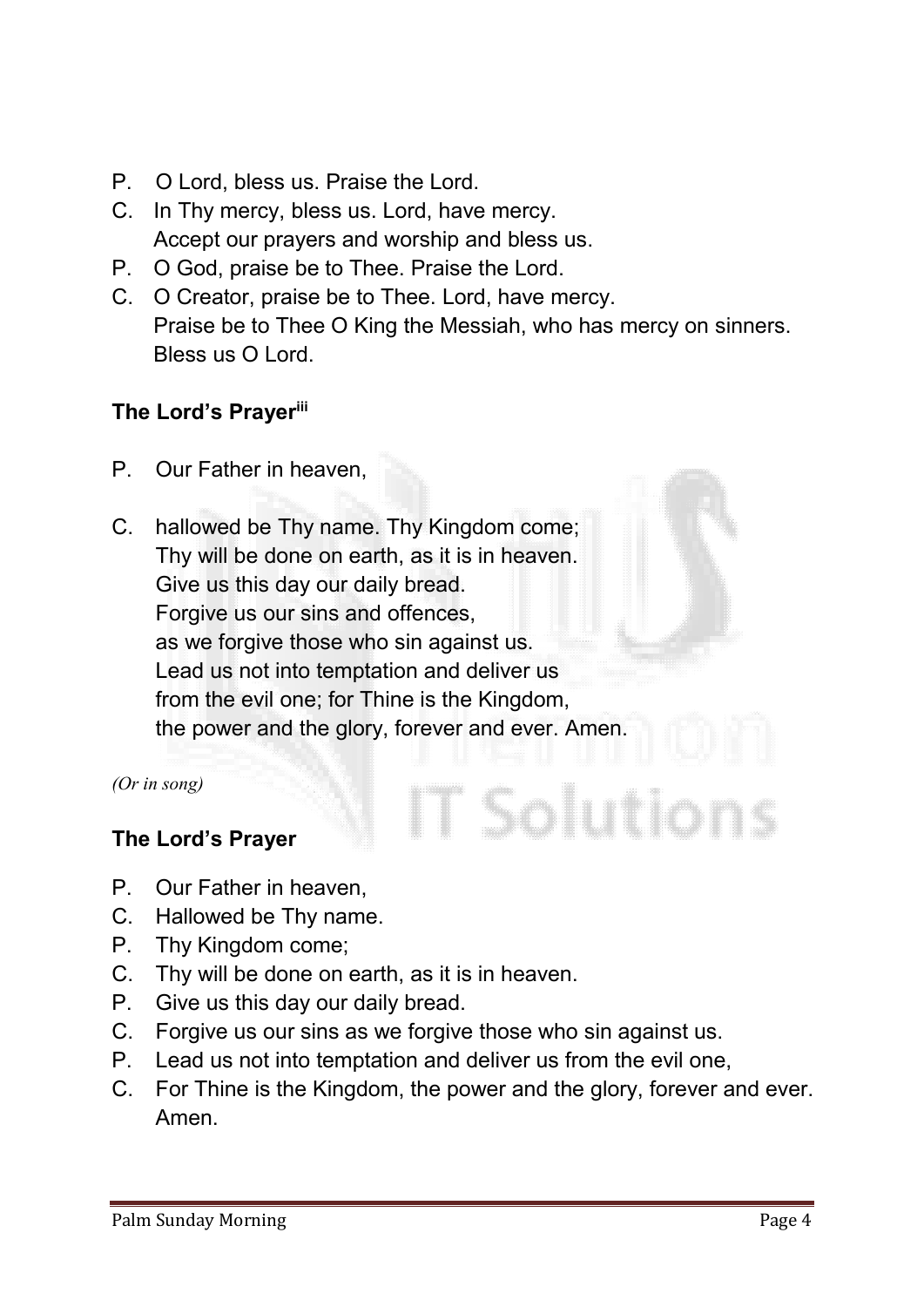# Praarambha Praarthana (Pg.4)

**P. Urakkam-illaatha unarvullavanaaya njangalude Karthaave, Ninte unarvine sthuthippaan, paapathinte gaada-nidhrayilninnu njangale unarthename.** 

**Maranam-illaatha jeevanullavane, Ninte karunaye vandhipaan, maranavum, naashavum-aakunna urakkathil-ninnu njangale jeevipikkename.** 

**Pithaavum, Puthranum, Parishudha-Roohaayum-aaya Dhaivame, swargathilum, bhoomiyilum sthuthikka-pettirikkunnavanum, vaazhtha-ppettirikkunnavanum Nee maathram-aakayaal, vishudhiyode swargathil Ninne sthuthikkunna mahathwamulla maalaakhamaarude koottangalodu-koode Ninne sthuthichu vaazhthuvaan, njangaleyum yogyatha-yullavar-aakkename.**

**C. Amen.**

#### Sankeerthanam 136: 1-9, 23-26

- **P. Karthaavinu sthothram cheiyveen, enthennal Avan nallavan-aakunnu.**
- **C. Avante dhaya ennekum-ullathu.**
- **P. Dhaivaadhi-Dhaivathinu sthothram cheiyveen.**
- **C. Avante dhaya ennekum-ullathu.**
- **P. Karthaadhi-Karthaavinu sthothram cheiyveen.**
- **C. Avante dhaya ennekum-ullathu.**
- **P. Ekanaayi, mahaalbhuthangale pravarthikkunnavanu sthothram cheiyveen.**
- **C. Avante dhaya ennekum-ullathu.**
- **P. Njaanathode aakashangale undaakkiyavanu sthothram.**
- **C. Avante dhaya ennekum-ullathu.**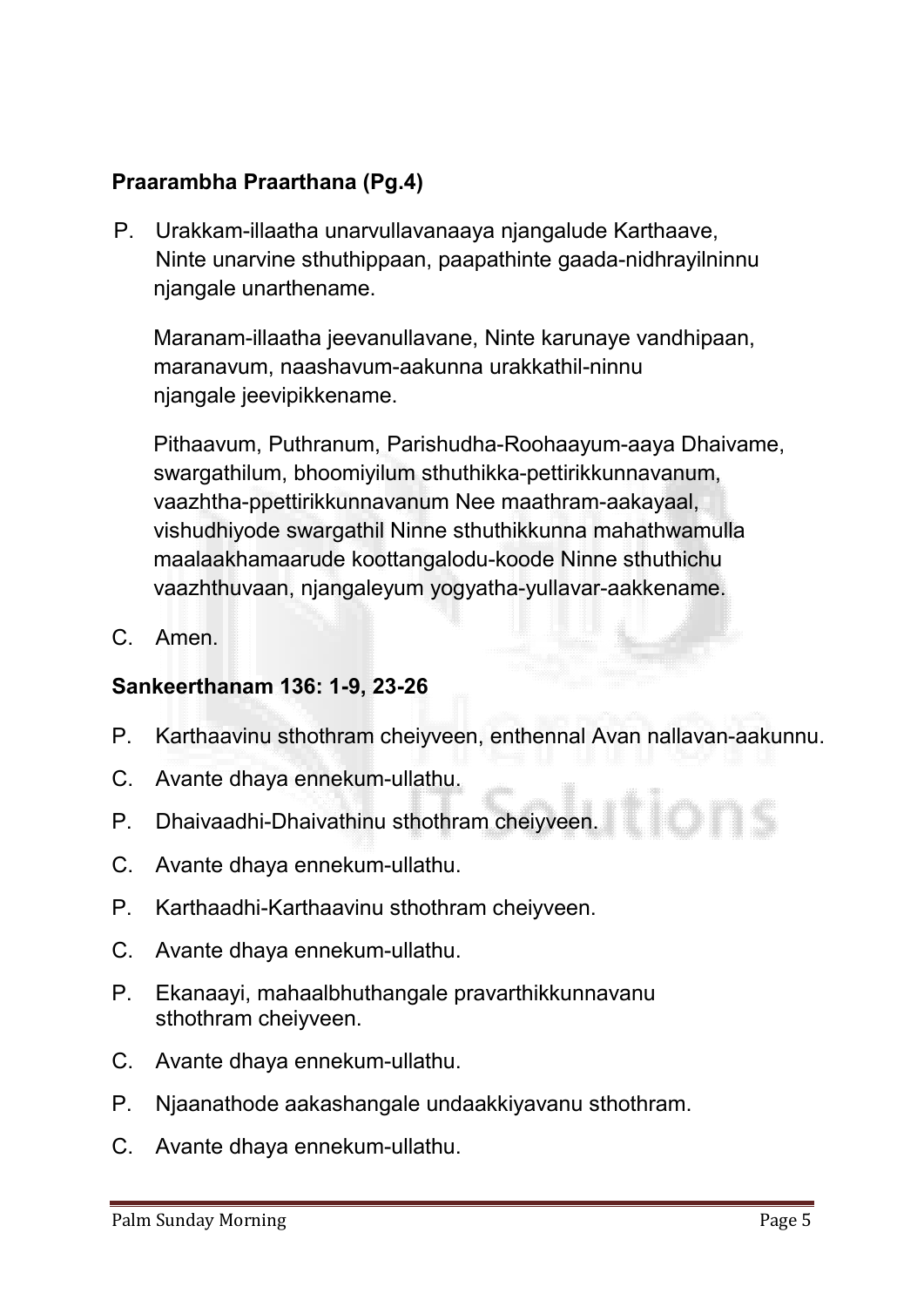- **P. Bhoomiye vellathinmel virichavanu sthothram.**
- **C. Avante dhaya ennekum-ullathu.**

### Opening Prayer

**P. O Lord our God, who neither slumbers nor sleeps,iv wake us from our deep slumber of sin, so that we may praise Your watchfulness over us.**

**Immortal and living God, arouse us from the sleep of death and destruction, so that we may adore Your mercy.** 

**O Lord, who is the Father, the Son and the Holy Spirit, because You alone are praised and glorified in heaven and on earth, make us also worthy to praise and worship You, together with all the majestic angelic hosts who in holiness, praise You in heaven.**

**C. Amen.**

#### Psalm 136: 1-9, 23-26

- **P. Give thanks to the Lord, for He is good.1**
- **C. His mercy endures forever.**
- **P. Give thanks to the God of gods.2**
- **C. His mercy endures forever.**
- **P. Give thanks to the Lord of lords.3**
- **C. His mercy endures forever.**
- **P. Give thanks to the One, who alone, does great wonders.4**
- **C. His mercy endures forever.**
- **P. Thanks be to the One, who by His wisdom, made the heavens.5**
- **C. His mercy endures forever.**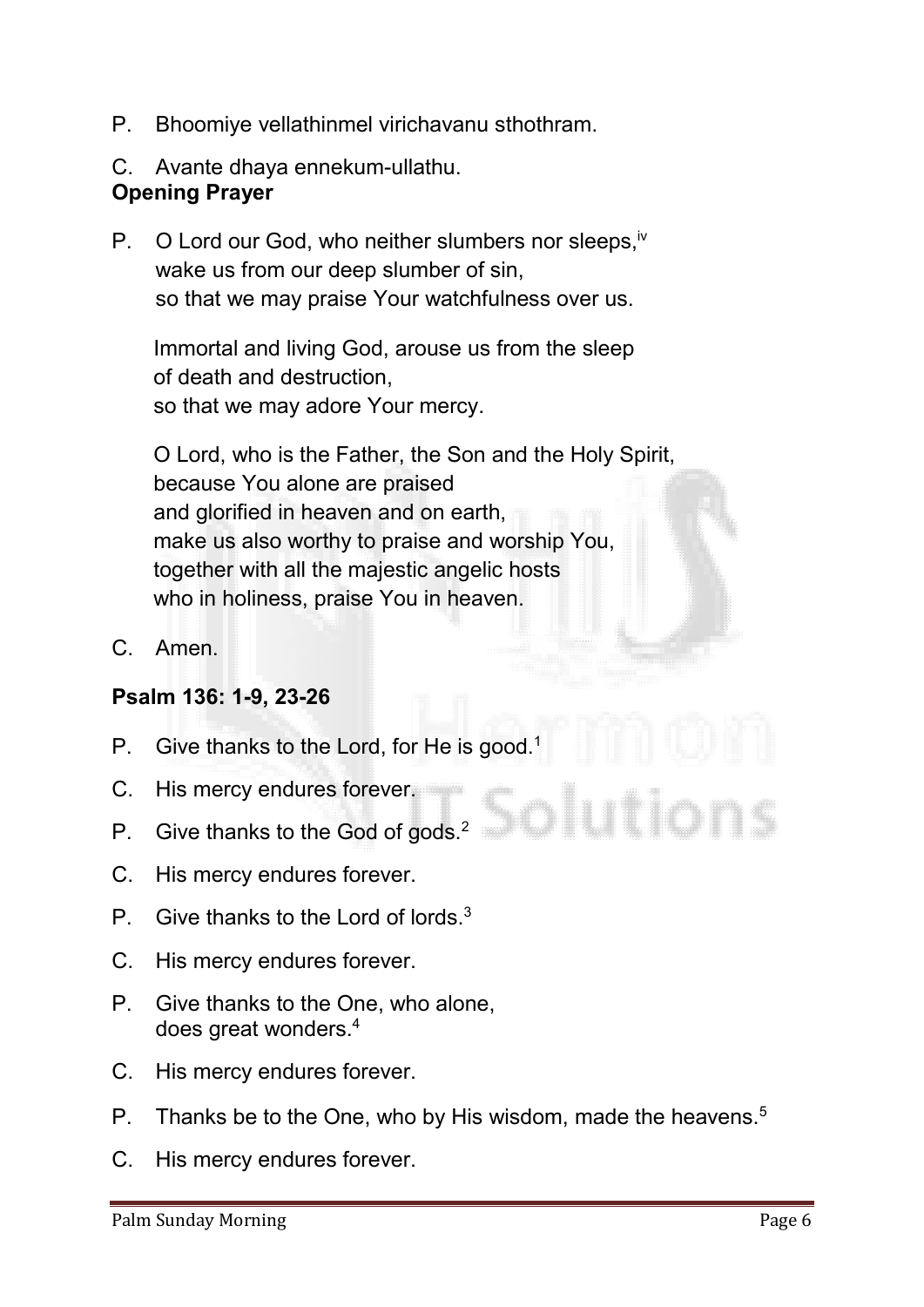- **P. Thanks be to the One, who spread out the earth upon the waters.6**
- **C. His mercy endures forever.**
- **P. Valiya velichangale undaakkiyavanu sthothram.**
- **C. Avante dhaya ennekum-ullathu.**
- **P. Pakal vaazhuvan sooryaneyum, raathri vaazhuvan chandhraneyum, nakshathrangaleyum, undaakkiyavannu sthothram cheiyveen.**
- **C. Avante dhaya ennekum-ullathu.**
- **P. Nammude thaazhchayil namme orthavanu sthothram.**
- **C. Avante dhaya ennekum-ullathu.**
- **P. Nammude vairikalude kayyil-ninnu namme viduvichavanu sthothram.**
- **C. Avante dhaya ennekum-ullathu.**
- **P. Sakala jadathinum aahaaram kodukkunnavanu sthothram.**
- **C. Avante dhaya ennekum-ullathu.**
- **P. Swargasthanaaya Dhaivathinu sthothram cheiyveen.**
- **C. Enthennaal Avante dhaya ennekum-ullathaakunnu. Dhaivame sthuthi Ninakku yogyamaakunnu. Baarekmaar.**
- **P. Pithaavinum, Puthranum, Parishudha-Roohaaikkum sthuthi.**
- **C. Aadhimuthal ennennekkum thanne. Amen.**

# Praarthana (Pg.5)

**P. Raajaadhi Raajaavum, Karthaadhi Karthaavumaaya Mashiha Thamburaane, marukkamillaatha kazhutha-kkuttimel Nee kareri, raaja pattanamaaya Yerushalemilekku praveshikkukayum, paapathinu adimappettirunna njangalkku swaathanthryam nalkukayum cheiythuvallo.** 

**Karthaave, Yerushalemilekkulla Ninte ezhunnallathinte ormaye kondaadunna ee vishudha dhivasathil, mahathwathinte ankikal dharichu kondu, prakaashithamaaya bhodhathodum, vedippum, vishudhiyumulla vichaarangalodum-koode, Ninne ethirelppaan purappedendathinu njangal yogyatha-yullavaraayi theerename.**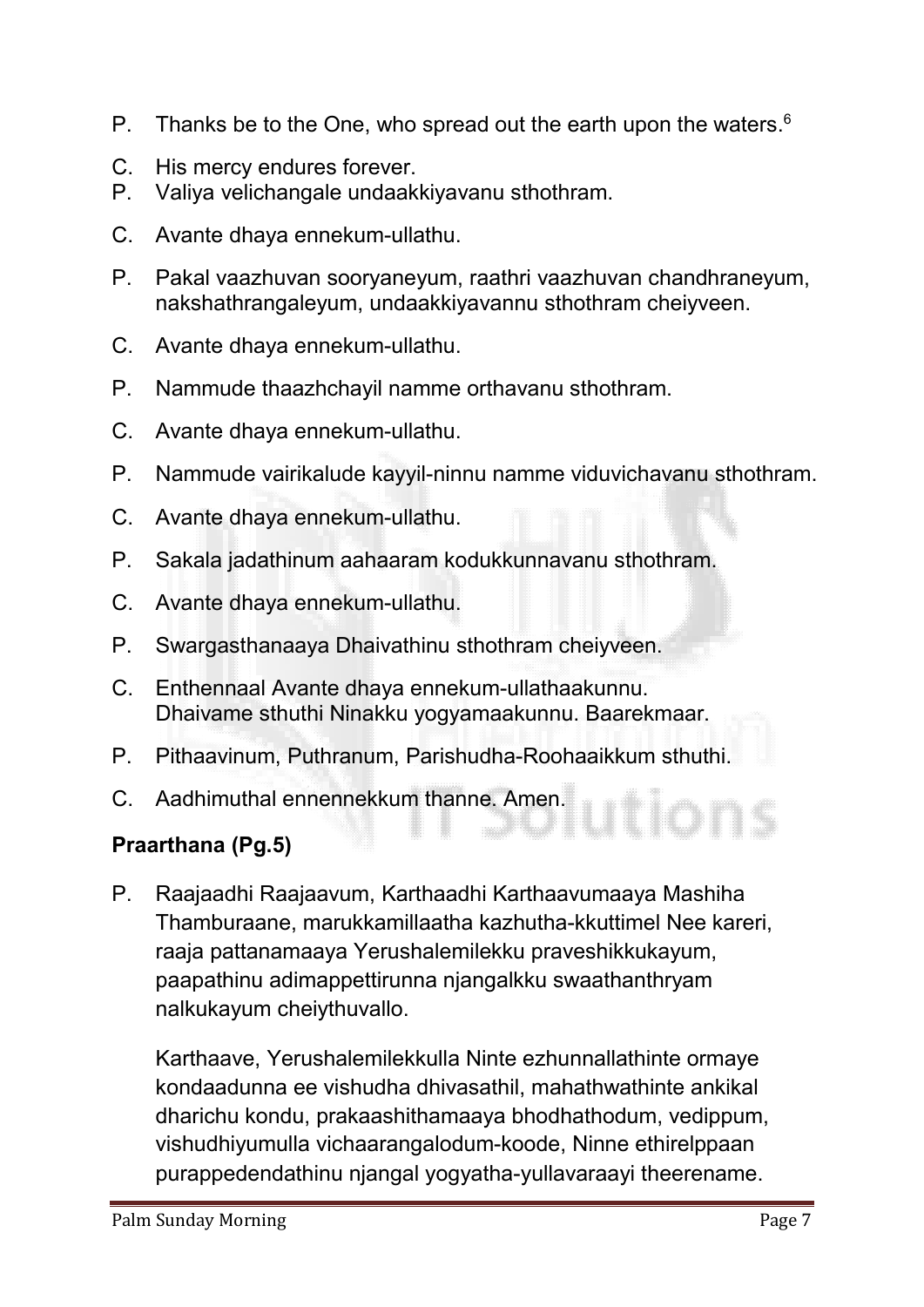- **P. Thanks be to the One, who made the great lights. 7**
- **C. His mercy endures forever.**
- **P. Give thanks to the One, who created the sun to govern the day, <sup>8</sup> the moon and stars to govern the night.9**
- **C. His mercy endures forever.**
- **P. Thanks be to the One, who remembered us in our low estate. 23**
- **C. His mercy endures forever.**
- **P. Thanks be to the One, who freed us from our enemies.24**
- **C. His mercy endures forever.**
- **P. Thanks be to the One who gives food to every creature.25**
- **C. His mercy endures forever.**
- **P. Give thanks to the God of heaven.26**
- **C. For His mercy endures forever. O God, You are worthy of praise. Bless us O Lord.**
- **P. Praise be to the Father, to the Son and to the Holy Spirit.**
- **C. As it was in the beginning, is now and forever shall be. Amen.**

#### Prayer

**P. O Lord the Messiah, who is King of kings and Lord of lords, You mounted a colt, the foal of a donkey,**  which no one has ever ridden,<sup>v</sup> **entered Jerusalem, the royal capital and granted liberation to us who were enslaved by sin.** 

**O Lord, on this holy day, when we remember and celebrate Your triumphant entry into Jerusalem, may we, robed in glorious apparel, with enlightened minds and with pure and holy thoughts, become worthy to approach You.**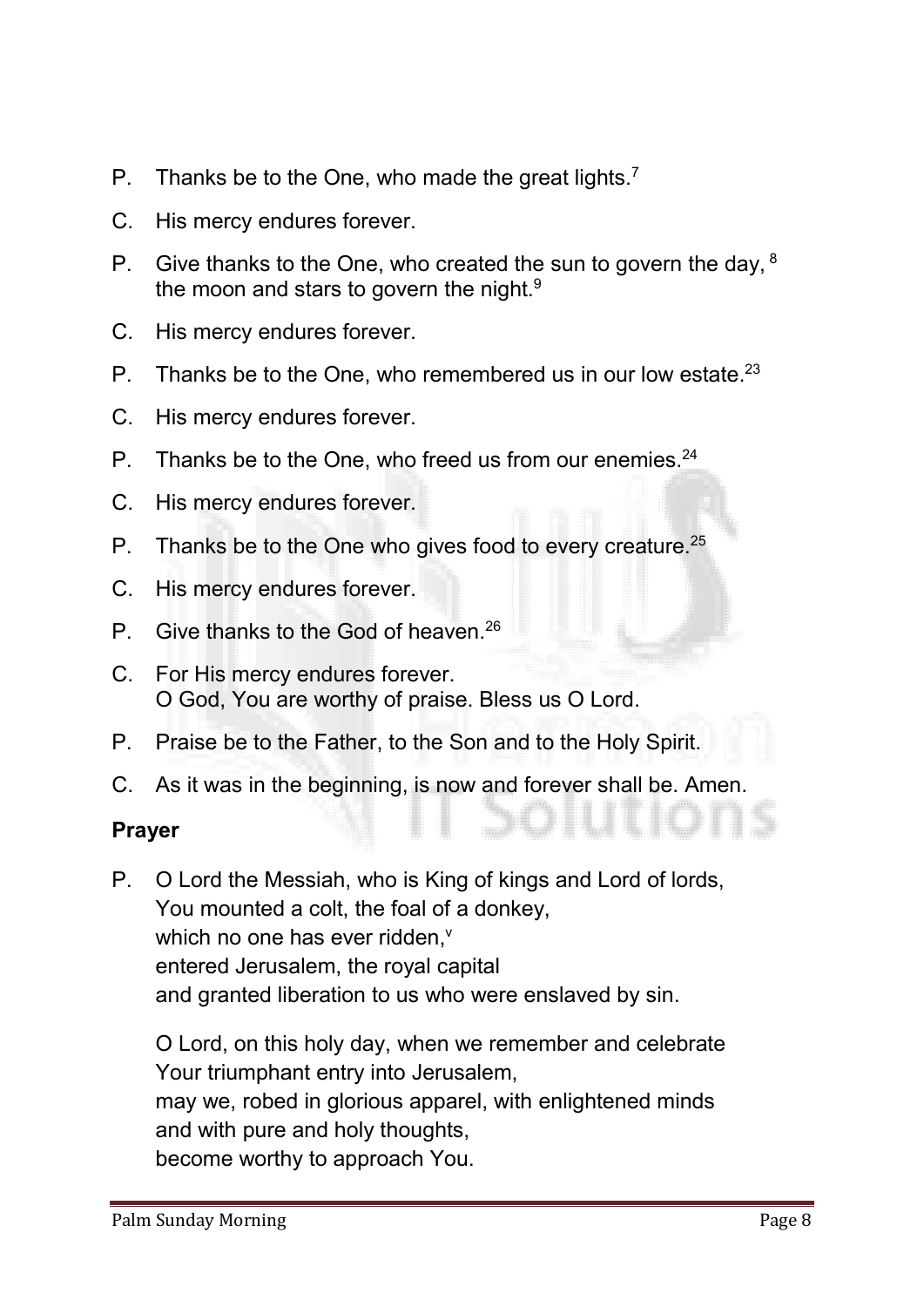**Sthuthiyaakunna kurutholakale njangal vahichu-kondu,"Karthaavin naamathil varunnavan vaazhthappettavan, athyunnathangalil Hoshaana," ennu paithangalodu-koode santhoshapoorvam Ninakku sthuthi paaduvaan njangalude hridhayangale uthejippikkukayum, Ninakkum, Pithaavinum, Parishudha Roohaaikkum, nirantharam sthothram cheiyyuvaan, arharaakkukayum cheiyyename, hosho vab'kulas ban la'olmen.**

**C. Amen.**

# Anuthaapathinte Masumoor-Sankeerthanam 51:1-4,7,9-12,15 (Pg.6)

- **P. Dhaivame Ninte krupayin-prakaaram ennodu karuna cheiyyename; Ninte karunakalude bahuthwaprakaaram, ente paapangal maayichu kalayename.**
- **C. Ente anyaayathil-ninnu enne nannaayi kazhuki, ente paapangalil-ninnu enne vedippaakkename.**
- **P. Enthennal ente athikramangal njaan ariyunnu, ente paapangalum eppozhum ente nere irikkunu.**
- **C. Ninnodu, Ninnodu thanne njaan paapam cheiythu; Ninte thirumunbaake thinmakal njaan cheiythu.**
- **P. Ninte soppa-kondu entemel thalikkename, njaan nirmalan-aakum, athinaal enne Nee veluppikename, uracha manjinekkal njaan venmayullavan-aakum.**
- **C. Ente paapangalil-ninnu Ninte mukham thirichu, ente athikramangal okkeyum maayichu kalayename.**
- **P. Dhaivame, nirmalam-aayoru hridhayam ennil srshtikkename, Sthiram-aayullor-aathmaavine ente ullil puthukkename.**
- **C. Ninte sannidhiyil-ninnu enne thalli-kalayaruthe, Ninte Vishudha-Roohaaye ennil-ninnu eduthu-kalakayum aruthe.**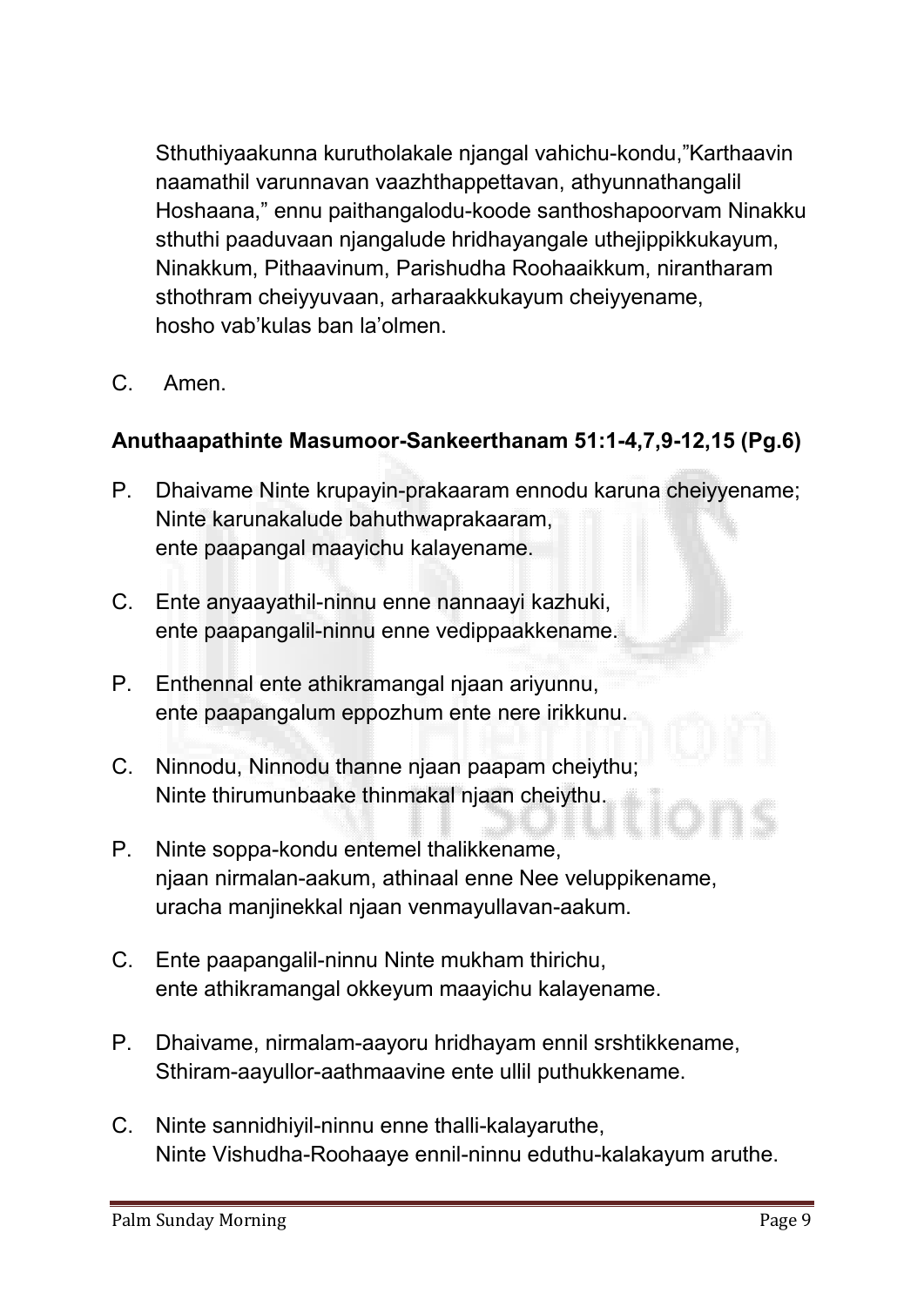**Inspire our hearts to hold palm leaves of praise and joyfully sing to You, "Blessed is He who comes**  in the name of the Lord, v<sup>i</sup> Hosanna in the highest!" **just like the children who sang on that day, and make us worthy to continuously thank You, the Father and the Holy Spirit, now and forever more.**

**C. Amen.**

# Psalm of Confession-Psalm 51: 1-4, 7, 9-12, 15

- **P. Have mercy on me O God, according to Your graciousness; according to the multitude of Your mercies, blot out my transgressions. 1**
- **C. Wash me thoroughly from my iniquity, and cleanse me from my sin.2**
- **P. For I know my transgressions, and my sin is always before me.3**
- **C. Against You, You only, have I sinned, and done what is evil in Your sight;4**
- **P. Cleanse me with hyssop, and I will be clean; wash me in it, and I will be whiter than snow.7**
- **C. Hide Your face from my sins, and blot out all my iniquity.9**
- **P. Create in me a pure heart O God, and renew a steadfast spirit within me.10**
- **C. Do not cast me away from Your presence, or take Your Holy Spirit from me.11**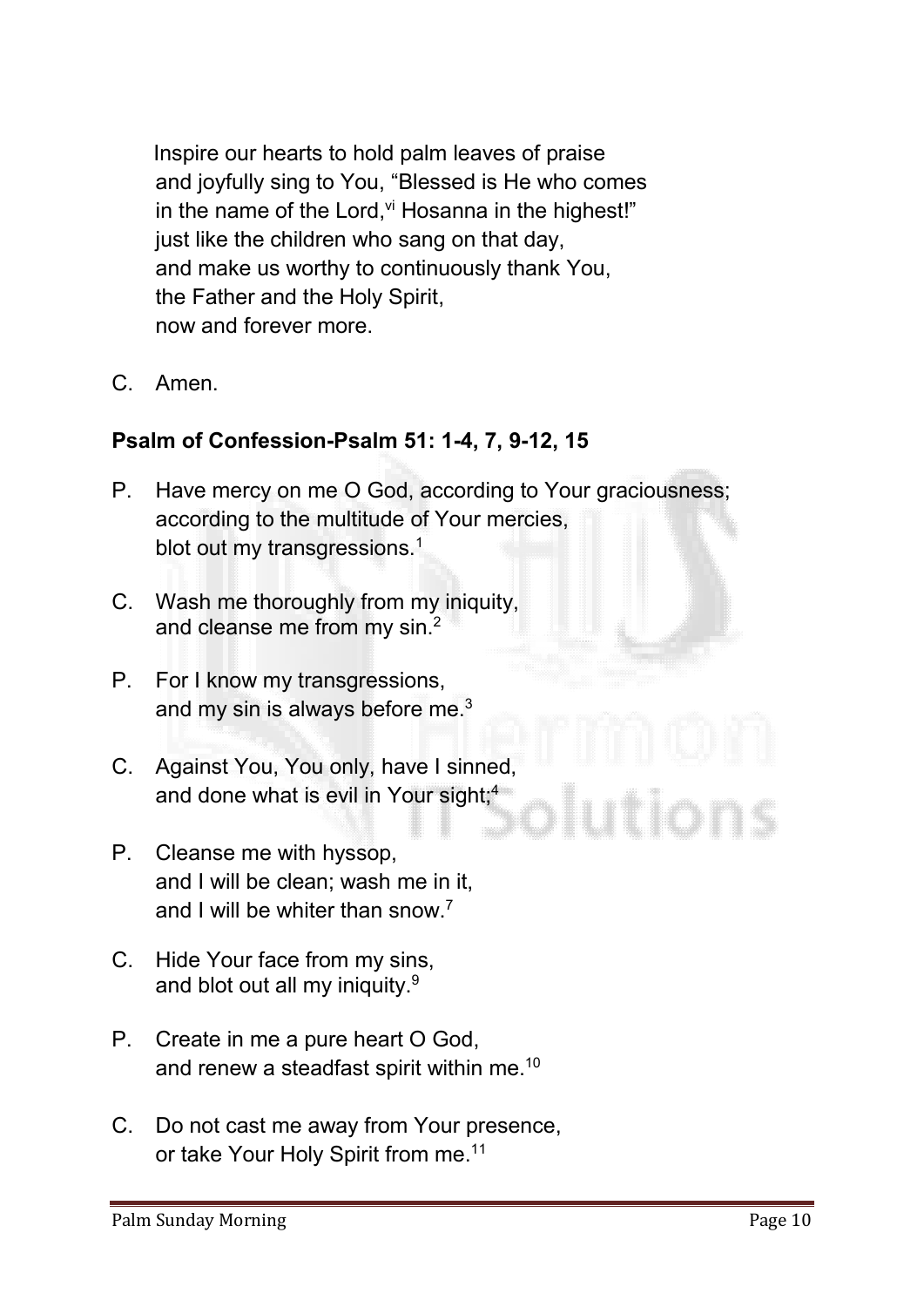- **P. Ninte rakshayum, aanandhavum enikku thirichu tharename, mahathwamulla Roohaa enne thaangumaar-aakename.**
- **C. Karthaave, ente adharangale thurakkename, ente vaai Ninte sthuthikal paadum. Dhaivame sthuthi Ninakku yogyamaakunnu. Baarekmaar.**
- **P. Pithaavinum, Puthranum, Parishudha-Roohaaikkum sthuthi.**
- **C. Aadhimuthal ennennekkum thanne. Amen.**

# Apeksha (Pg.7)

- **P. Saithu-kombukalum, kurutholakalum pidichu-kondu paithangal "Hoshaana" paadi mahathwappeduthiya Dhaivame,**
- **C. njangalude-mel anugraham choriyename.**
- **P. Olivumalayil-ninnu kazhutha-kkuttimel kayari Yerushalemilekku ezhunellukayum, shishyanmaarum, purushaaravum Thanne sthuthikkayum-cheiytha Dhaivame,**
- **C. njangalude-mel anugraham choriyename.**
- **P. Njangalude rakshakkaayi thaann-irangi varikayum, Seheyon theruveedhiyil unnikalaal pukazhthappedukayum cheiytha Dhaivame,**
- **C. njangalude-mel anugraham choriyename.**
- **P. Krobenmaaraal bhaya bhakthi poorvam aaghoshikkappedunn-avan aayirikke, Yerushalem theruveedhiyil-koode kazhutha-kkuttimel kayarippoya Dhaivame,**
- **C. njangalude-mel anugraham choriyename.**
- **P. Thante unnathamaaya sreshta-avasthayilekku njangale uyarthuvaan, unnathathil-ninnu irangi vanna rajaadhi Rajaavum, karthaadhi Karthaavumaaya Dhaivame,**
- **C. njangalude-mel anugraham choriyename.**
- **P. "Karthaavinte naamathil varunnavan vaazhthappettavan-aakunnu," ennu paithangal sthuthi paadiya Dhaivame,**
- **C. njangalude-mel anugraham choriyename.**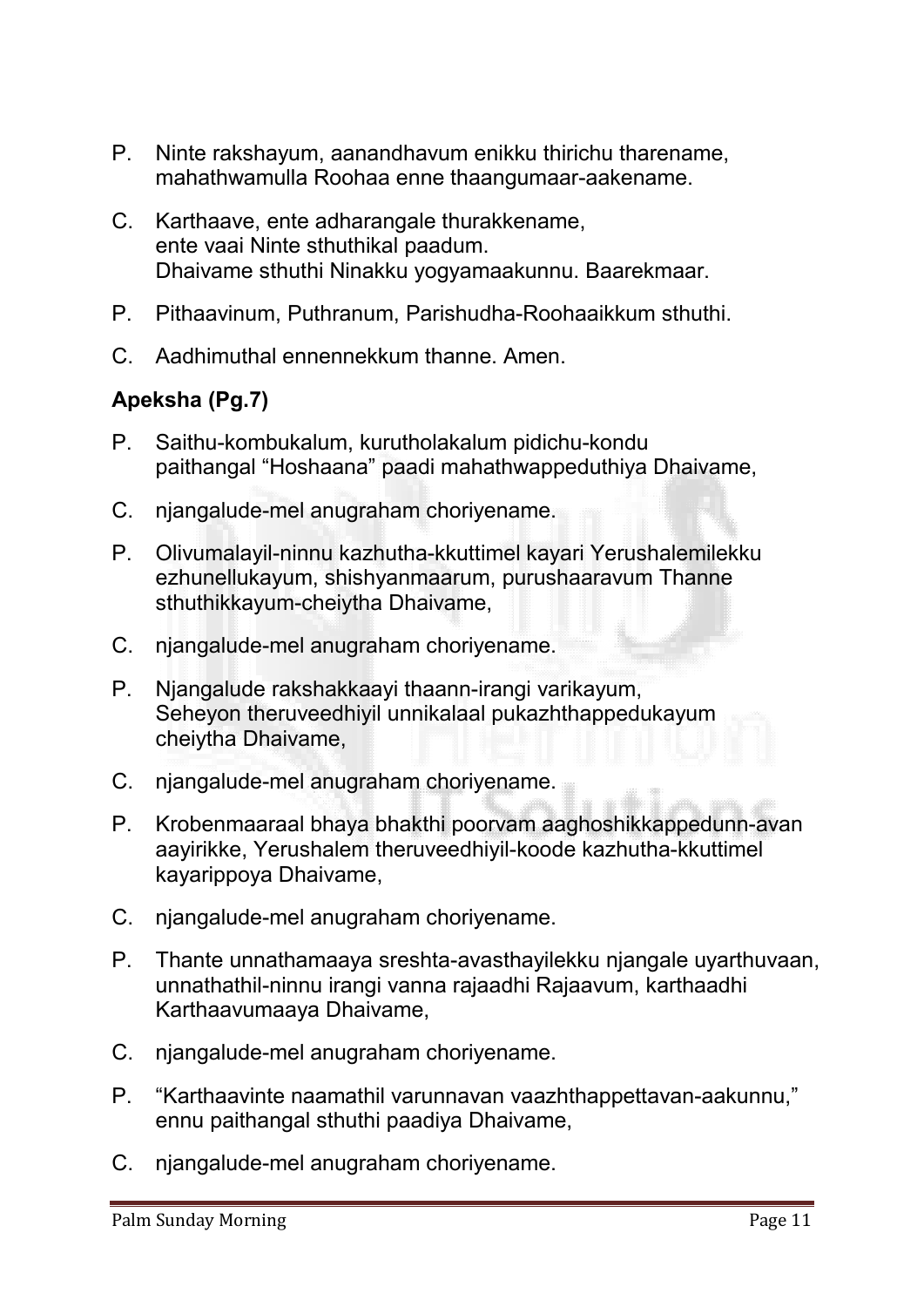- **P. Restore to me Your salvation and joy, and may Your glorious Spirit uphold me. 12**
- **C. O Lord, open my lips, and my mouth will declare Your praise.15 O God, You are worthy of praise. Bless us O Lord.**
- **P. Praise be to the Father, to the Son and to the Holy Spirit.**
- **C. As it was in the beginning, is now and forever shall be. Amen**

#### **Supplication**

- **P. O God, to whom the children, holding olive branches and palm leaves, sang in praise, "Hosanna",**
- **C. shower Your blessings on us.**
- **P. O God, who mounted the foal of a donkey and proceeded to Jerusalem from the Mount of Olives, and was praised by the disciples and the multitude,**
- **C. shower Your blessings on us.**
- **P. O God, who came down for our redemption and was praised by infants along the streets of Zion,**
- **C. shower Your blessings on us.**
- **P. O God, who though reverently adored by the Cherubim, rode on a foal of a donkey through the streets of Jerusalem,**
- **C. shower Your blessings on us.**
- **P. O God of gods and King of kings, who descended from on high to lift us up to Your grand and exalted status,**
- **C. shower Your blessings on us.**
- **P. O God, to whom the children sang in praise, "Blessed is He who comes in the name of the Lord", vii**
- **C. shower Your blessings on us.**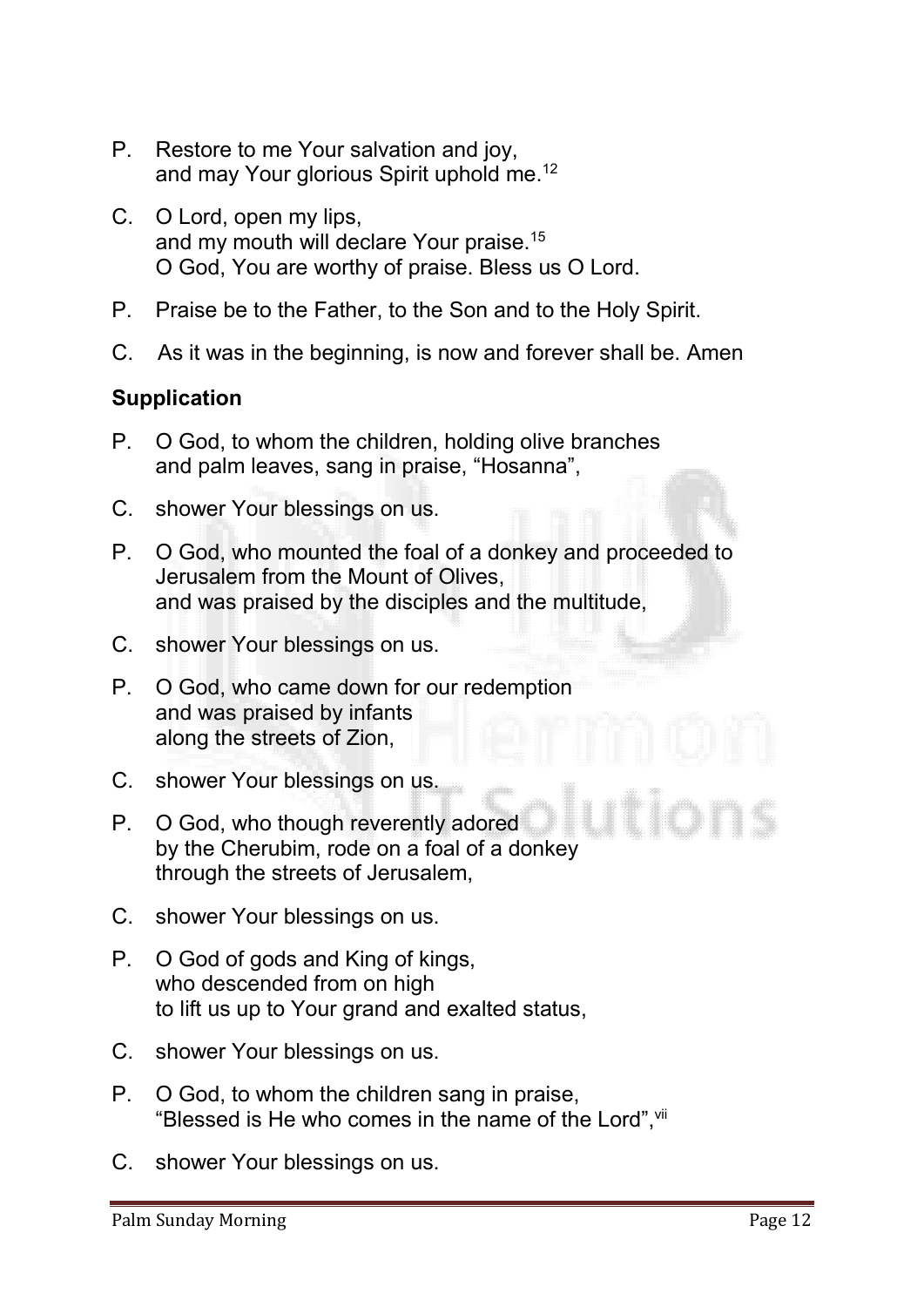# Mar Baalaa-yude Apeksha (Pg.8)

**P. Paapikalodu karuna ullavanaaya Dhaivame, Ninte nyaayavidhiyil njangalude-mel karuna choriyename. Ninte bhaktha-vaalsalyathinte aadhikyam-nimitham, njangalude kuttangal kshamikkaname.**

**Karuna-yullavane, njerungiy-irikkunnavaraaya njangal Ninte vaathilil muttunnu. Ninte anugrahathaal, njangalude yaachanakal nalkename.** 

**Kuttam cheiythupoyavar thirinju sankadathode praarthichaal, anugrahangal nalkunnavan Neeyaakakondu, karunaa-poornanaaya Yeshu Mashihaaye, njangalkum anugrahangalude vaathil thurannu-tharaname.**

**Swargasthanaaya Pithaave, Ninnodu njangal praarthikkunnu; Njangalude shushroosha kaikkondu, njangalude-mel anugraham choriyename.**

**"Vilippin Njaan utharam parayumennum; muttuvin Njaan thurakkumennum; chodhippin Njaan tharumennum," aruli-cheiythavanu sthuthi.** 

**C. Melullavarude Udayavanum, thaazhe ullavarude sharanavum aaya Karthaave, njangalude shushroosha kaikkondu, njangalude-mel anugraham choriyename. Amen.**

*(Iprakaaram moonnu praavashyam chollanam)*

- **P. Haaleluyya, Haaleluyya, Haaleluyya.**
- **C. Dhaivame, Ninakku sthuthi.**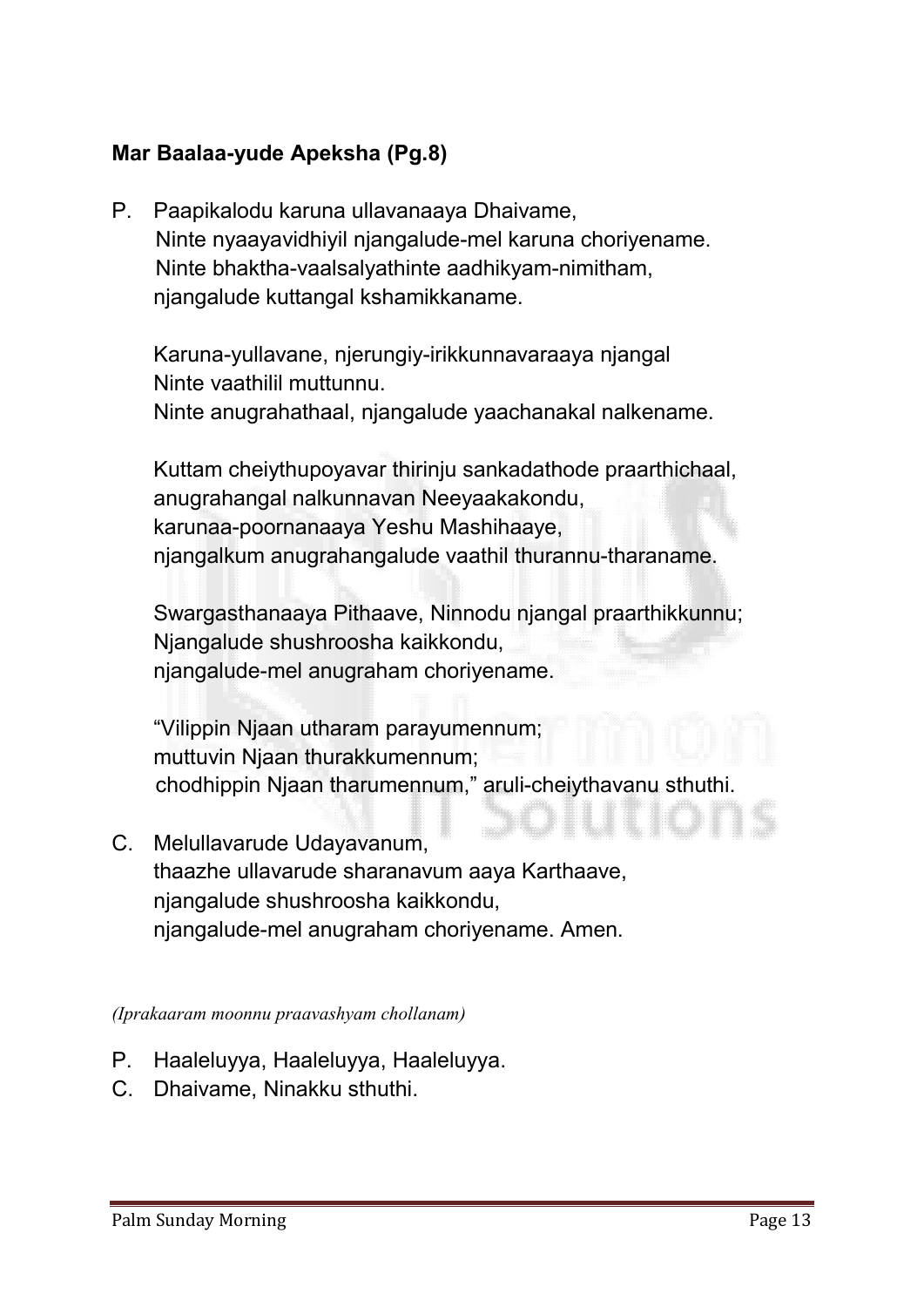# St. Bala's Supplication

**P. O God, who is merciful to sinners, on the day of Your judgment, shower us with mercy. In the abundance of Your love, forgive our sins.**

**O Lord of mercy, we who are oppressed, knock at Your door. With Your blessings, grant our petitions.**

**Because You grant blessings on sinners who turn to You and pray with true repentance, O Jesus the Messiah, who is the epitome of mercy, open the door of blessings to us as well.**

**Heavenly Father, we pray to You; accept our worship, and shower Your blessings on us.**

**Praise be to the One who said, "Call, and I will answer; knock, and I will open; ask, and I will give." viii**

**C. O Lord, the Master of those who live in heaven, and the refuge to those who live on earth, accept our worship and shower Your blessings on us. Amen.**

*(To be said three times)*

- **P. Praise the Lord, Praise the Lord, Praise the Lord.**
- **C. O God, praise be to You.**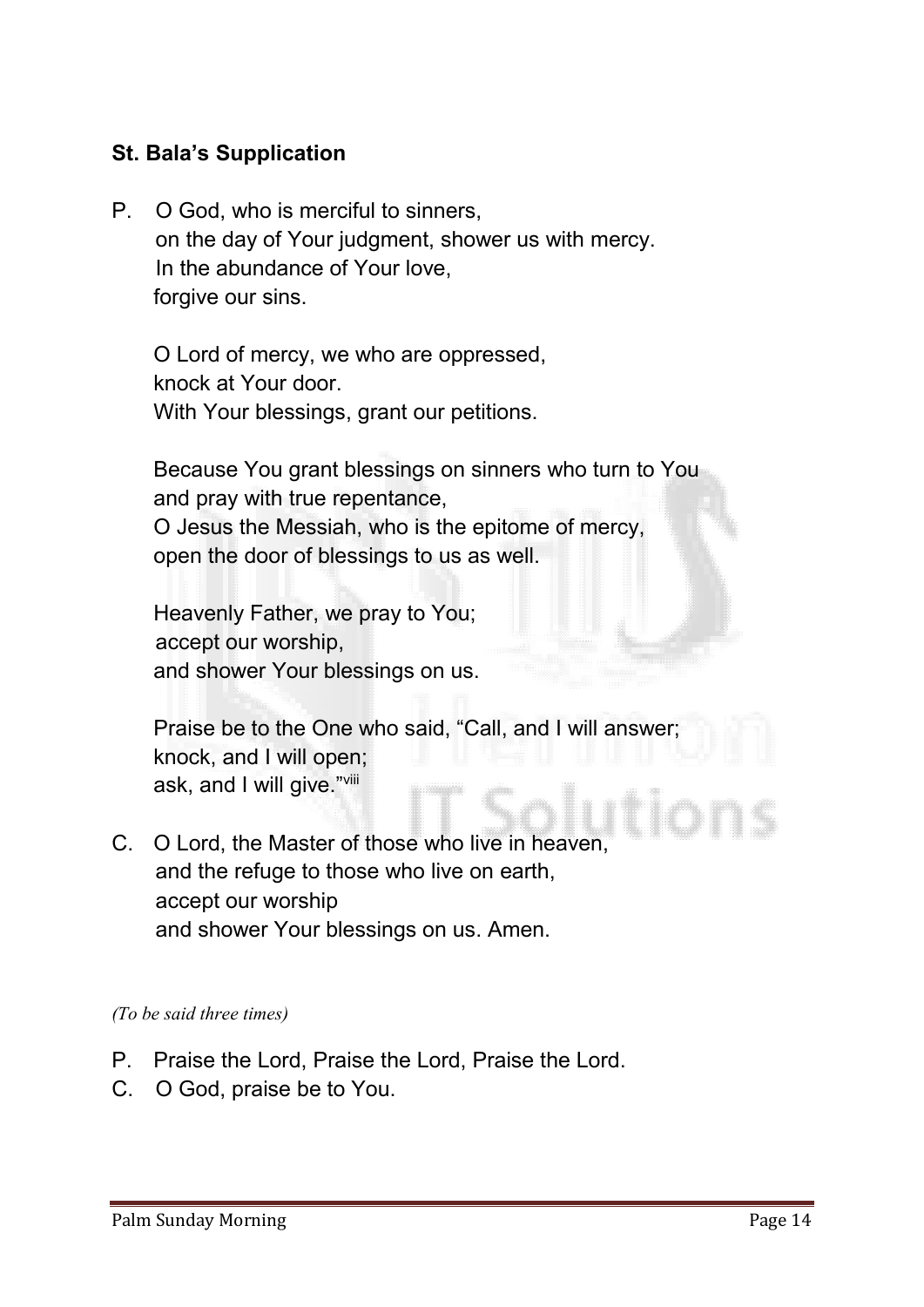# Apeksha (Pg.9)

**P. Karthaavinu sthothram cheiyyunnathum, Athyunnathana-yullove, Ninte naamathinu paadunnathum, raavile Ninte krupayum, raathrithorum Ninte vishwasthathayum ariyikkunnathum nallathaakunnu.** 

**Karthaave, raavile njangalude shabdham kelkkename; raavile njangal orungi Ninakku kaanappedum. Karthaave, Ninte janathodu karuna cheiyyename.** 

**Karthaave, njangalude ellaavarudeyum paapangale pariharichu, kshamikkename. Parishudhan-aayullove, Ninte valankai njangalude mel aavasippikkename. Thirunaamam nimitham, njangalude paapa rogangalil-ninnu njangale soukhyam aakkukayum cheiyyename.**

**C. Amen.**

#### Onnaam Paadam: Zechariaavu 9:9-17

#### Praarthana (Pg.10)

**P. Hoshaanakalaal thanne pukazhthuvaanayi Thante kalpanakalaal udharangalil shishukkale uruvaakkukayum, Thante Vachanathaal avarude naavukale uchaarana-shakthiyullathaakki theerkkukayum cheiytha njangalude Mashiha Thamburaane, Ninte varavu njangalude kannukalkku munpilum, Ninne kurichulla sthuthi njangalude bhodhangalkkullilum roopa-ppeduthename.** 

**Ninte sreshtathayude pukazhchaykkum, sthuthikkumaayi njangalude naavukale shudheekarichu, vedippaakkukayum cheiyyename, hosho vab'kulas ban la'olmen.**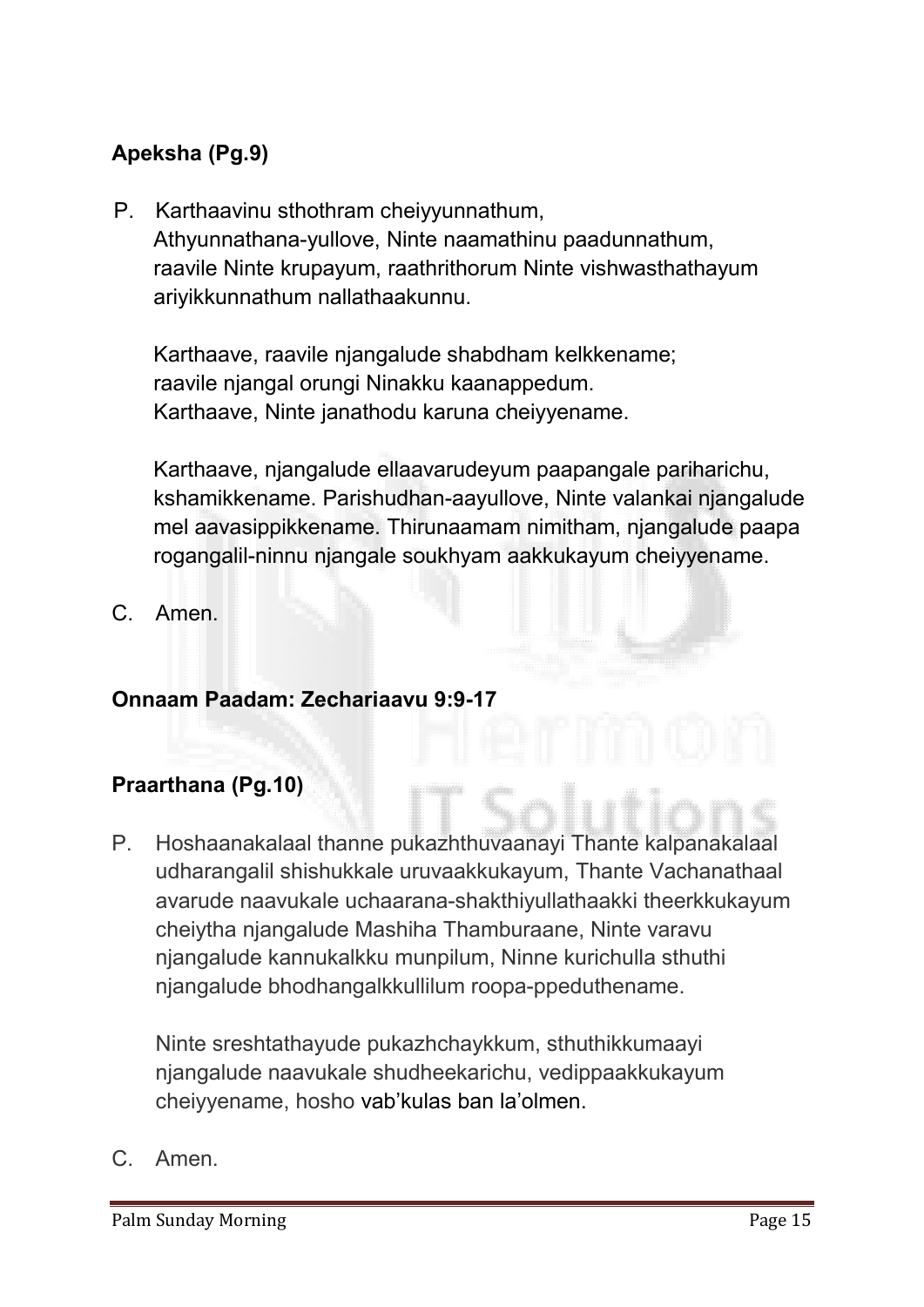# **Supplication**

**P. It is good to thank the Lord; to sing praises to Your name, O Most High One, to sing of Your mercies in the morning and to proclaim Your faithfulness in the evening.**

**O Lord, listen to our voice in the morning; in the morning, we will come prepared to be in Your presence. O Lord, have mercy on Your people.** 

**O Lord, absolve and forgive us all, our sins. O holy One, stretch forth Your right hand upon us. In Your holy name, heal us also from the diseases of sin.**

**C. Amen.**

#### First Lesson: Zechariah 9:9-17

#### Prayer

**P. O Lord our Messiah, who by Your command formed infants in wombs and by Your Word, ordained and granted strength to their lips to honour and sing hosanna to You, may Your advent be vivid before our eyes and let our praises of You spring from the depth of our minds.** 

**Purify and cleanse our lips to praise and exult Your greatness, now and forever more.**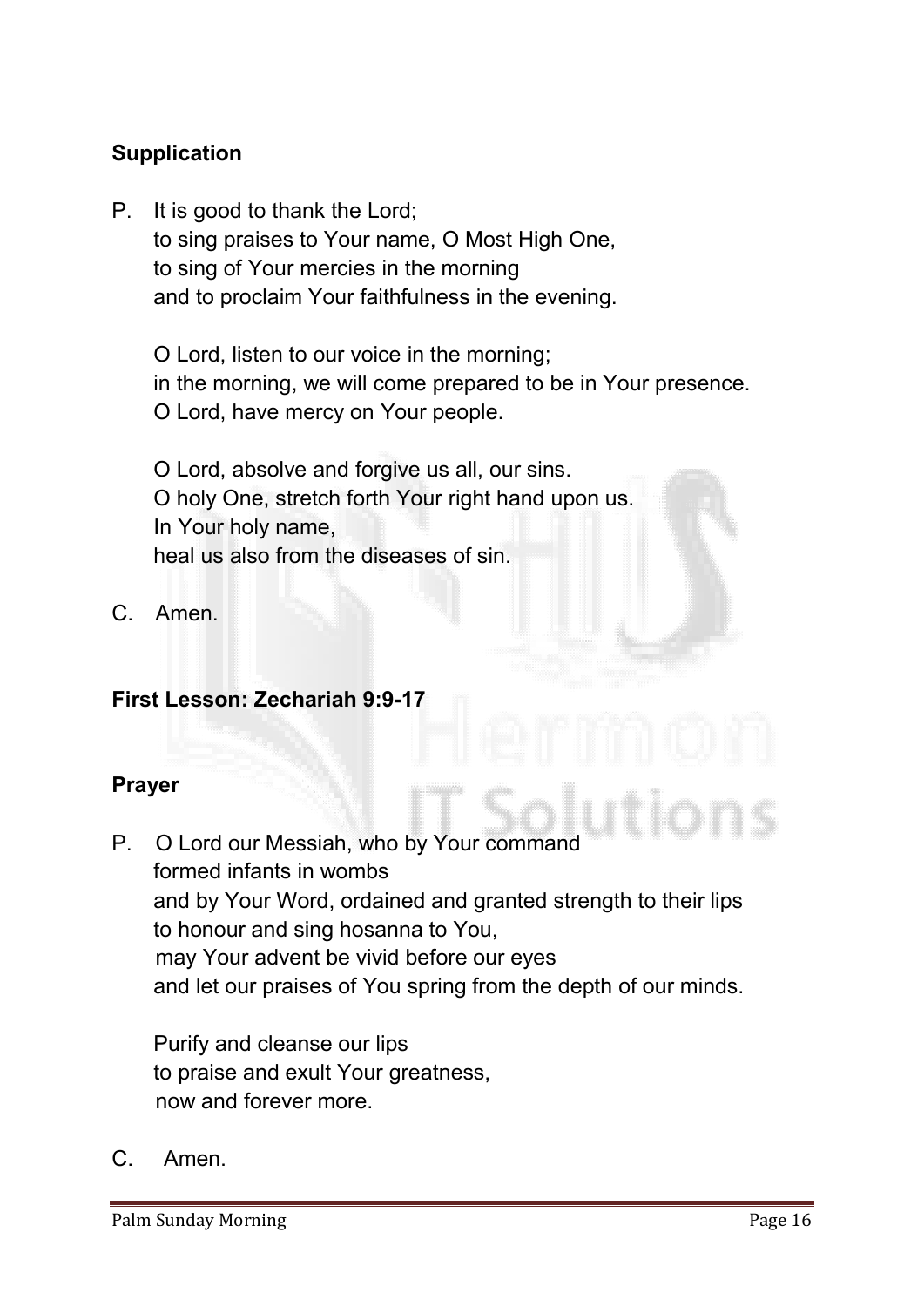# Kanyaka Mariyaaminte Paatte (Pg.10)

- **P. Ente dhehi Karthaavine pukazhthunnu, Ente aathmaavu ente Rakshithaavaaya Dhaivathil santhoshichu.**
- **C. Enthennal avan Thante dhaasiyude thaazhchaye kadaakshich-irikkunnuvallo; kandaalum innu muthal, sakala thala murakalum enne bhaagyavathi ennu vaazhthum.**
- **P. Enthennaal shakthanaayavan valiya kaaryangal enkal pravarthichu, Avante Naamam parishudhavum-aakunnu.**
- **C. Avane bhayappedunnavarkku, Avante karuna thalamurakalkkum, gothrangalkkum undaakunnu.**
- **P. Avan Thante bhujam-kondu jayam undaakki; hridhaya-vichaarathil ahankaarikal-aayavare chitharichu.**
- **C. Avan balavaan-maare simhaasanangalil-ninnu marichittu, thaanavare uyarthi.**
- **P. Avan vishappullavare nanmakal-kondu samboornaraakki, dhanavaanmaare veruthe ayachu.**
- **C. Avan Thante dhaasanaaya Yisraayeline sahaayikkukayum, Thaan Abrahaaminodum, avante santhathiyodumai, nammude pithaakkanmaarodu arulicheiytha prakaaram, ennekkum Thante karuna orkkukayum cheiythu. Baarekmaar.**
- **P. Pithaavinum, Puthranum, Parishudha-Roohaaikkum, sthuthi.**
- **C. Aadhimuthal ennennekkum thanne. Amen.**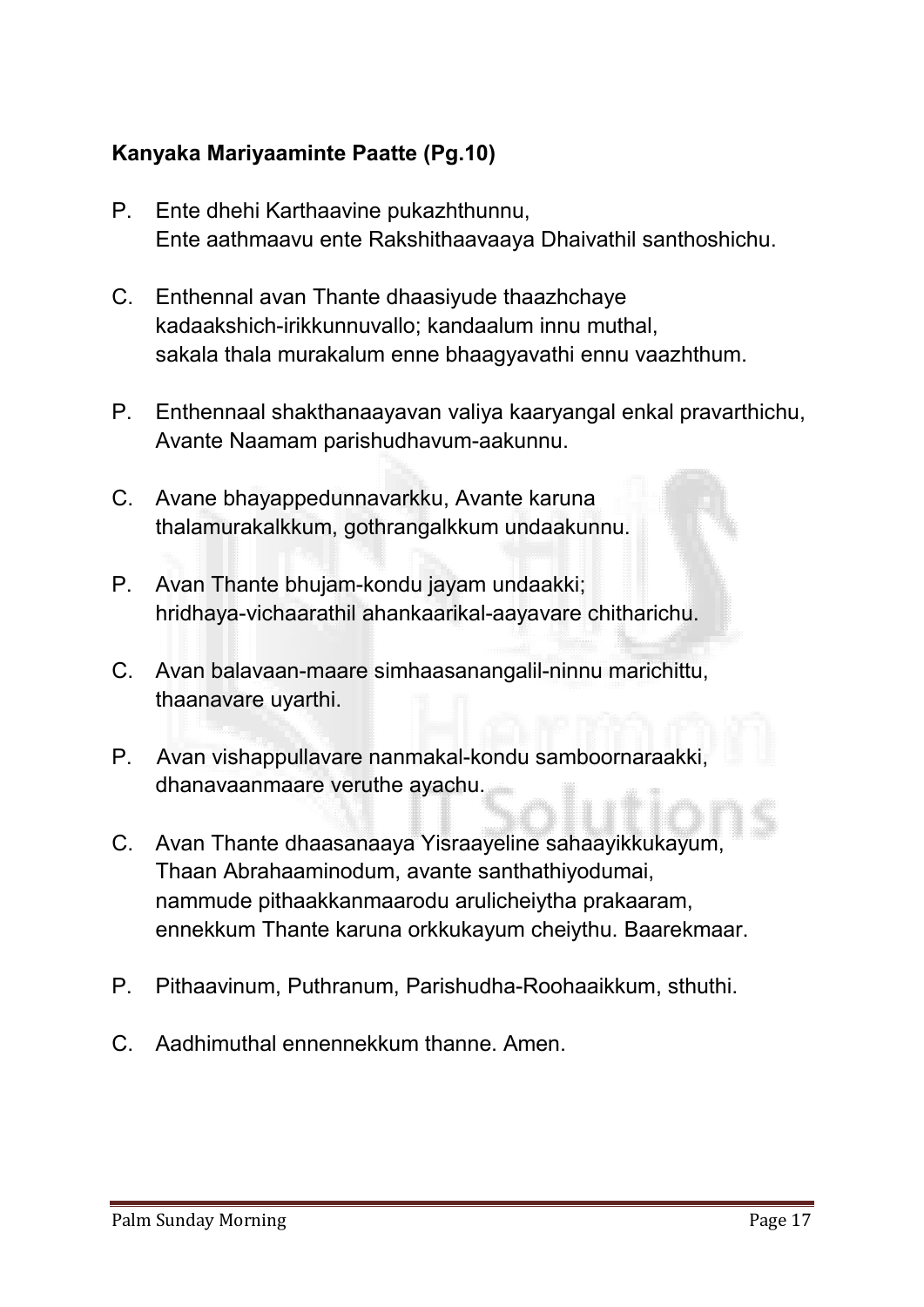# The Song of Virgin Mary: The Magnificatix

- **P. My soul magnifies the Lord, and my spirit rejoices in God my Saviour.**
- **C. For He has regarded the low estate of His handmaiden; henceforth, all generations will call me blessed.**
- **P. For He who is mighty has done great things for me, and holy is His Name.**
- **C. His mercy is on those who fear Him from generation to generation.**
- **P. He has shown strength with His arm; He has scattered the proud in the imagination of their hearts.**
- **C. He has put down the mighty from their thrones, and exalted those of low degree.**
- **P. He has filled the hungry with good things, and the rich He has sent empty away.**
- **C. He has helped His servant Israel as He spoke to our ancestors, to Abraham and to his posterity forever. Bless us O Lord.**
- **P. Praise be to the Father, to the Son and to the Holy Spirit.**
- **C. As it was in the beginning, is now and forever shall be. Amen.**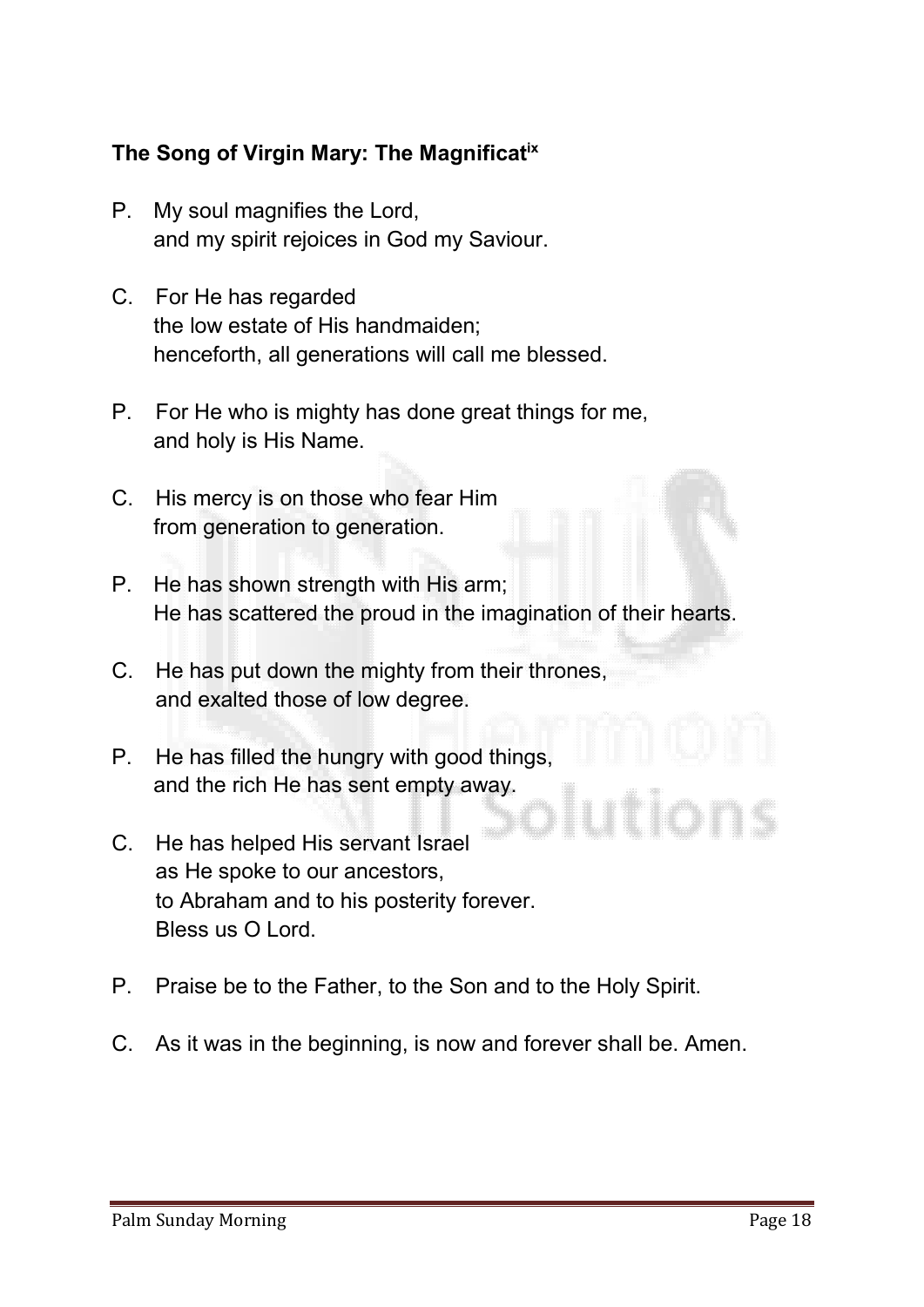# Ekba (Pg.11)

- **P. Saaraamshathil ekamaayirikkunna shakthiyum, Pithaavum, Puthranum, Parishudha-Roohaayum-enna moonnu aalathangal ullavanumaayi, sathyeka Dhaivam-aayullove, Ninne njangal sthuthikkunnu.**
- **C. Amen.**

#### Sankeerthanam 8 (Pg.12)

- **P. Njangalude Karthaavaaya Karthaave, Ninte naamam bhoomiyilokkeyum ethra sreshtamaayirikkunnu! Nee Ninte mahathwathe aakaashthinu meethe aakkiyirikkunnu.**
- **C. Ninte vairikal nimitham shathruvineyum, pakayaneyum, mindaathaakkendathinu, Nee cheru-paithangaludeyum, shishukkaludeyum vaayil ninnu balam niyamichirikkunnu.**
- **P. Njaan Ninte kaiviralukalude paniyaaya aakaashatheyum, Nee undaakkiya chandhraneyum, nakshathrangaleyum nokkumbol,**
- **C. Manushyane Nee orpaan avan enthu, Manushya-puthrane sandharshipaan avan enthu-maathram?**
- **P. Enthennal Nee avane dhaiva-dhoothanmaarekkaal alpam cheriyavanaakki, mahathwavum, bahumaanavum avane dharippichirikkunnu.**
- **C. Ninte kaikalude pravarthikalinmel Nee avane adhipathiyaakki, sakalatheyum avante paadhangalkku keezhilaakki:**
- **P. sakala aadukaleyum, kaalakaleyum, kaattu mrugangaleyum, aakaashathile pakshikaleyum, samudhrathile malsyangaleyum, kadalil sancharikkunna sakalatheyum thanne.**
- **C. Njangalude Karthaavaaya Karthaave, Ninte naamam bhoomiyilokkeyum ethra sreshtamaayirikkunnu! Dhaivame sthuthi Ninakku yogyamaayirikkunu. Baarekmaar.**
- **P. Pithaavinum, Puthranum, Parishudha-Roohaaikkum sthuthi.**
- **C. Aadhimuthal ennennekkum thanne. Amen.**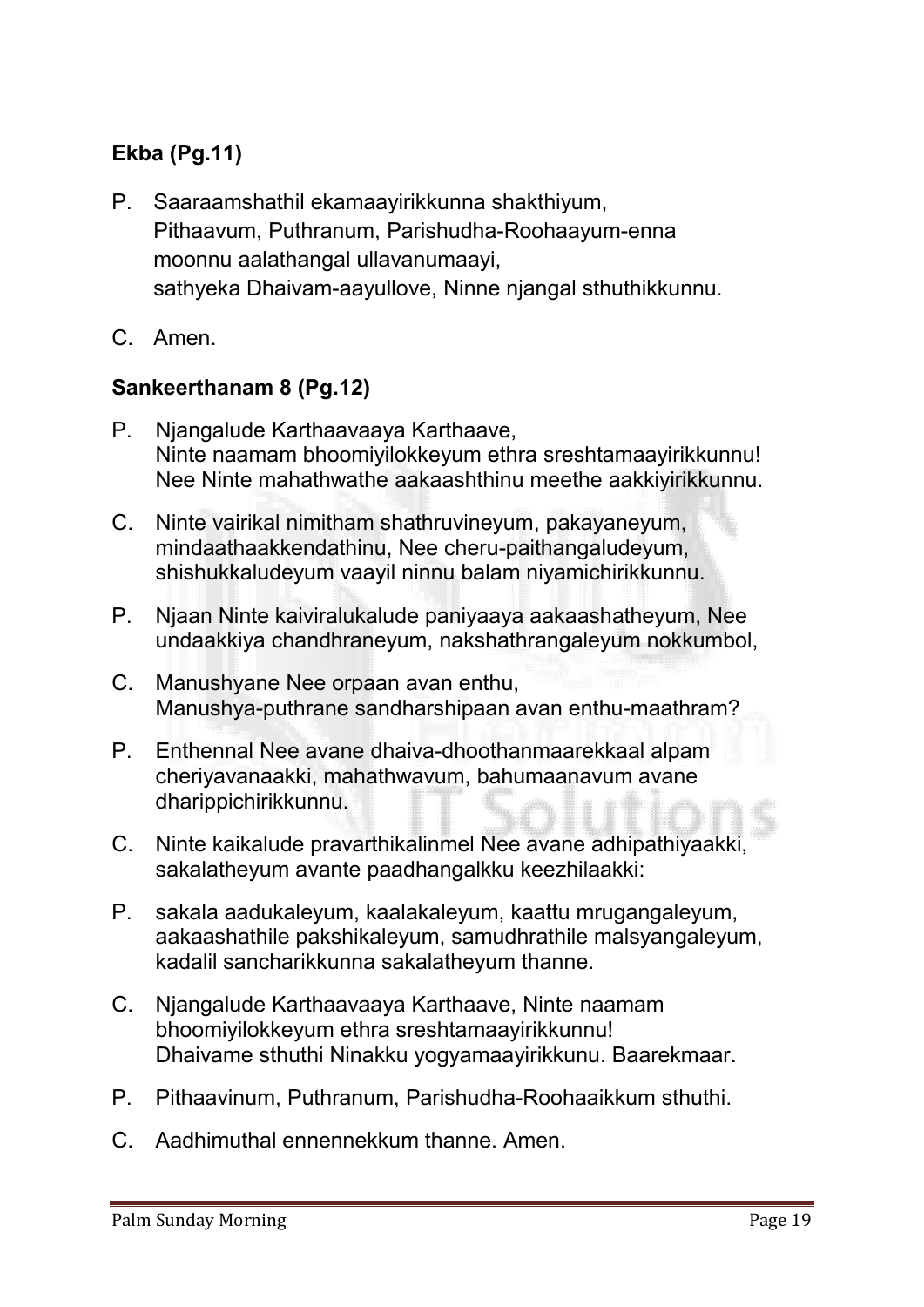# Anthem

- **P. We praise You, the one true God; one in essence and power, though known in three Persons: Father, Son and Holy Spirit.**
- **C. Amen.**

#### Psalm 8

- **P. O Lord our Lord, how majestic is Your name in all the earth! You have set Your glory in the heavens.**
- **C. You have established a stronghold against Your enemies to silence the foe and the avenger, You have ordained strength out of the mouth of children and infants,**
- **P. When I consider Your heavens, the work of Your fingers, the moon and the stars, which You have set in place,**
- **C. what are mortals that You remember them, human beings that You visit them?**
- **P. You made them a little lower than the angels and clothed them with glory and honor.**
- **C. You made them rulers over the works of Your hands; You put everything under their feet:**
- **P. all sheep and oxen and the animals of the wilderness, the birds in the sky and the fish of the sea, all that pass through the paths of the seas.**
- **C. O Lord our Lord, how majestic is Your name in all the earth! O God, You are worthy of praise. Bless us O Lord.**
- **P. Praise be to the Father, the Son and the Holy Spirit.**
- **C. As it was in the beginning, is now and forever shall be. Amen.**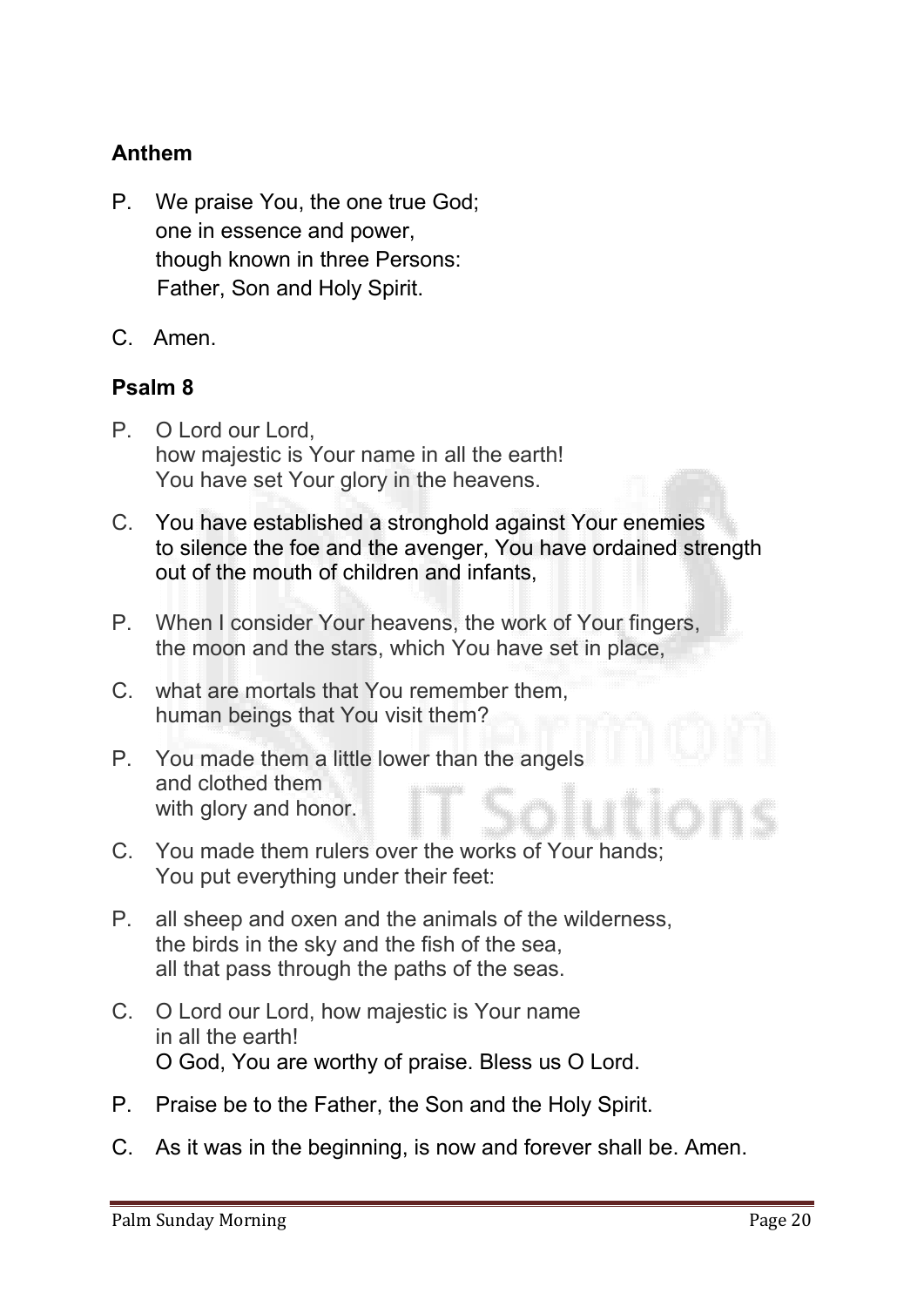# Thrithwathinu Sthuthi (Pg.13)

- **P. Thrithwathinu sthuthi, Thrithwathinu sthuthi. Sthuthikkappettathum swayam-bhoovaayathum, aadhiyum, anthavumillaathathumaaya Thrithwathe, njangalum sthuthikkunnu.**
- **C. Dhaivame, ellaa neravum, sthuthi Ninakku yogyamaakunnu. Amen.**

#### Maalaakhamaarude Sthuthi

- **P. Athyunnathangalil swargeeya maalaakhamaar sthuthikkunnathu-pole, balaheenarum, paapikalumaaya njangalum sthuthikkunnu.**
- **C. Ella kaalavum, ella samayavum, unnathangalil Dhaivathinu sthuthiyum, bhoomiyil samaadhaanavum, nirappum, manushyarkku nalla prathyaashayum undaayirikkatte.**

**Sarva-shakthiyulla Pithaavaayi, swargeeya Rajaavaayi, srshtaavaya Karthaave, Ninne njangal sthuthikkayum, vaazhthukayum, vandhikkayum, sthuthiyude shabdham Ninakku njangal arpikkukayum, Ninte mahathwathin shreshtatha-nimitham Ninakku njangal sthothram cheiyyukayum cheiyyunnu.** 

**Vishudha-Roohaayodu-koode, Yeshu Mashiha-aaya eka Puthranaaya Dhaivame, Pithaavinte Puthranum, Vachanavum, lokathinte paapathe chumann-ozhikkunna Dhaiva Kunjaadum-aaya Karthaave, njangalodu karuna cheiyyename.** 

**Lokathinte paapathe neekki-kalayunnavane, Ninte chevi chaayichu njangalude apeksha kaikollaname. Ninte Pithaavinte valathubhaagathu mahathwathod-irikkunn-avane, dhaya thonni njangale anugrahikkename.** 

**Enthennaal Nee maathram parishudhan-aakunnu, Pithaavaaya Dhaivathinte mahathwathinu, Vishudha-Roohaayodu-koode, Yeshu Mashiha-aaya Nee maathram Karthaavum-aakunnu.**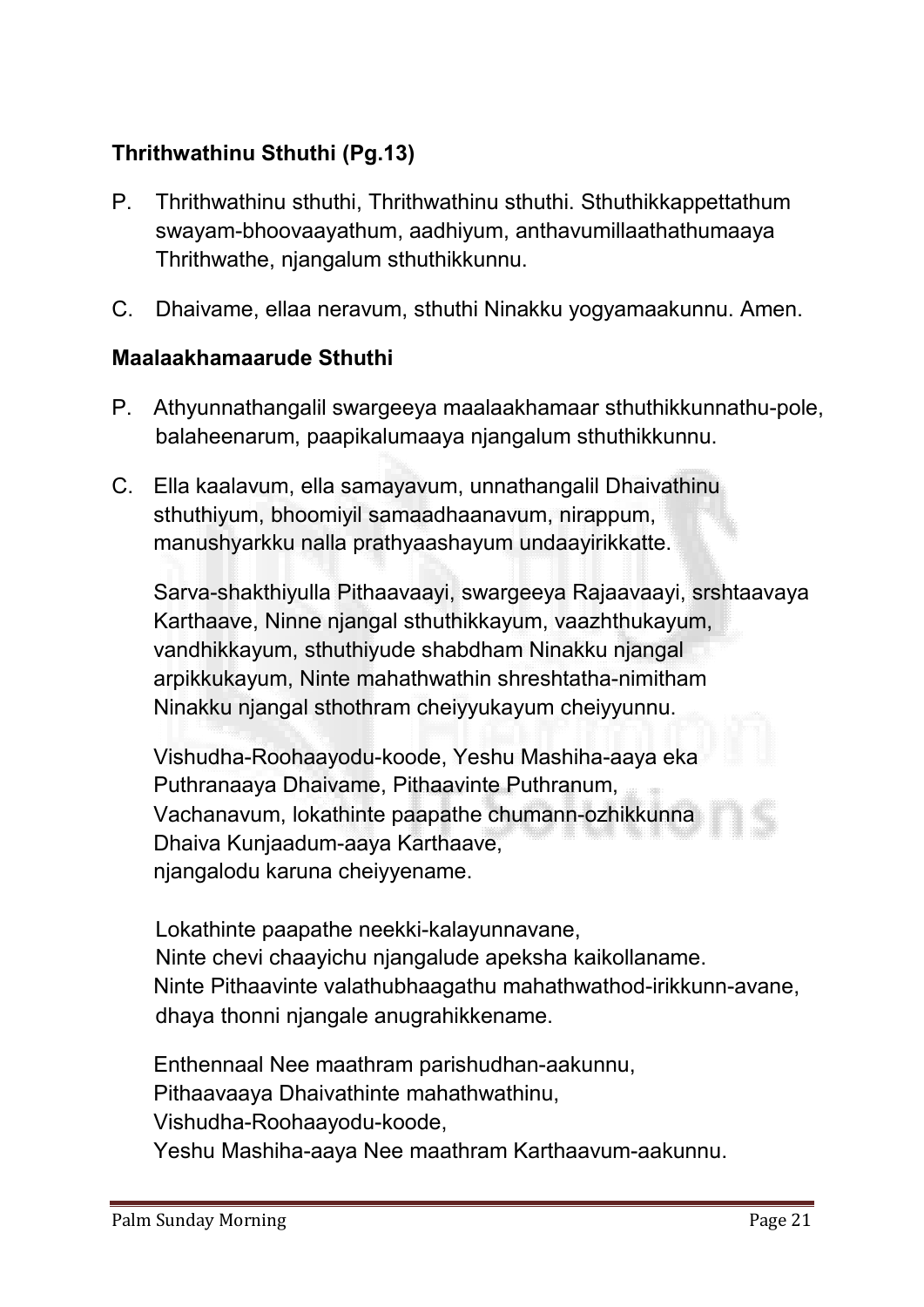**Amen.**

# Praise to the Trinity

- **P. Praise be to the Triune God. Praise be to the Triune God. We praise the adorable, the uncreated and self existent, the eternal and Triune God.**
- **C. O God, at all times, You are worthy of praise. Amen.**

# Praise of the Angels

- **P.** Just as the heavenly angels praise You in the highest,<sup>x</sup> **we who are weak and sinful, also praise You.**
- **C. At all times and in all seasons, may praise be to God in the highest, peace and goodwill reign on earth** and humanity experience righteous hope.<sup>xi</sup>

**Almighty Father, heavenly King, Lord the Creator, we praise You, glorify You, worship You, raise our voices of praise to You and also give thanks to You because of the greatness of Your majesty.**

 **With the Holy Spirit, O Jesus Christ, the only Son of God, who is the only Son of the Father, the Word, O Lord who is the Lamb of God**  who took away the sins of the world,<sup>xii</sup> **have mercy on us.**

**You, who took away the sins of the world, incline Your ear towards us and receive our supplications.** You, who sit at the right hand of the Father in majesty, xili **have mercy on us and bless us.**

**For You alone are the holy One, You alone are the Lord; for the majesty of, God the Father, Jesus Christ, and the Holy Spirit.**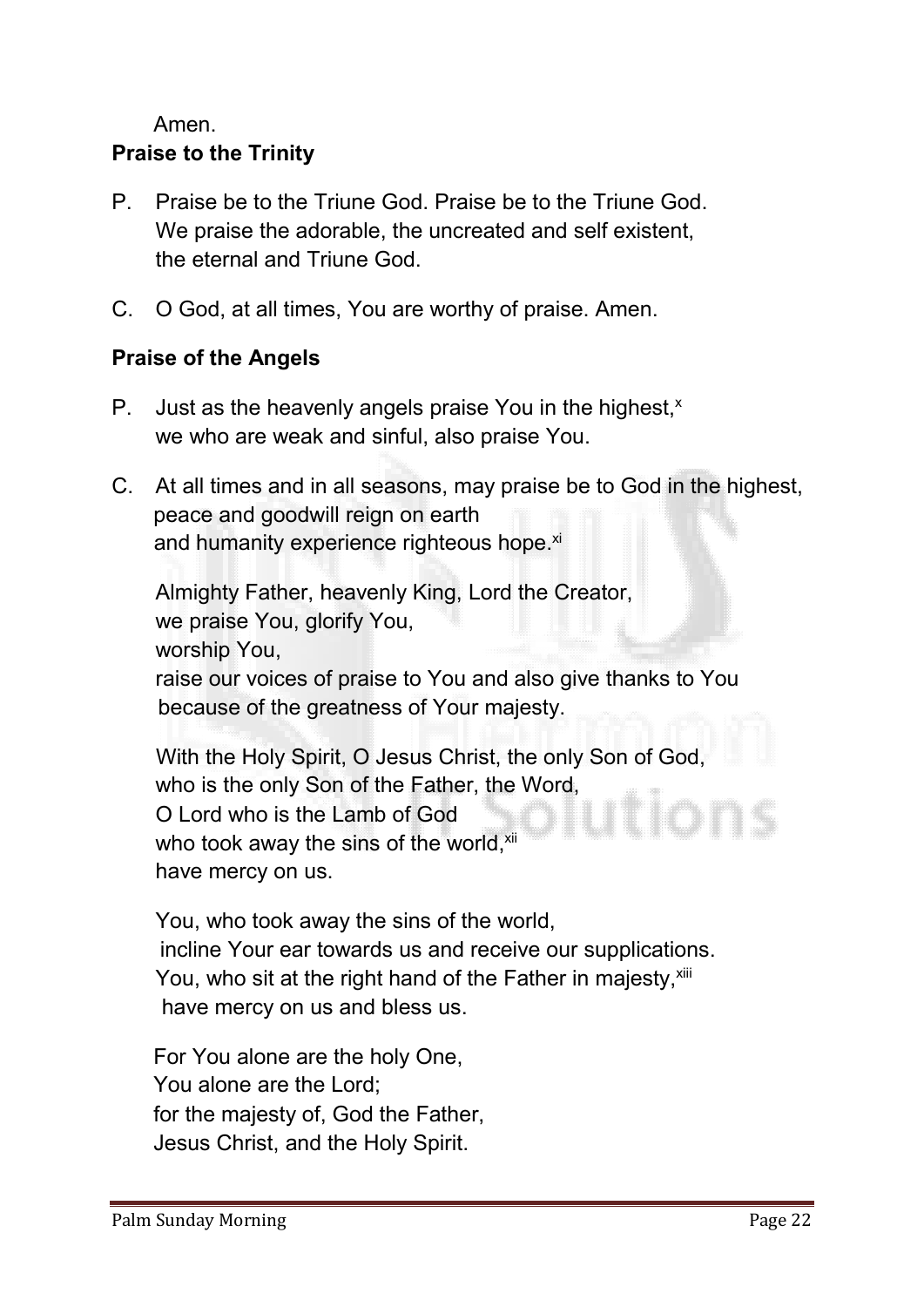**Amen.** *(Allenkil geetham)*

# Kukkaaya

# Maalaakhamaarude Sthuthi (Pg.14)

- **1. Paapikalum balaheenarumaam adiyaa-ri-thaa, melppettavaraam dootharay-pol, sthuthi cheiythee-dunnu. Ellaaipozhum, unnathanaam Dheva. Ellaa naalum, sthuthi Ninakk-undaaka. Bhoovil samaadhaanam-inakkam marthyarkkellaam. Prathyaashayum undaai varatte – ennekkum Dhaivame. Haaleluyya – oo – Haaleluyya**
- **2. Sarveshwaranaam Udayone – mahathwa Dhaivame, paapikalaam adiyaar Ninne – sthuthi cheiy-theedunnu. Vaazhtheedunnu, vandhanam cheiyyunnu. Sthuthiyude shabdham, paadi ettunnu. Swarlokathin-adhipathiye – Appa-Srshtaave, Ninthiru Naamathinu sthothram ennekkum Dhaivame. Haaleluyya – oo – Haaleluyya**
- **3. Vishudthaathma-avodum-koode Kristheshu Naadhane, baavaayude eka-Suthanaam – Dhevaadhi Dhaivame. Dhaiva Suthane, vachana-swa-roopaa. Lokarin paapam vahichoru Kunjaade, kanmashamellam ozhichone, thiru chevi chaayichu, adiyaarude praarthanayekett-anugrahikka Dhaivame. Haaleluyya – oo – Haaleluyya**
- **4. Thiru Janakanude valabhaagath-amarum mahimaasanaa, dhayavodu dharshichadiyaare – anugrahicheedename. Ennannekkum, Nee maathram vishudhan. Ennannekkum, Nee maathram Naadhan. Vishudhaathmaavodum-koode, Pithru Naamathinu mahimayundaakatte Dhevaa – ennekkum. Amen.**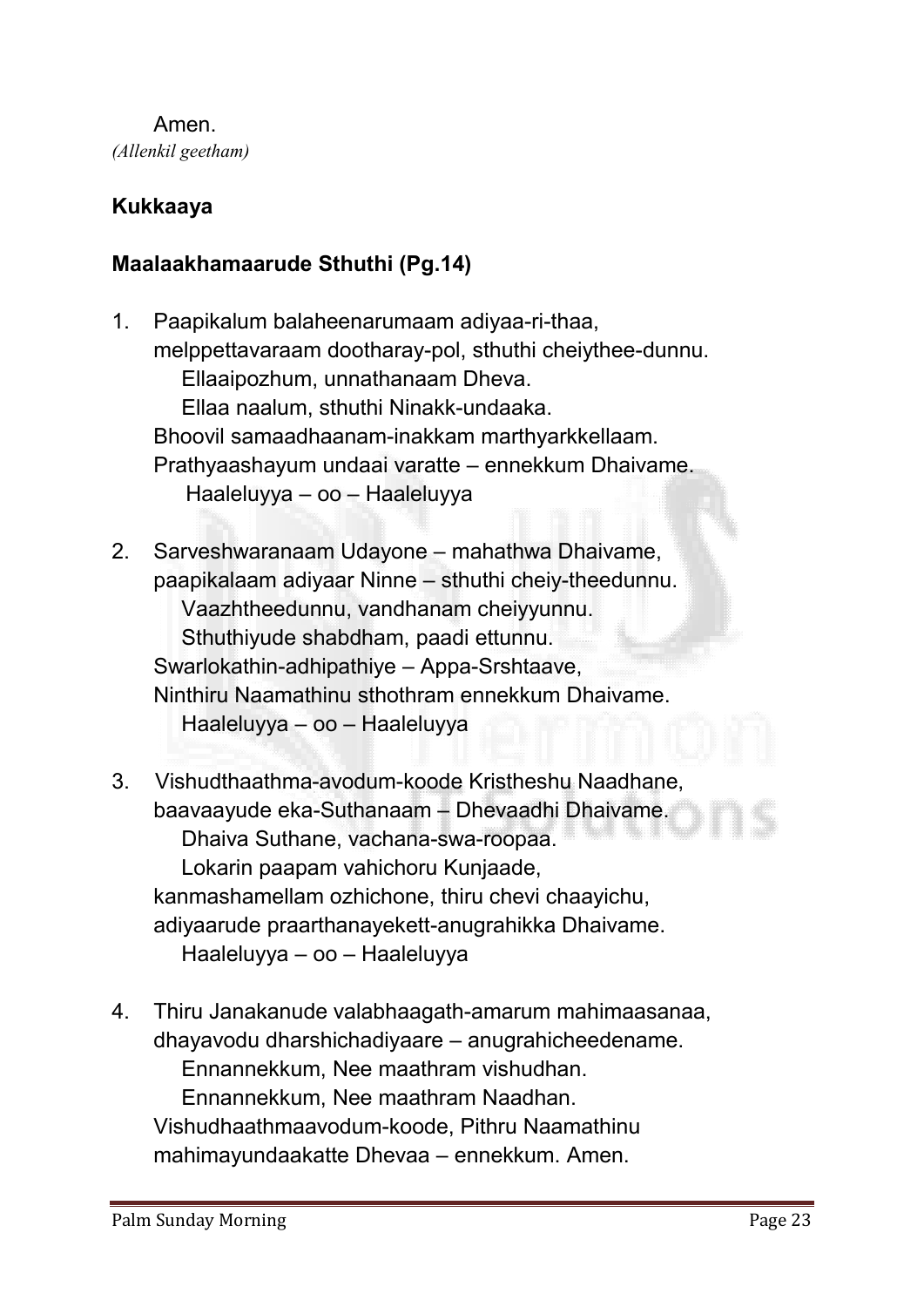#### **Haaleluyya – oo – Haaleluyya**

*(Or in song)*

#### Chant

#### Praise of the Angels

- **1. Here we are, though weak and sinful, praising You, like the heavenly angels. At all times O God, You are great. In all seasons, may You be praised. May peace and goodwill reign on earth on all humanity. May we also always experience righteous hope, O God. Haaleluyaa – O – Haaleluyaa**
- **2. Almighty Lord, O glorious God, we Your sinful servants praise You. We worship You, we glorify You. We sing and raise our voices of praise. O Father, the Creator and Ruler of heaven, thanks be to Your holy name forever, O God. Haaleluyaa – O – Haaleluyaa**
- **3. With the Holy Spirit, O Lord Jesus Christ, the only Son of the Father, God of gods. O Son of God, image of the Word, the Lamb who bore the sins of the world, xiv and who completely cleansed us, incline Your divine ears, hear the prayers of Your servants and bless us O God. Haaleluyaa – O – Haaleluyaa**
- **4. You, who sit at the right hand of the holy Father in glory, look with mercy on Your servants and bless us.**

**Only You are holy forever.**

**Only You are Lord forever.**

**Together with the Holy Spirit, may the Father's name be glorified forever O God. Amen.**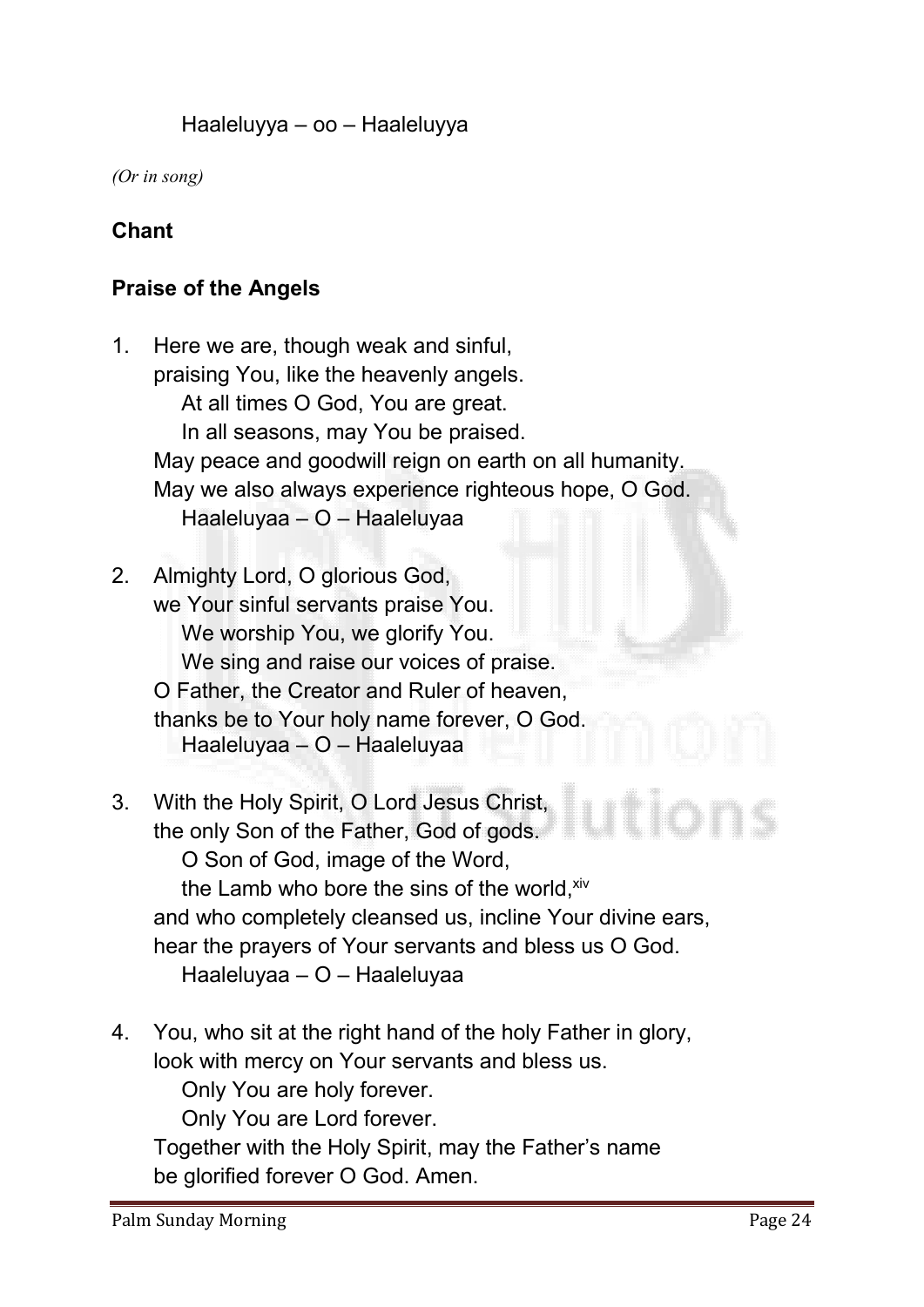**Haaleluyaa – O – Haaleluyaa**

# Praarthana (Pg.15)

**P. Njangalude pithaakkanmaarude Dhaivamaaya, sarvasakthiyulla Karthaave, ellaa kaalavum, ellaa samayavum, njangalude aayusin naalokkeyum Ninne njangal vaazhthukayum, ennannekkum vaazhthappettathum, nithyathwamulla-thumaaya Parishudha naamathe njangal sthuthikkukayum cheiyyum.**

**Dhaivamaaya Karthaave, Nee vaazhthappettavan-aakunnu. Thirunaamam sthuthikkappettathum, ennannekkum sthuthi-kalaal prabalappettathum-aakunnu.** 

**Sakalathinteyum Dhaivavum, sathyathinte Pithaavumaayavane, eka Puthranodum, jeevanulla Vishudha Roohaayodum-koode, sthuthi Ninakku yogyamaakunnu, sthuthi Ninakku cherchayaakunnu, sarvakaalavum pukazhcha Ninakku nyaayavum-aakunnu.**

**C. Amen.**

# Apeksha (Pg.16)

- **P. Njangalude Karthaavaaya Yeshu Mashihaaye, Ninte anugrahangalude vaathil njangalude nere adachu-kalayaruthe.**
- **C. Karthaave, njangal paapikalakunnu ennu njangal ettu parayunnu. Njangale anugrahikkename.**
- **P. Karthaave, Ninte maranathaal, njangalude maranam maanju pokuvan, Ninte sneham Ninne Ninte sthalathuninnu njangalude adukkalekku irakki konduvannu.**
- **C. Karthaave, njangalude-mel anugraham choriyename. Amen.**

#### Randaam Paadam: Romar 11:16-36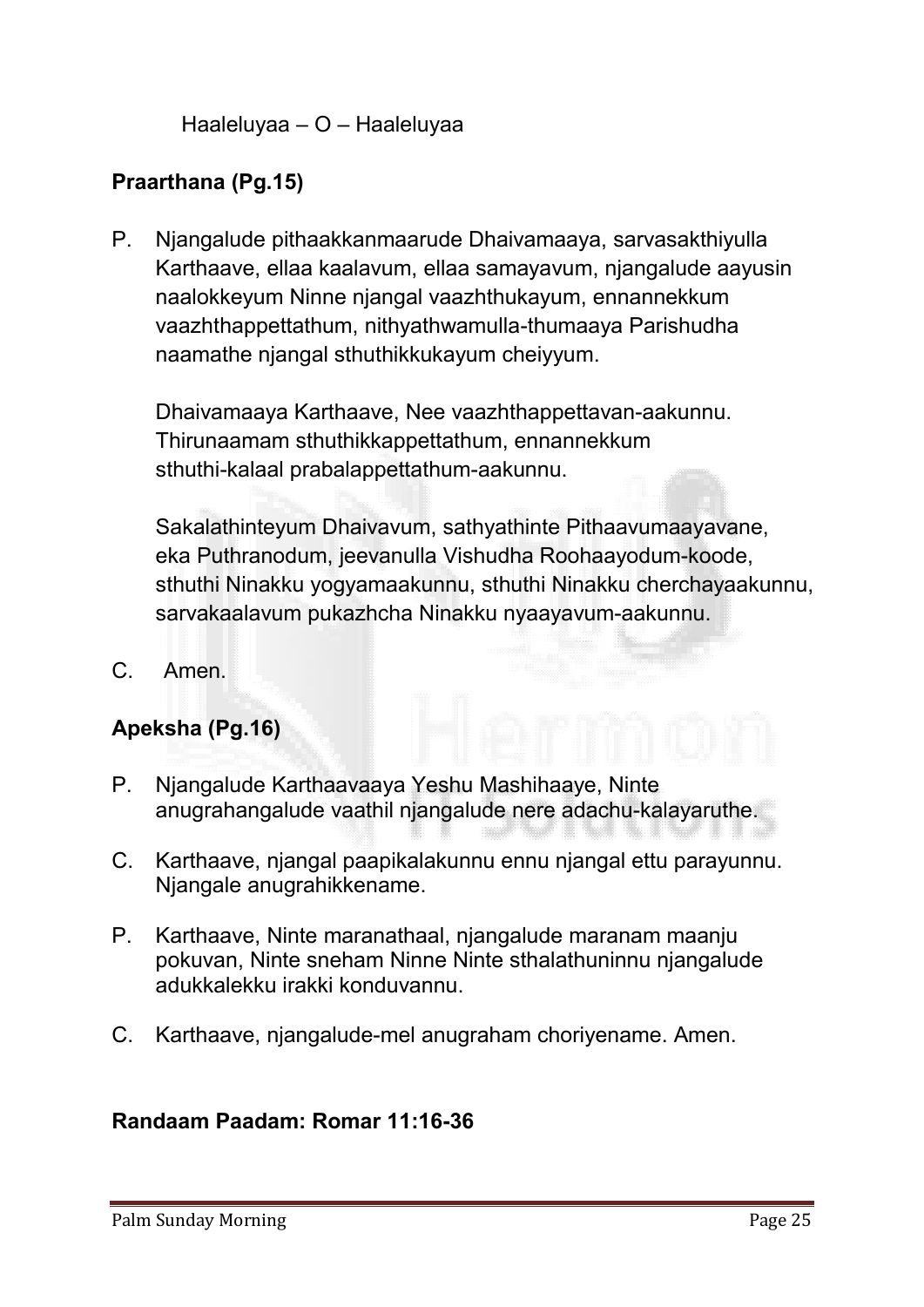# Prayer

**P. Almighty Lord, the God of our ancestors, in all seasons, at all times, and all the days of our lives, we will bless You and praise Your blessed, eternal and holy name forever.**

**O Lord God, You are blessed. Your holy name is worthy of praise, and is established forever through praises.**

**O God of the universe and Father of truth, together with the only Son and the living Holy Spirit, You are worthy of praise and You deserve praises, and at all times, adoration is justified.**

**C. Amen.**

#### Supplication

- **P. Our Lord Jesus Christ, do not shut the door of Your blessings against us.**
- **C. O Lord, we confess that we are sinners. Bless us.**
- **P. O Lord, Your love brought You down to us from Your abode, so that our death may be averted by Your death.**
- **C. O Lord, shower Your blessings on us. Amen.**

#### Second Lesson: Romans 11:16-36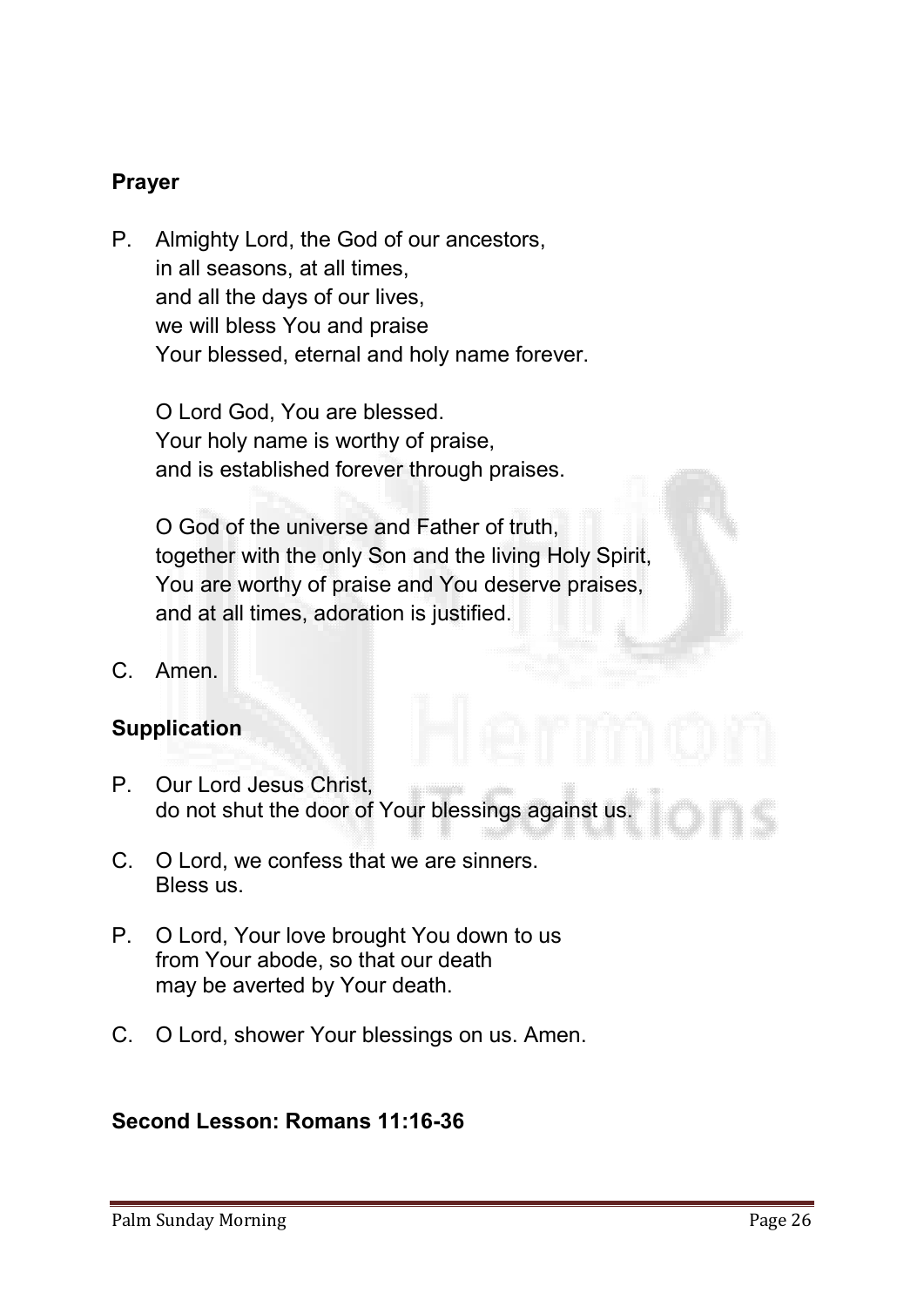# Apeksha (Pg.16)

**P. Neethimaanmaarude pratheekshayum, pravaachakanmaarude pravachanathinte nivruthiyum aayirikkunna njangalude Mashiha Thamburaane, kazhutha-kuttimelulla Ninte aarohanathaal vedippillaatha jaathikalude viliye Nee ariyikkayum, saithukaludeyum, dhakkilaakaludeyum kombukalin-mel-koodi nadannu, paapa vikaarangalinmelulla jayathe njangalkku dhrushtaanthappeduthi tharikayum cheiythuvallo.** 

**Ippozhum Karthaave, paapathinmel nirantharamaaya vijayam njangalkku nalkaname.** 

**Aathmeeya Parudheesaayil marana-rahitharaayi, sthuthiyum, sthothravum aakunna kurutholakal pidichu-kondu, Ninte sakala vishudhanmaarodum-koode, nirantharam Ninakku perunnaal aaghoshippaan, Ninte krupayaal njangaleyum yogyaraakkaname, hosho vab'kulas ban la'olmen.**

T Solutions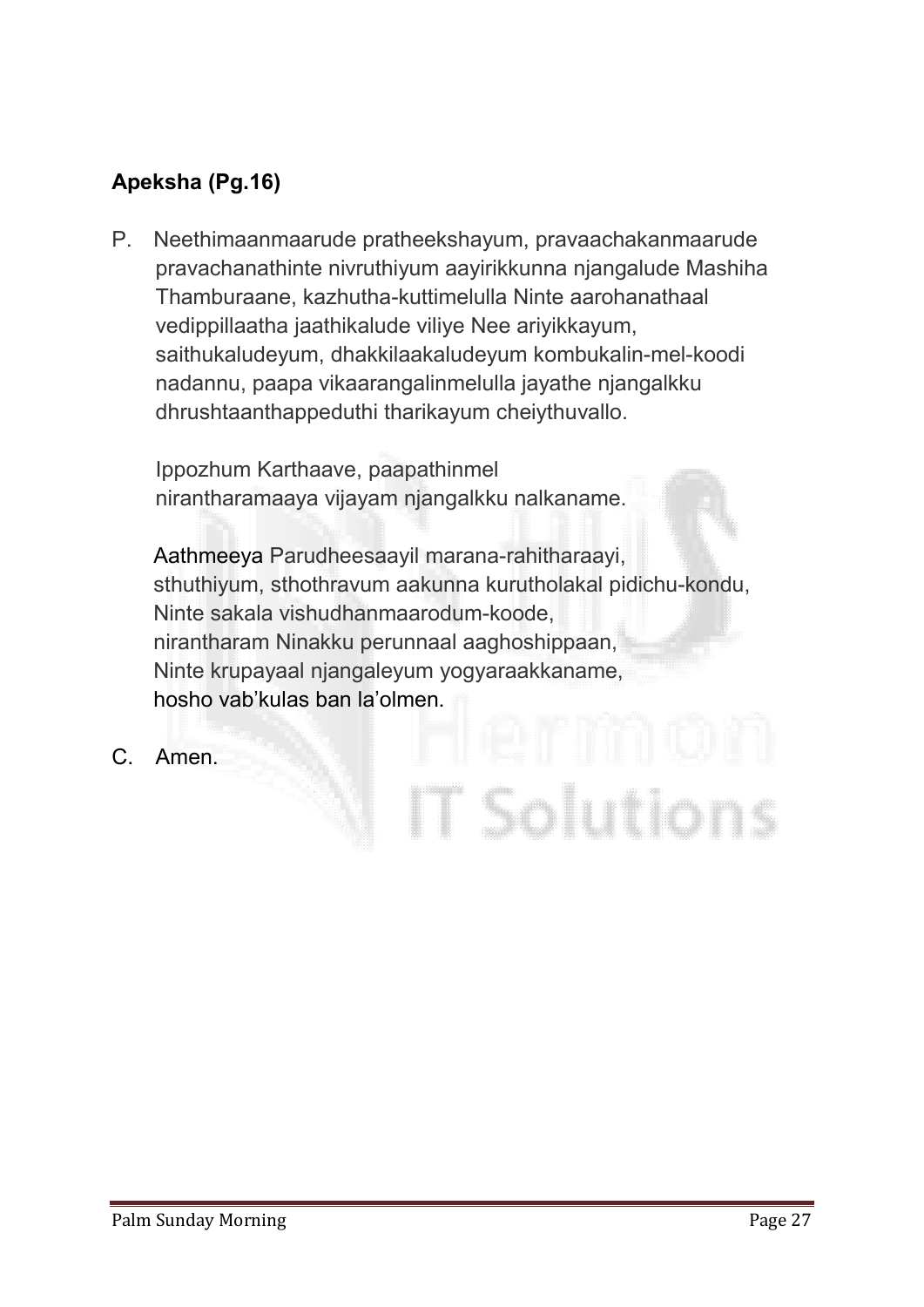# Supplication

**P. O Lord our Messiah, who is the hope of the righteous and the fulfillment of the prophesies of the prophets, by mounting the foal of a donkey, You symbolically declared the significance of unholy people, and by walking over olive branches and palm leaves, You symbolically affirmed victory over sinful desires.**

**Even now, O Lord, grant us continuous victory over sin.** 

**By Your grace, make us also worthy, after having conquered death, to continuously celebrate the festive joy with You, in the spiritual Paradise, holding palm leaves of praise and thanksgiving, together with all Your saints, now and forever more.**

T Solutions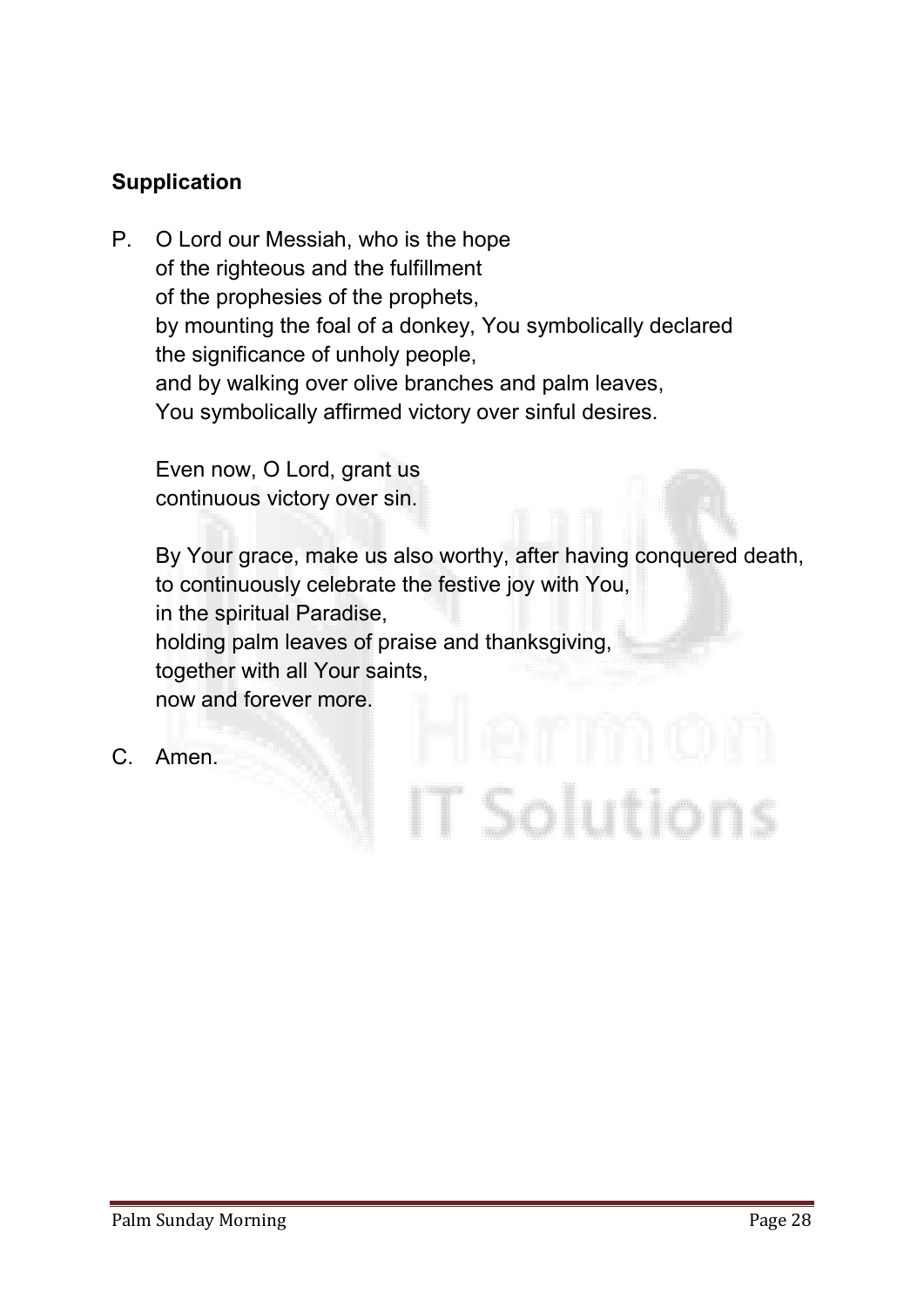# Promeon (Pg.17)

- **P. Naam ellaavarum praarthichu, Karthaavinodu anugrahangalum karunayum yaachikkanam.**
- **C. Anugrahikkunnavanaaya Karthaave, njangale anugrahichu, njangale sahaayikkaname.**
- **P. Sthuthiyum, sthothravum, thejasum, pukazhchayum, maanju pokaatha nalla mahimayum, nirantharam karettuvaan, njangal yogyathayullavaraayi theerename.**

**Unnathangalil Sraaphenmar Thante vishudhiye aaghoshikkukayum, thaazhe bhoomiyil paithangal "Hoshaana" paadi sthuthikkukayum cheiyyunna mahonnathanum;**

**Krobakal bhaya bhakthipoorvam pukazhthukayum, shishukkal sandhoshathodu mahathwappeduthukayum cheiyyunna vaazhthappettavanum;**

**Nindhyamaaya kazhutha-kuttimel aarohanam chaitha vineethanum, nishkalankaraaya shishyanmaar thangalude vasthrangale virichu bahumaanicha shakthimaanum aaya Mashiha Thamburaanu;**

**Yerushalemilekkulla ezhunnellathinte ormaye kondadunna ee dhivasathilum, nammude aayushkaalam muzhuvanum, sthuthiyum vandhanavum bahumaanavum yogyamaayirikkunnu, hosho vab'kulas ban la'olmen.**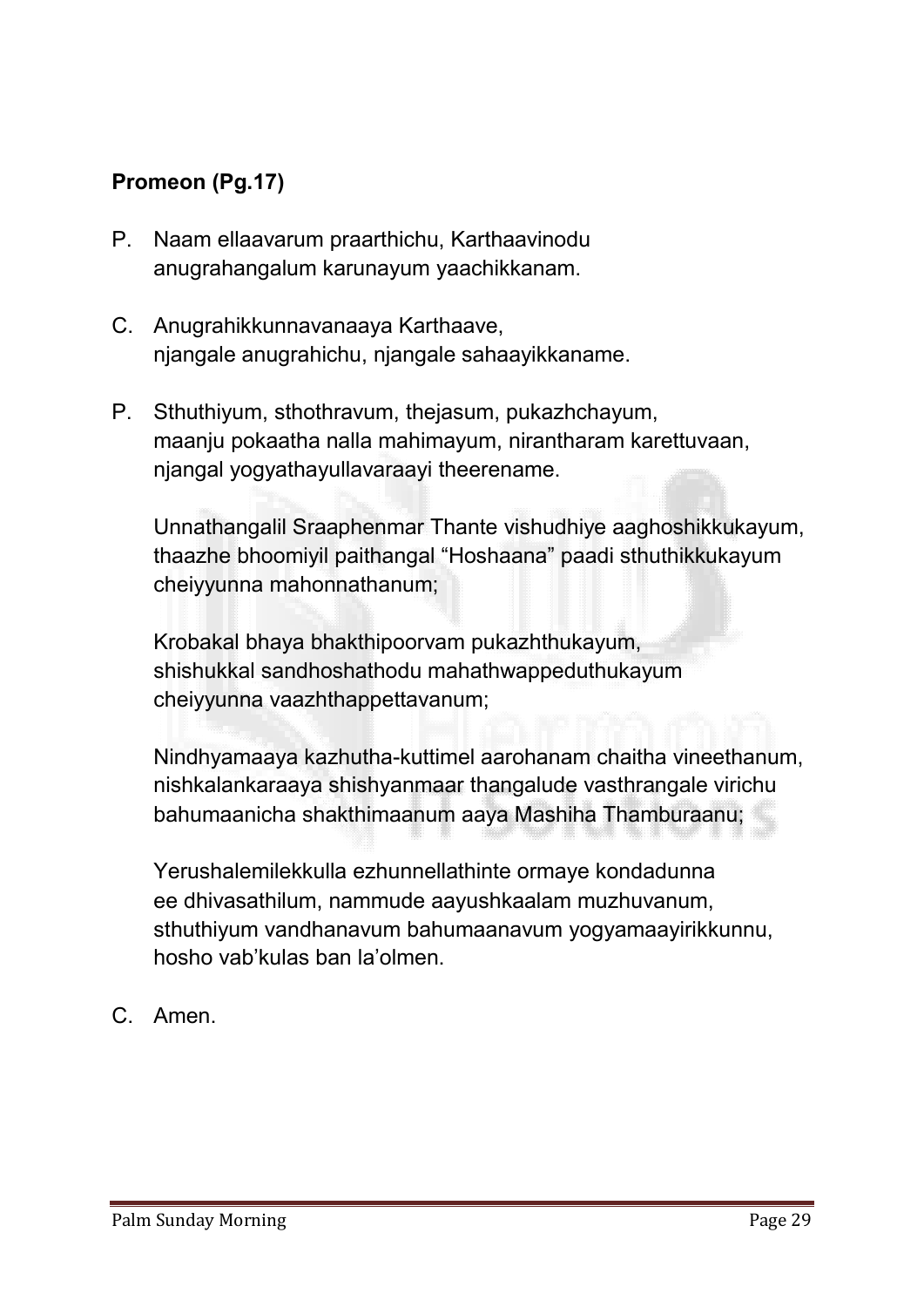# Preface

- **P. Let us all pray and plead to the Lord for His blessings and mercies.**
- **C. Lord of all blessings, bless us and help us.**
- **P. May we become worthy to continuously offer You praise, thanksgiving, glory, adoration and everlasting majesty.**

**O mighty One, whose holiness is celebrated in heaven by the Seraphim and whom children on earth praise by singing "Hosanna";**

**O blessed One, whom the Cherubim worship in awe and children joyfully glorify;**

**O mighty Lord the Messiah, who in humility mounted the lowly foal of a donkey, and whom innocent disciples honoured by spreading their cloaks in Your path;**

**on this day when we remember and celebrate Your triumphant entry into Jerusalem, and all the days of our life, You are worthy of praise, worship and honour, now and forever more.**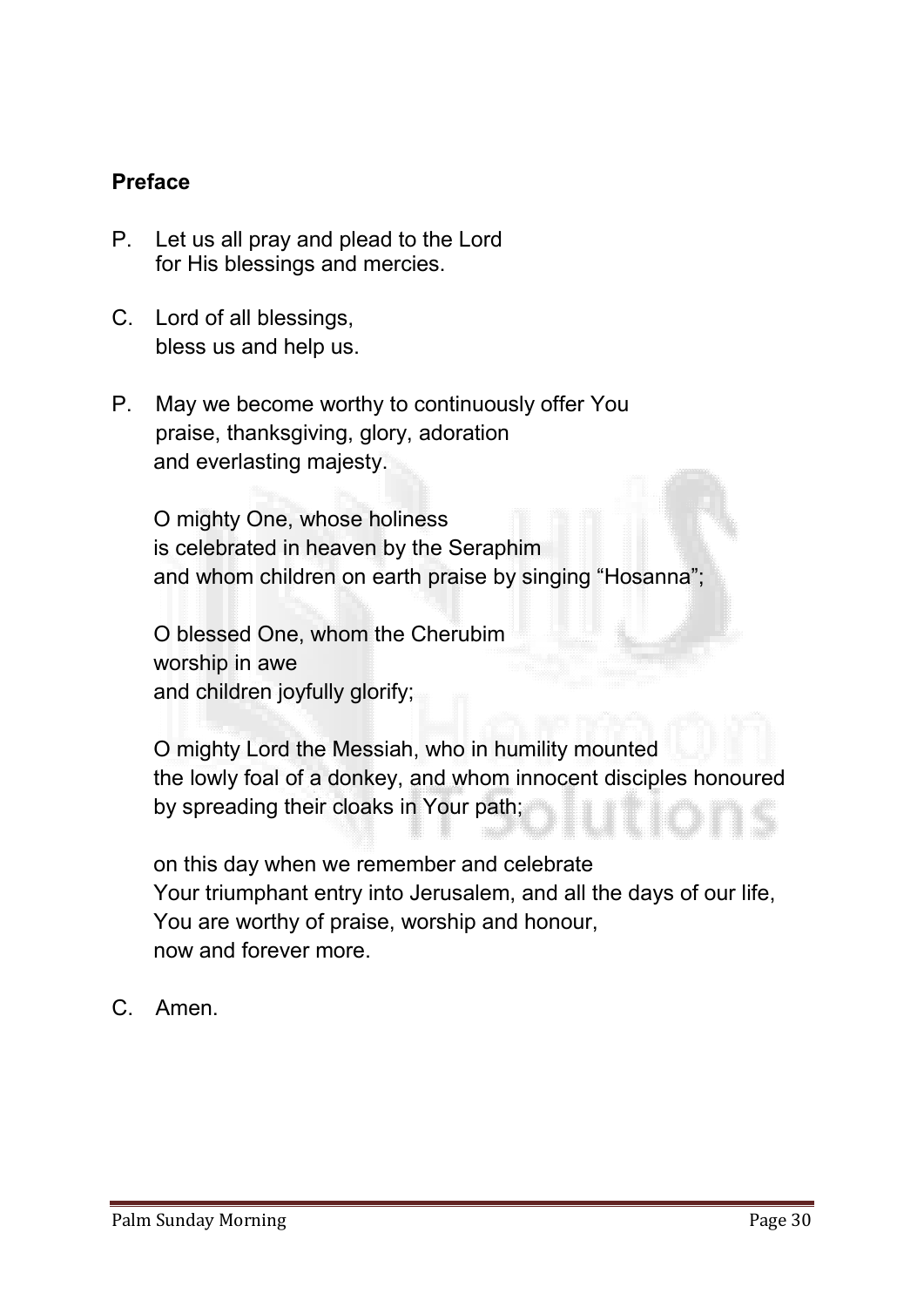# Sedhara (Pg.17)

**P. Shakthyil athyunnathanum, kaarunyavaanum, manushya snehamullavanum, Ninte bahumaanathinte vandhanavinaayi srshtiye thirikkuvan, swanthathilekku ezhunnalli rakshanyamaaya kashtaanubhavathinu munbu, Ninakku kayaruvaan kazhutha-kuttiye chodhichavanumaaya Mashiha Thamburaane, vishudha pravaachakanmaar Parishudha-Roohaayude raagangalal Yerushalemilekkulla Ninte ezhunnallathinte perunnaaline munkootti keerthichirunnu.** 

**"Raajayathinte avakaashiyaayavan varuvolam, chenkol Yahoodhyayil ninnu neengi-pokayilla," ennu gothra-pithaavaaya Yaakkobu Ninne-kkurichu pravachichirunnu.** 

**"Shishukkalude vaayil Ninnu pukazhcha Nee orukkiyirikkunnu," ennu dhaiveeka sangeethakkaaranaaya Dhaaveedhu, Hoshaanayude ee perunnaaline kurichu munkootti paadiyirunnu.** 

**"Yerushaleme, Yerushaleme! Unaruka, unaruka! Karthaavinte bhujame, balam dharichukolka," ennu mahathwamulla pravaachakanaaya Yeshayyaavu Ninne-kkurichu ghoshichirunnu.**

**"Kandaalum Ninte Rajaavu kazhutha-kkuttimel kayari, vineethanayi Ninte adukkalekku varunnu," ennu Seeyon-puthriyodu, pravaachakanaaya Sekharyaavu ee perunnaline-kkurichu prasangichirunnu.** 

**Avarude upamakalude sathyavum, nishchayavumulla vachanangale, Thirumeniyil thikavaayi Nee nivarthichu.** 

**Ninte karuna-adhikyathaal njangalkku-vendi swayam verumayaakki thaazhthi, paapam ozhike njangale-pole manushyanayi-theernnu.**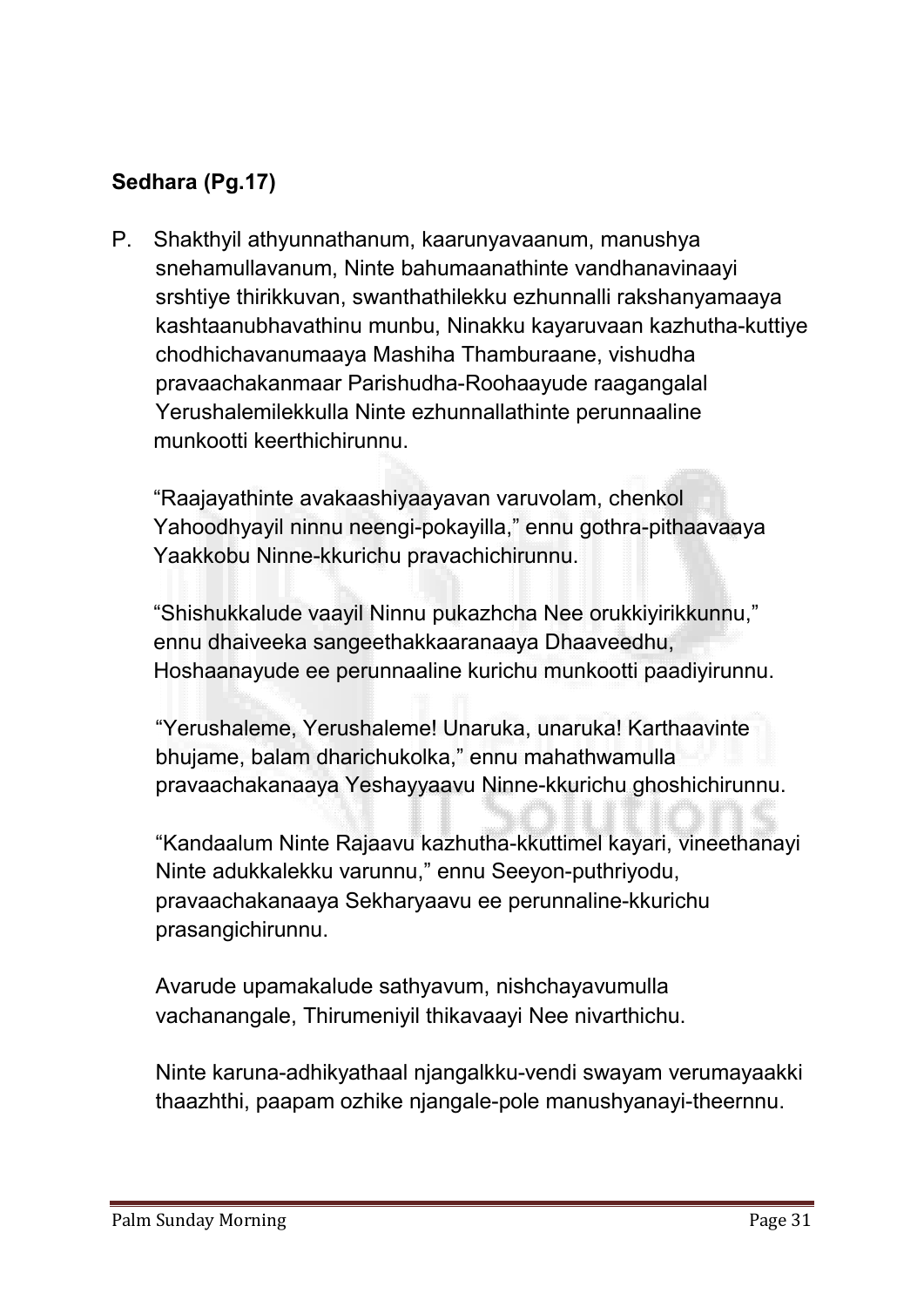**Ninte thaazhchayil njangalude vargathe veezhchayil ninnu ezhunnelppichu. Ninte prathyakshathayaal ajnaanaandhakaarathe dhooreekarichu.** 

# Prayer

**P. Almighty and most merciful Lord the Messiah, who loves humanity, and who came down to Your own creation, in order to transform them to honour and worship You before Your redeeming agony, and who asked for the foal of a donkey to ride on, Your triumphant entry into Jerusalem was foretold by the holy prophets through the inspiration of the Holy Spirit.**

**Regarding You, the patriarch Jacob had prophesied, that, "the sceptre would not be removed from Judah? xv till the arrival of the heir to the Kingdom".**

**Regrading this festival of Hosanna, the divine psalmist David, had foretold in song, that, "out of the mouth of infants, You had ordained praises." xvi**

**Regarding You, the great prophet, Isaiah, had prophesied, "Jerusalem, Jerusalem! Wake up, wake up! Put on strength, O arm of the Lord." xvii**

**Regarding this festival, the prophet Zechariah, had preached to the daughters of Zion: "Behold, Your King comes to you, triumphant and victorious but in humility,**  riding on a colt, the foal of a donkey". *xviii* 

**The truth of their metaphors and the promise of their words were completely fulfilled in You, O Lord.**

**In the abundance of Your mercy, You humbled Yourself for us and became a human like us, except that You were sinless.**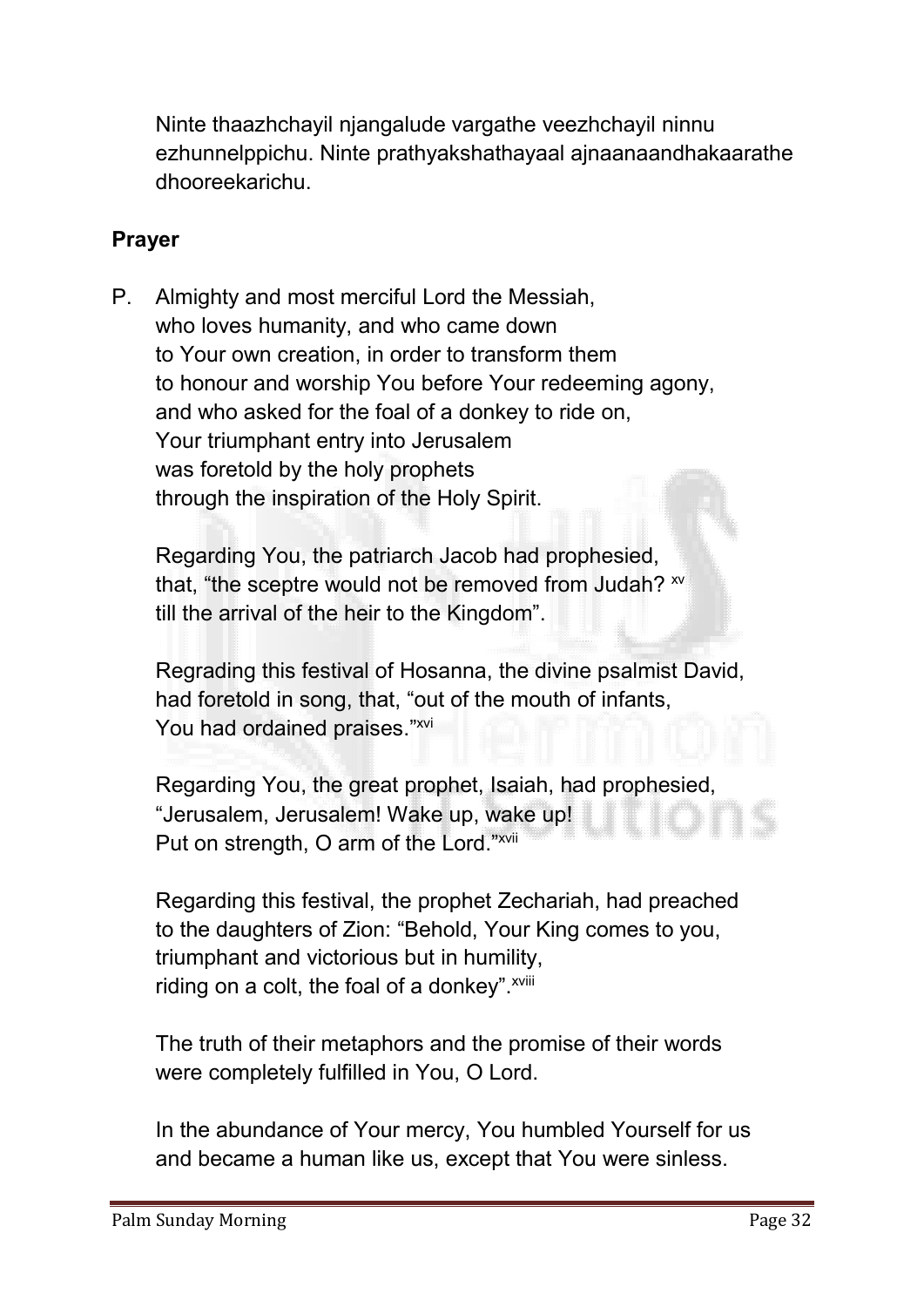**Through Your humility, You awakened fallen humanity. By Your incarnation, You removed the darkness of ignorance.**

**Paithangalude nirmala sthuthiye santhoshathode Nee sweekarichu. Anugrahikkunnavanaaya Karthaave, ee perunnaalil Ninte krupayodu njangal praarthikkunnu.** 

**Ninte mahathwa shushrooshakkaayi njangaleyum, njangalkkullavayeyum samarpikkunnu. Ninakku njangalude-melulla udamasthaa-vakaashathe poornamaayi sammathichu-kondu nirantharam jeevippaan krupa nalkename.** 

**Ninne vahikkunna vaahanangalum, Ninte shushrooshakku kollaavunna upakaranagalumayi, njangale roopappeduthename.** 

**Manasu thirinju Yerushalemile paithangaleppole Ninakku sthuthi paaduvaan njangalkku krupanalkename.** 

**Mahathwathinte Raajaavaya Mashiha Karthaave, Ninte karunayaal thiru Sabhaye sandharshikkename. Nalvarangalaal athine nirakkename. Upadhravangalil-ninnu athine rakshikkename. Nirappum samaadhaanavum athil nilanirthaname. Ninte vaagdhaanangal athinu urappichu kodukkename. Athinte santhaanangale vishudhikondu alankarikkename. Karunaa-dhanathaal athine kaathukollename.** 

**Swadheshathum, vidheshathum cheiyyappedunna ellaa suvishesha prayathnangaleyum anugrahikkename.** 

**Sakala jaathikaleyum dharshichu, vishudha Evangeliyonte prakaashathaal avarude hridhayangale prakaashippikkename.** 

**Mahathwakaramaaya randaamathe ezhunnellathil, vruthanmaarude sarva sanghathodum-koode, santhoshathinte perunnaal aaghoshikkuvaanum, Ninneyum, Pithaavineyum, Parishudha**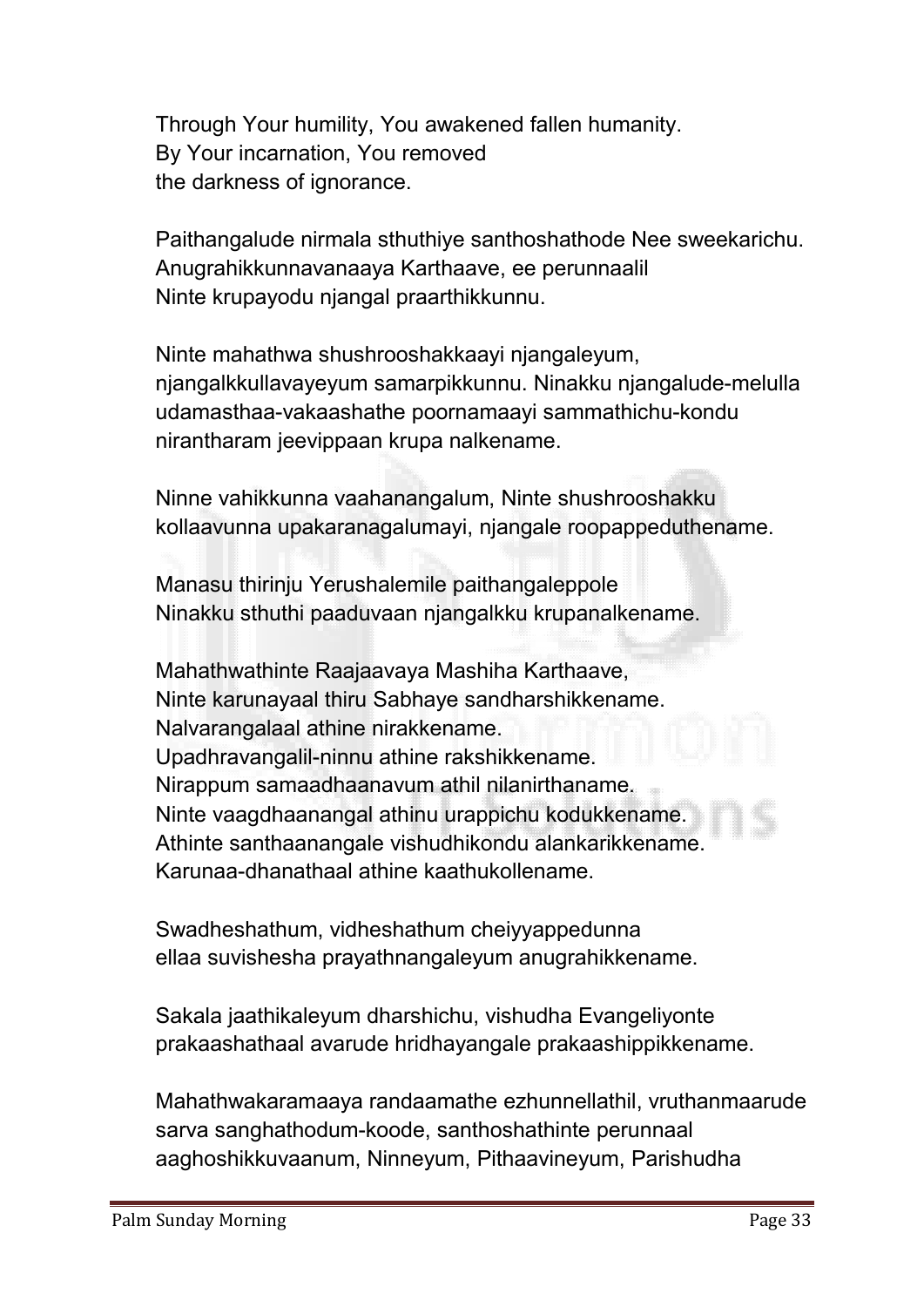**Roohaayeyum sthuthichu mahathwappeduthuvaanum njangale yogyaraakkename, hosho vab'kulas ban la'olmen.**

**C. Amen.**

**You joyfully welcomed the innocent praises of children. O Lord of all blessings, on this festival, we pray to Your grace.**

**We surrender ourselves and all we have for Your glorious ministry. Grant us grace to always live, completely acknowledging Your mastery over our lives.**

**Transform us to be bearers of Christ and useful instruments in Your service.**

**Change our hearts, and grant us grace to sing praises to You, like the children of Jerusalem.** 

**O King of glory, Lord the Messiah, in Your mercy, visit Your holy Church. Fill it with good gifts. Save it from trouble. Preserve in it, harmony and peace. May it be firmly founded on Your promises. Adorn its children in holiness. In Your abundant mercy, protect it.**

**Bless all the evangelistic efforts being carried out both at home and abroad.**

**May the light of Your holy Gospel enlighten the hearts of all nations.** 

**At Your glorious second coming, make us worthy to celebrate the festival of joy, by glorifying and singing praises to You, the Father**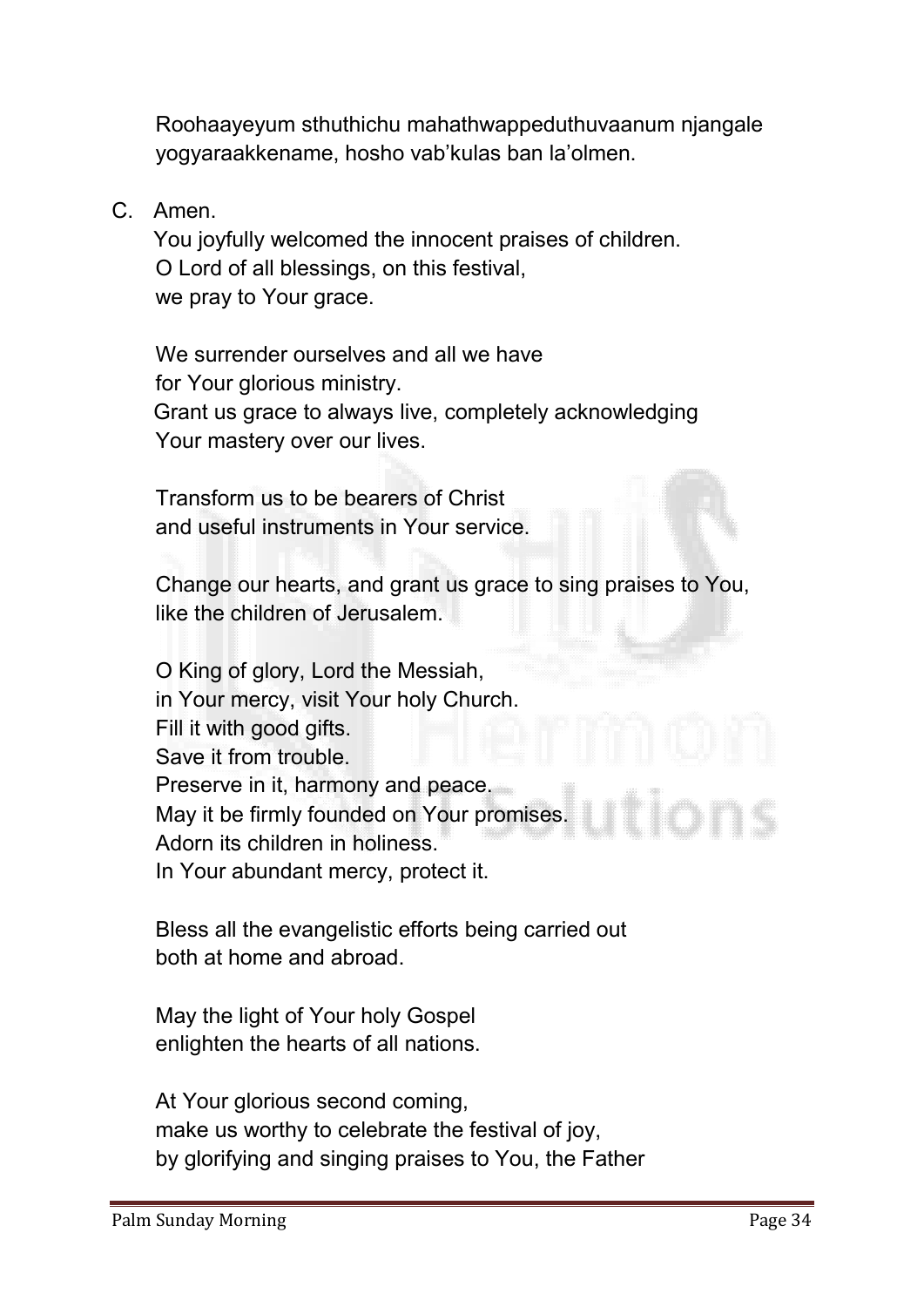**and the Holy Spirit, together with the whole company of saints, now and forever more.**

# **C. Amen.**

# Geetham (Thubaalyaaloodhe) (Pg.20)

- **P. Mashiha – ye kaanmaa-nidayaaya shishukkalkkaake-bhaagyamaai. dhushiyin kazhuthameleriyavan Oorshaaleminnezhunnalli. Saithin kombaal paithangal thirumun aarthavar chollunnu;**
- **C. "***Ooshaanna uyarathil! Ooshaana dhaa-veedhu Suthanu! Karthan naamathil varunnavan Vaazhthappettavan!"*
- **P. Dhushiyi-n kazhuthameleri Oorshaalemi-nnezhunnallunna Dhaiva Suthanne- kaanumbol visma-yikkaathavanundo? Saithin kombaal paithangal thirumun aarthavar chollunnu;**
- **C. "***Ooshaanna uyarathil!…*
- **P. Krobe-sraaphakal vanangum bhayankaranaaya thanikku sthuthi. Karunayodihathil-thaanirangi manushyaavathaaran-thaanaayi. Sehiyon theruvil unnikalum thirumun sthuthichavar-chollunnu;**
- **C. "***Ooshaanna uyarathil,…*
- **P. Eshaayaa, nee paraka; Aamosuputhraa- ariyikka; Kanyaka prasavichonivanaar? Dhaivam-thaanavan thanne. Snehathaal manujan thaanaai. Immanuel-ennu naamam.**
- **C. "***Ooshaanna uyarathil,…*

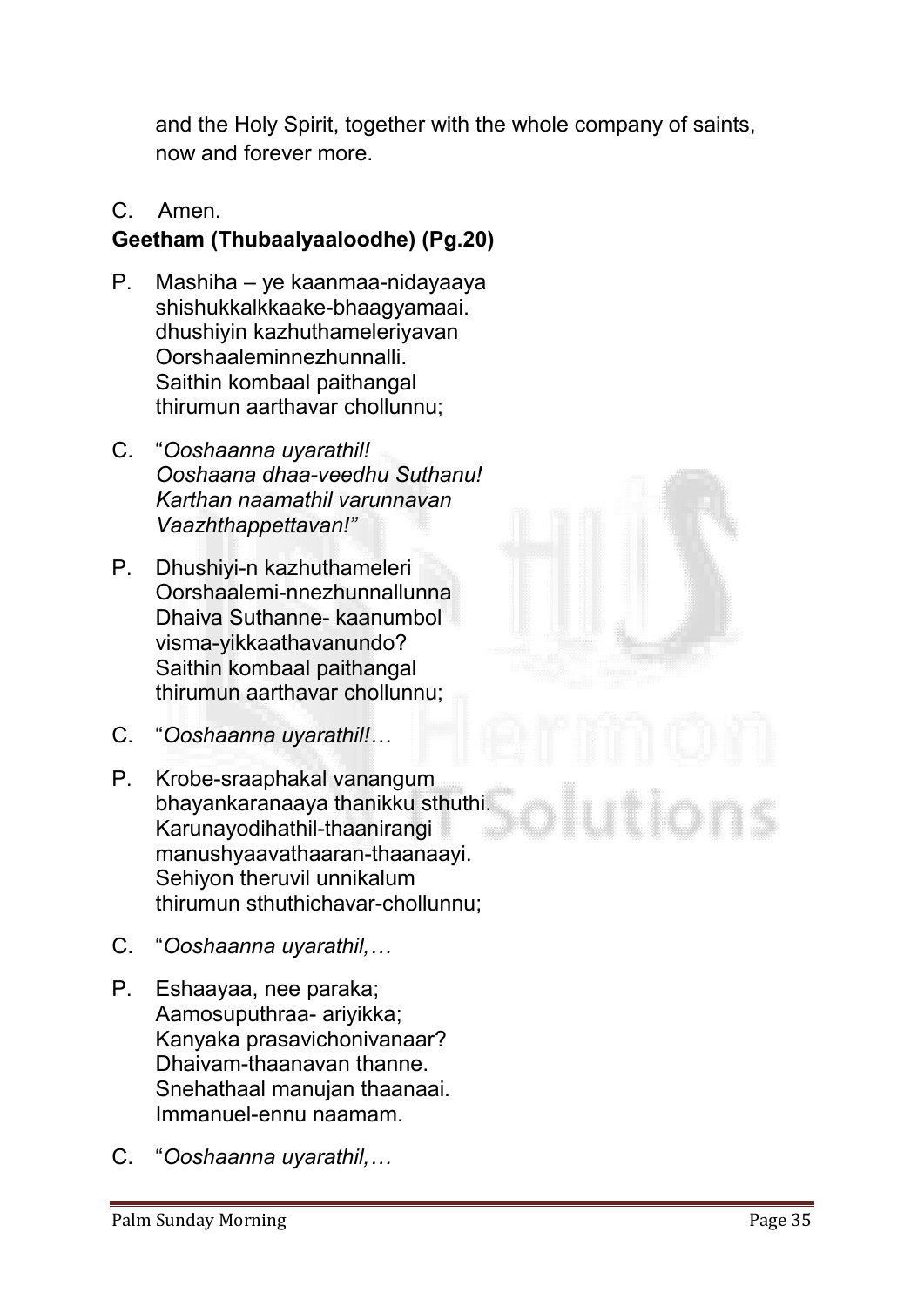# Song

- **P. Blessed are the infants who got to see the Messiah. The One who climbed on the lowly donkey entered Jerusalem in majesty. Children holding palm branches, say aloud before Your holiness;**
- **C.** *"Hosanna in the highest! Hosanna, Son of David! Blessed is the One who comes In the name of the Lord!" xix*
- **P. Will anyone not be astonished on seeing the Son of God entering Jerusalem sitting on a lowly donkey? Children holding palm branches say aloud before Your holiness;**
- **C***. "Hosanna in the highest!…*
- **P. Praise be to the Mighty One who is worshipped by the Cherubim and Seraphim. In mercy, You came down to earth and took the form of man. Infants on Zion's streets also praise and say before Your holiness;**
- **C.** *"Hosanna in the highest!…*
- **P. Isaiah, you tell us; son of Amos, let us know; Is He the One born of The Virgin? He is indeed the One who is God. In love He became Man.** His name is Immanuel.<sup>xx</sup>
- **C.** *"Hosanna in the highest!…*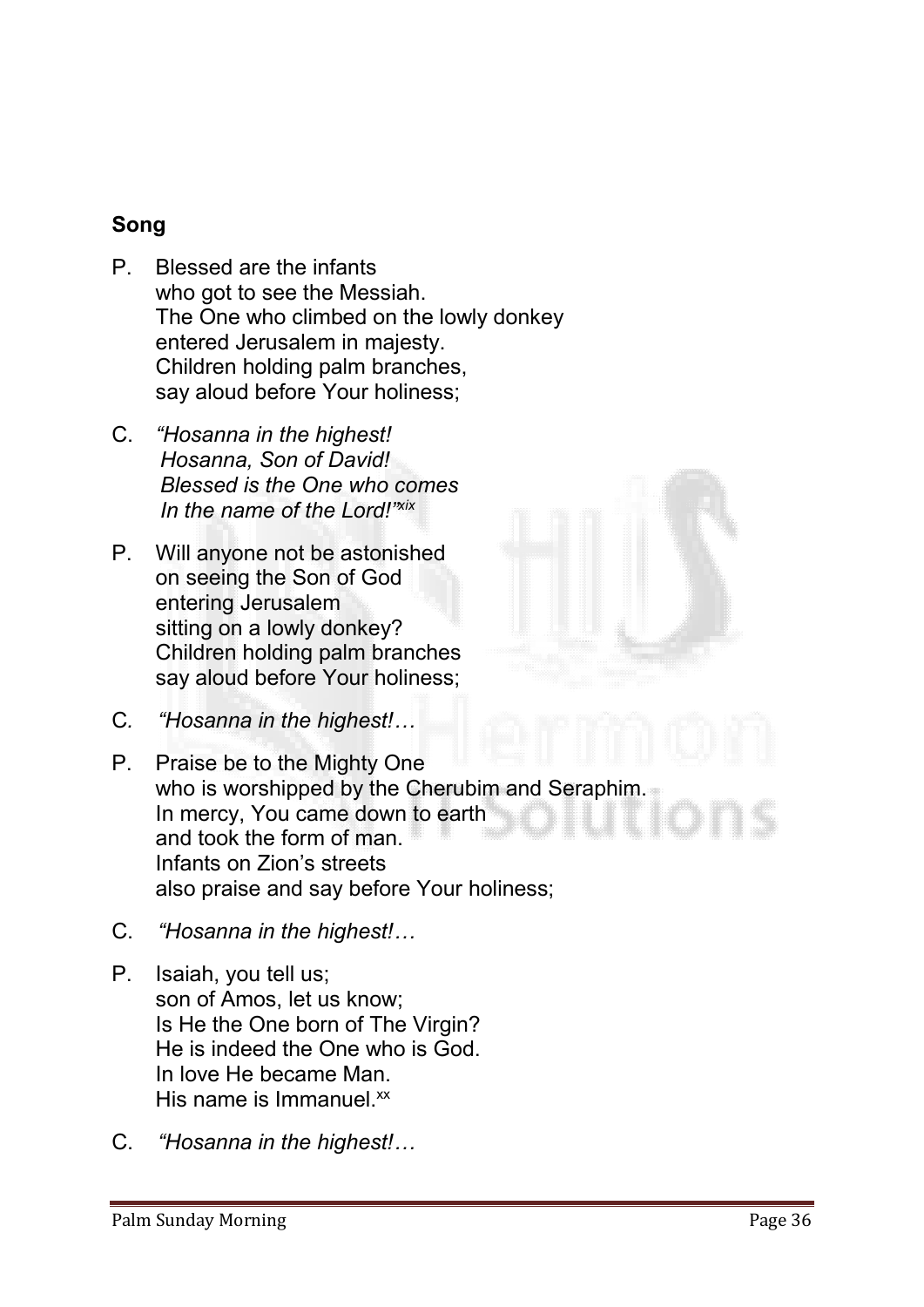# Praarthana (Pg.21)

**P. Dhaivamaaya Karthaave, Krobakalum, Sraaphakalum imbakaramaaya shabdhathaal Ninne sthuthikkukayum, swargeeyarum, bhaumeeyarum santhoshikkukayum cheiyyunna ee perunnaalil, balaheenarum, paapikalumaakunna njangal anakkunna praarthanakalum, apekshakalum Nee angeekarikkename.** 

**Njangalude aathmaakkaleyum, shareerangaleyum shudheekarikkename.Kadangalude parihaaravum, paapangalude mochanavum njangalkku Nee dhaanam cheiyyename.** 

**Ninneyum, Pithaavineyum, Parishudha-Roohaayeyum njangal vandhikkukayum, nirmalamaaya pukazhchakalodum, aathmeeyamaaya nruthathodum-koode, ananthamaaya vandhanam Ninakku arpikkukayum cheiyvaan njangale yogyathayullavar-aakkukayum cheiyyename, hosho vab'kulas ban la'olmen.**

**C. Amen.**

# Mar Yaakobinte Apeksha

- **P. Dhaivamaaya Karthaave, Ninne njangal nokki vilikkunnu. Njangalude sahaayathinu Nee vannu, njangalude apeksha kettu njangalude-mel anugraham choriyaname.**
- **C. "Karthaavu parishudhan, parishudhan, parishudhan," ennu paithangal aarthupaadumbol, kazhutha-kkuttimel kareri Yerushalemilekku praveshicha Karthaavu Parishudhan-aakunnu.**
- **P. Dhaiva Puthranu sthuthi paaduka, sthuthi paaduka, sthuthi paduka. Thanne sthuthikkunnathinaayi ninne niyamichirikkunnu; nee enthukondu Avane sthuthikkaathe udhaaseenam-aayirikkunnu?**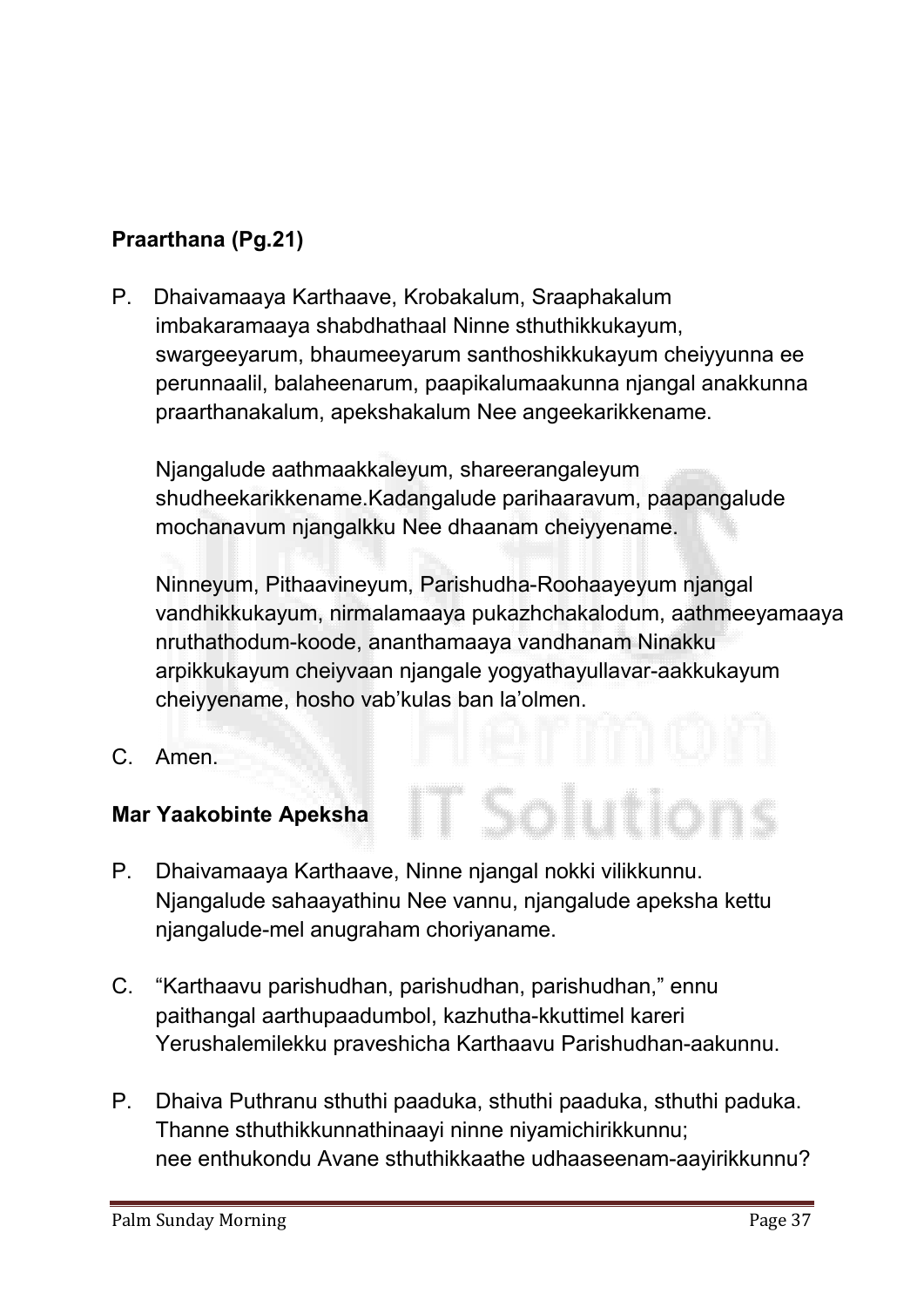#### Prayer

**P. O Lord God, on this festive day, when the Cherubim and Seraphim praise You with joyful voices, and those in heaven and on earth rejoice, receive the prayers and supplications, that we who are weak and sinful, present before You.** 

**Sanctify our bodies and souls. Grant us absolution of debts and forgiveness of sins.**

**Make us also worthy to worship You, the Father and the Holy Spirit, and to offer our pure adoration, spiritual dance and joyful devotion, now and forever more.**

- **C. Amen.**
- St. James' Supplication
- **P. O Lord God, we look up and call on You. Come to our help, hear our supplications, and shower Your blessings on us.**
- **C. When the children sang aloud, "Holy, holy, holy Lord,"xxi the Lord who entered Jerusalem riding on the foal of a donkey, was indeed holy.**
- **P. Sing praises to the Son of God, sing praises, sing praises. You have been appointed to praise Him; why do you then remain silent and not praise Him?**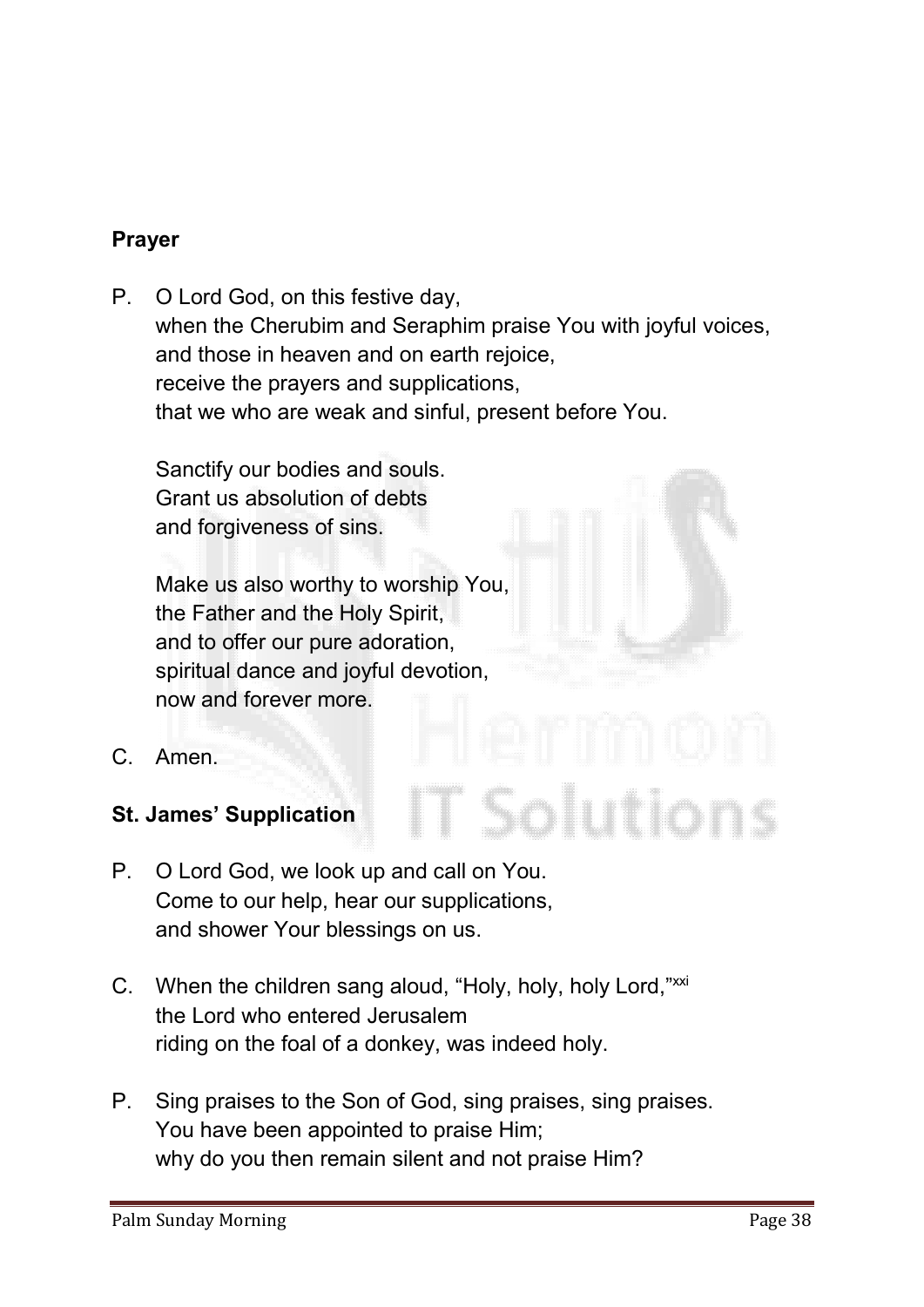- **C. Njangalude veendeduppinaayi Thante Puthrane ayacha Pithaavinu sthuthi. Sehiyon theruveedhiyil-koode kazhutha-ppurathu karerippoya Puthranu vandhanam.**
- **P. Uchashabdhathode vandhyanaaya Puthrane sthuthippaan paithangale ulsaahippicha Roohaaikku sthothram.**
- **C. Dhaivame, njangalodu utharamaruli, njangale anugrahikkename. Njangalude hridhayangale anuthaapathilekku thirikkukayum cheiyyename.**

#### *(Allenkil geetham)*

- **1. Naadha, Naadha, vilikkunnadiyaar; thunakkaai-varikaa. Praarthana kettittadiyaarude-mel dhaya Cheiythee-dename.**
- **2. Karthan vishudhan! Vishudhanmaar "Parishudhan," ennu baalakarkoodi shabdham uyarthee-ttaagoshikku-nnu.**
- **3. Gardhabha vaahanamereett-eru Shalemilekku poyoru Karthan parishudhan thaanne-nnura-cheedunnu.**
- **4. Dhaiva Suthanu sthuthi paadeeduka. Sthuthi paduka nee. Sthuthi paadunnathinallo ninne kalpichaakki Thaan?**
- **5. Rakshakaai than Suthanne thannoru Thaatha mahathwam. Sehiyon theruve poyoru Suthane vandhanam.**
- **6. Puthrane sthuthippaan shishukkale vilicha Roohaaye sthuthi. Thaatha, Suthanae, Vishudhaathmaave unarth-adiyaare Nee**
- **7. Utharamarulka. Arulka Dheva, anugrahikka. Marthiar chitham anuthaape Nee varutheedename.**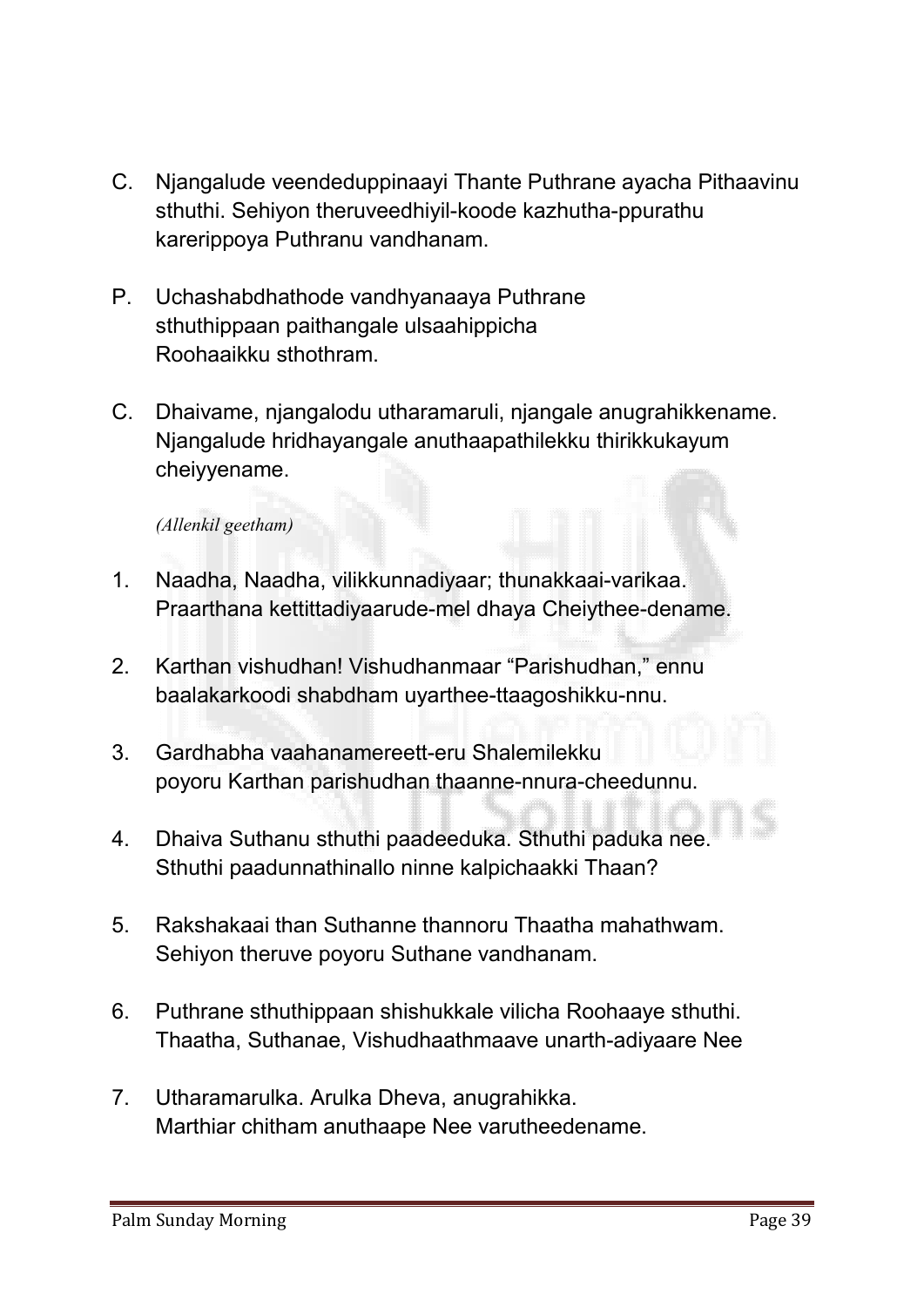- **C. Praise be to the Father, who sent His Son for our redemption. Praise be to the Son, who rode through the streets of Jerusalem on a donkey.**
- **P. Thanks be to the Holy Spirit, who inspired the children to sing praises loudly to the exalted Son.**
- **C. Answer unto us O Lord, and bless us. Turn our hearts to repentance.**

*(Or in song)* 

- **1. Lord, Lord, Your servants call on You; come to our help. Hear our prayer and have mercy on us, Your servants.**
- **2. The Lord is holy! The saints say, "Holy," and join the young ones in rejoicing in a loud voice**
- **3. They say that the Lord who rode into Jerusalem on a lowly conveyance is indeed holy.**
- **4. Sing praises to the Son of God. You ought to sing praises. Were you not appointed to praise Him?**
- **5. All majesty be to the Father who sent His Son for our redemption. All worship be to the Son who rode through the streets of Jerusalem.**
- **6. Praise be to the Spirit who called the children to praise the Son. O Father, Son and Holy Spirit arouse us, Your servants.**
- **7. Answer unto us. Answer O Lord and bless us. Bring about a repentance In human minds.**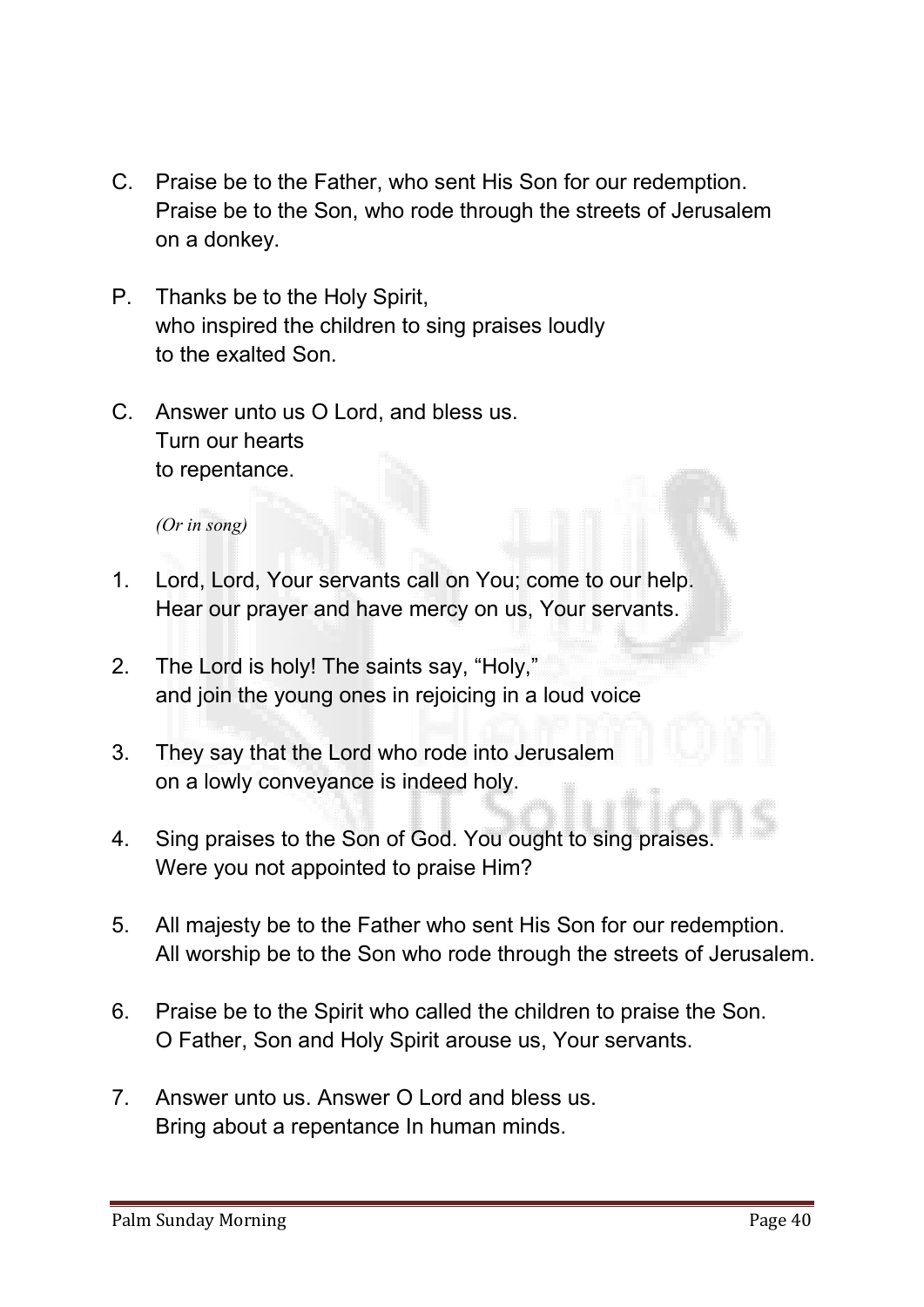# Krobakalude Sthuthi (Pg.23)

- **P. Athyunnathangalil Karthaavinte thirunaamam ennekkum vaazhthappettath-aakunnu.**
- **C. Athyunnathangalil Karthaavinte bahumaanam ennekkum vaazhthappettath-aakunnu. Athyunnathangalil Karthaavinte bahumaanam ennannekkum vaazhthappettath-aakunnu.**
- **P. Vishudhiyum, mahathwavumulla Thrithwame, njangalude-mel anugraham arulename.**
- **C. Vishudhiyum, mahathwavumulla Thrithwame, njangalude-mel anugraham arulename. Vishudhiyum, mahathwavumulla Thrithwame, dhaya thonni njangalude-mel anugraham arulename.**
- **P. Nee ennekkum vishudhiyum, mahathwavum ullavan-aakunnu.**
- **C. Nee ennekkum vishudhiyum, mahathwavum ullavan-aakunnu. Nee vishudhiyullavan-aakunnu. Thiru Naamam ennekkum vaazhthappettath-aakunnu.**
- **P. Njangalude Karthaave, Ninakku sthuthi.**
- **C. Njangalude Karthaave, Ninakku sthuthi. Ennekkum njangalude sharanavume, Ninakku sthuthi, Baarekmaar.**

# Apeksha (Pg.24)

**P. Swargeeya sainyangalude Dhaivamaaya Karthaave, ippol Ninte shakthiyulla valankai neetti, Ninte Sabhayeyum, athile aadukaleyum anugrahikkaname.** 

**Ninte krupayaal, njangalude kadangale pariharikkaname.**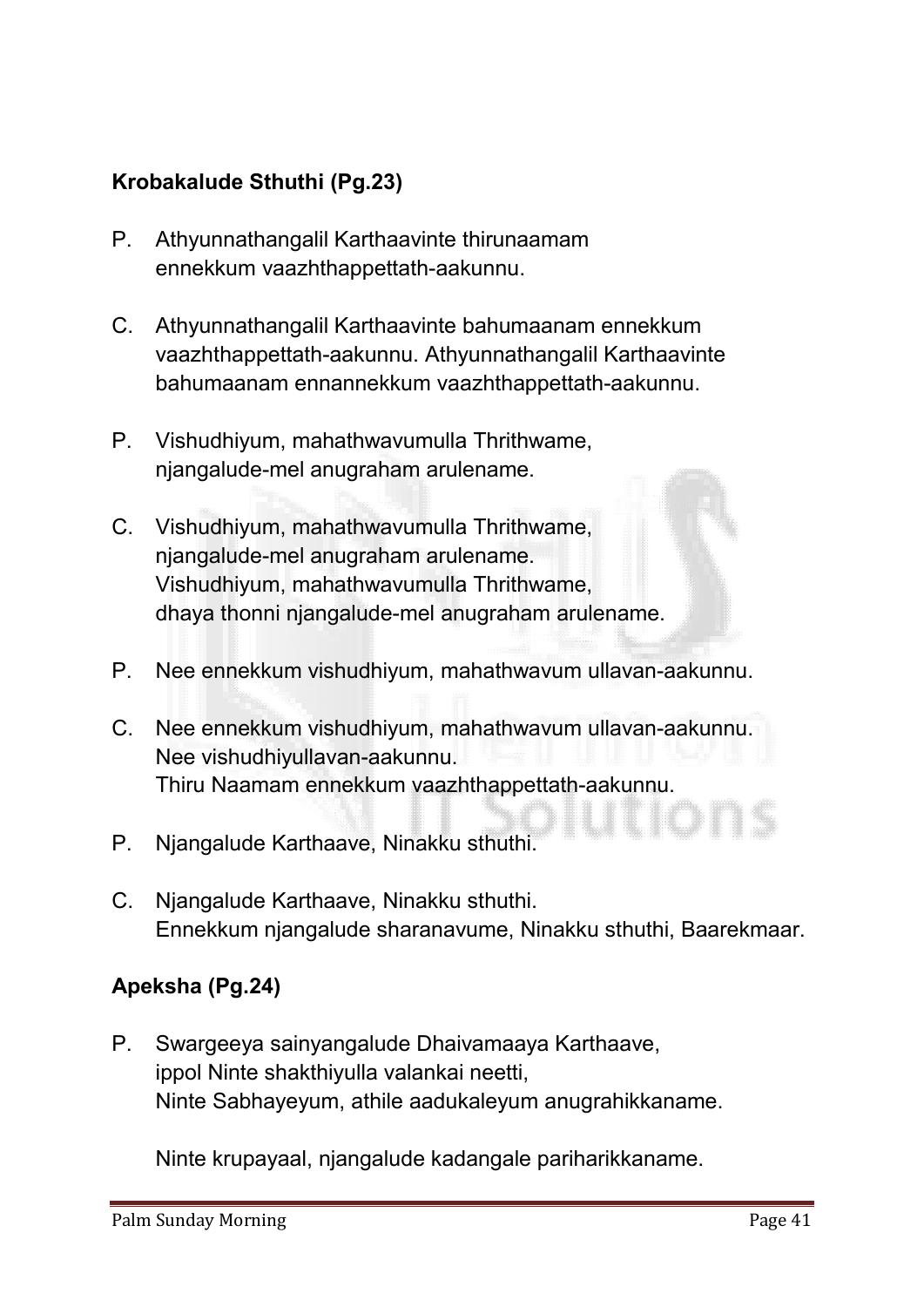**Ninte karunayaal, njangalude koottangale kshamikkaname.** 

#### Praise of the Cherubim

- **P. In the most high, the holy name of the Lord is always blessed.**
- **C. In the most high, the Lord's honour is always blessed. In the most high, the Lord's honour is forever blessed.**
- **P. O holy and glorious Trinity, bestow Your blessings on us.**
- **C. O holy and glorious Trinity, bestow Your blessings on us. O holy and glorious Trinity, in Your mercy, bestow Your blessings on us.**
- **P. You are always holy and glorious.**
- **C. You are always holy and glorious. You are holy. Your holy Name is always blessed.**
- **P. Praise be to You, our Lord.**
- **C. Our Lord, praise be to You, Our eternal refuge, praise be to You. Bless us O Lord.**

#### Supplication

**P. O Lord God of the heavenly hosts, stretch forth Your mighty right hand now, and bless Your Church and the sheep of its fold.**

**By Your grace, absolve our debts.**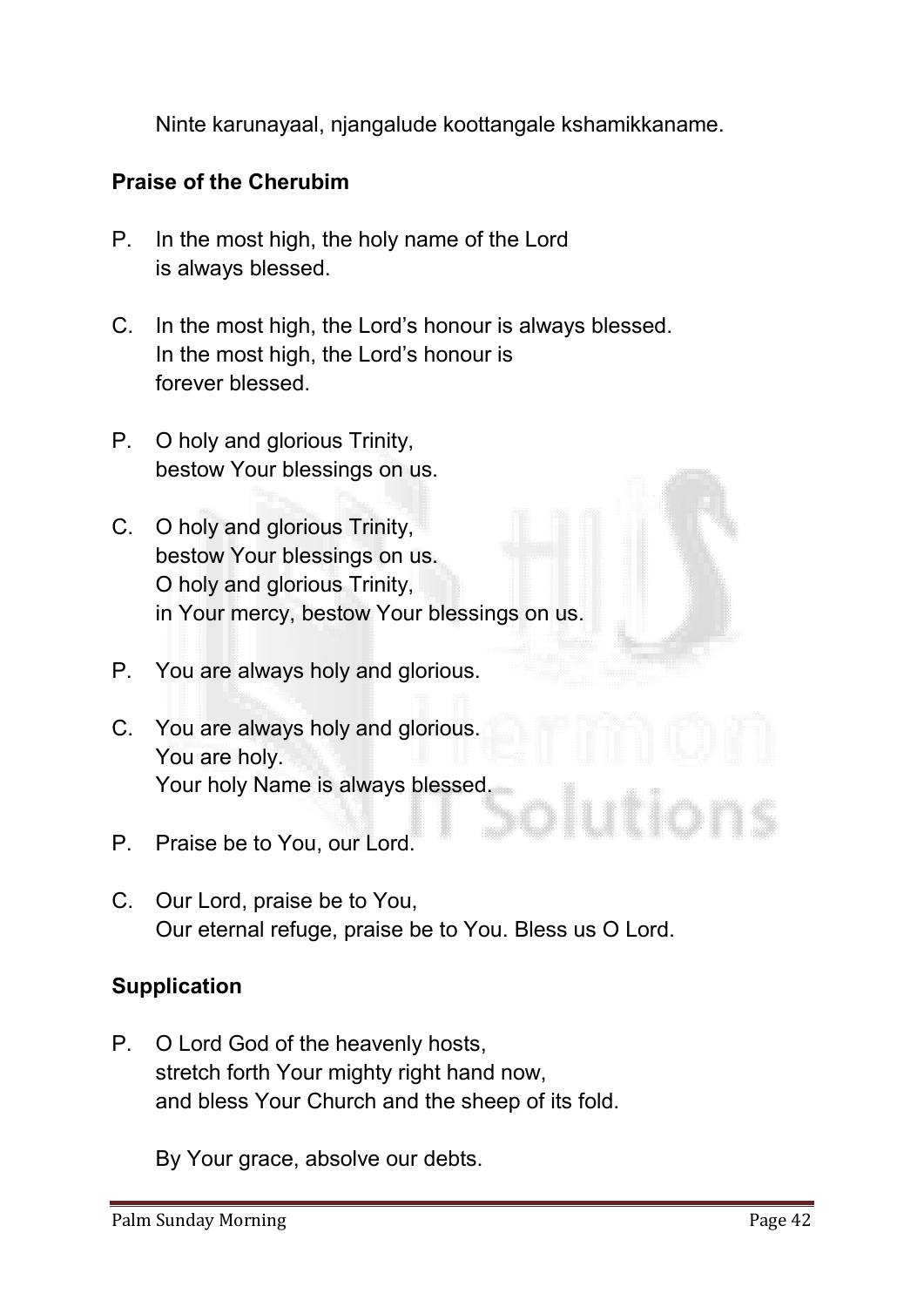**In Your mercy, forgive our sins. Njangal Ninakkullavaraayirunnu, Ninne prasaadhipippaanum, njangalude aayushkaalam muzhuvanum thiru sannidhiyil nirmala jeevitham cheiythu, karuna kandethuvaanum, njangale arharaakkename.** 

**Hoshaanayude ee perunnaalil, Yerushalemile paithangaleppoleyum, Ninte shishyanmaare-ppoleyum, ee lokathil Ninne sthuthichu pukazhthuvaanum, varuvaanirikkuna lokathil Ninte vishudhanmaarude nishkalanka koottangalodu-koode aathmeeyamaaya Hoshaanakalaalum, vaadaatha kurutholakalaalum, Ninneyum, Pithaavineyum,Parishudha Roohaayeyum sthuthichu mahathwappeduthuvaanum, njangalkku krupa nalkukayum cheiyyename, hosho vab'kulas ban la'olmen.**

**C. Amen.**

# Luthiniya (Pg.24)

- **P. Swargathilum, swargaadhi-swargathilum othungaathavan enkilum, inne dhivasam kazhutha-kuttimel njerungiyirunnavanaaya njangalude Dhaivamaaya Mashihaaye, Ninnodu njangal apekshikkunnu,**
- **C. njangalude praarthanakettu, njangale anugrahikkaname. Kuriyelaayisson.**
- **P. Konja samsaarikkunna naavukale vaachalathayodu Thanne sthuthippaan sphutamaakkiyavanum, thangalude pithaakkanmaarude avishwaasathinn-ethirayi avare padippichavannumaaya Dhaivamaaya Mashihaaye,**
- **C. njangalude praarthanakettu, njangale anugrahikkaname. Kuriyelaayisson.**
- **P. Pareeshanmaar vanchakaneppole peedippikkukayum, paithangal saithinteyum, dhakkilaakaludeyum kombukal pidichukondu**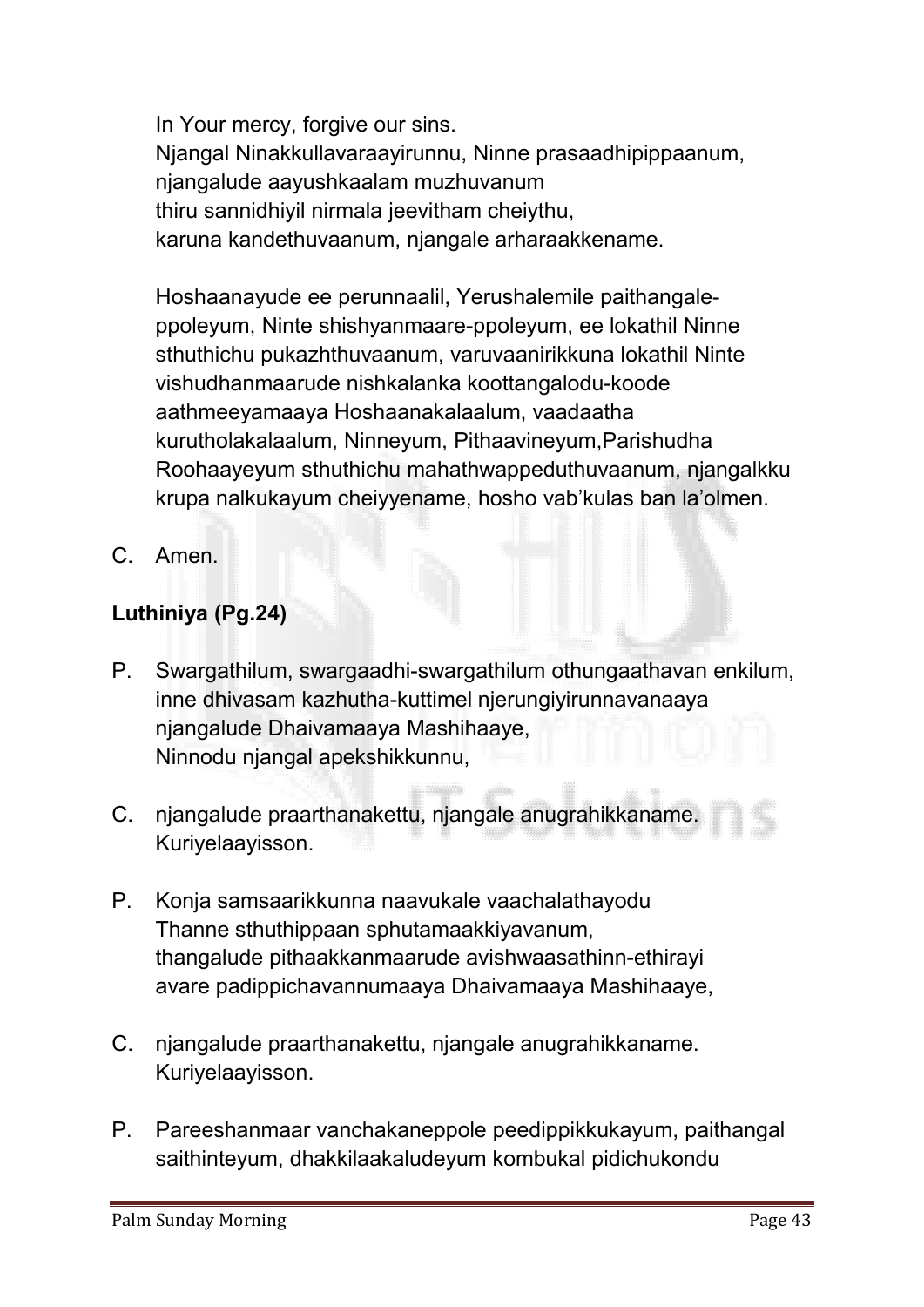**Dhaivam-aayi sthuthikkukayum cheiytha Mashihaaye, Make us worthy to be Yours, and in all our days, enable us to lead pure lives pleasing to You, and obtain mercy in Your holy presence.** 

**On this Hosanna festival, grant us grace on this earth, to praise and adore You, the Father and the Holy Spirit, just like the children of Jerusalem and Your disciples; and in the age to come, enable us to raise spiritual Hosannas and glorify You in the holy company of Your saints, holding evergreen palm leaves, now and forever more.** 

**C. Amen.**

#### Litany

- **P. Our God the Messiah, who though greater than the highest heaven, humbled Yourself to ride on the foal of a donkey on this day, we pray to You,**
- **C. hear our prayer and bless us. Lord, have mercy.**
- **P. O God the Messiah, who enabled lisping tongues to eloquently praise You, and who taught them against the unbelief of their ancestors,**
- **C. hear our prayer and bless us. Lord, have mercy.**
- **P. O Messiah, who was caught as an imposter by the Pharisees, but who was praised as God,**

olutions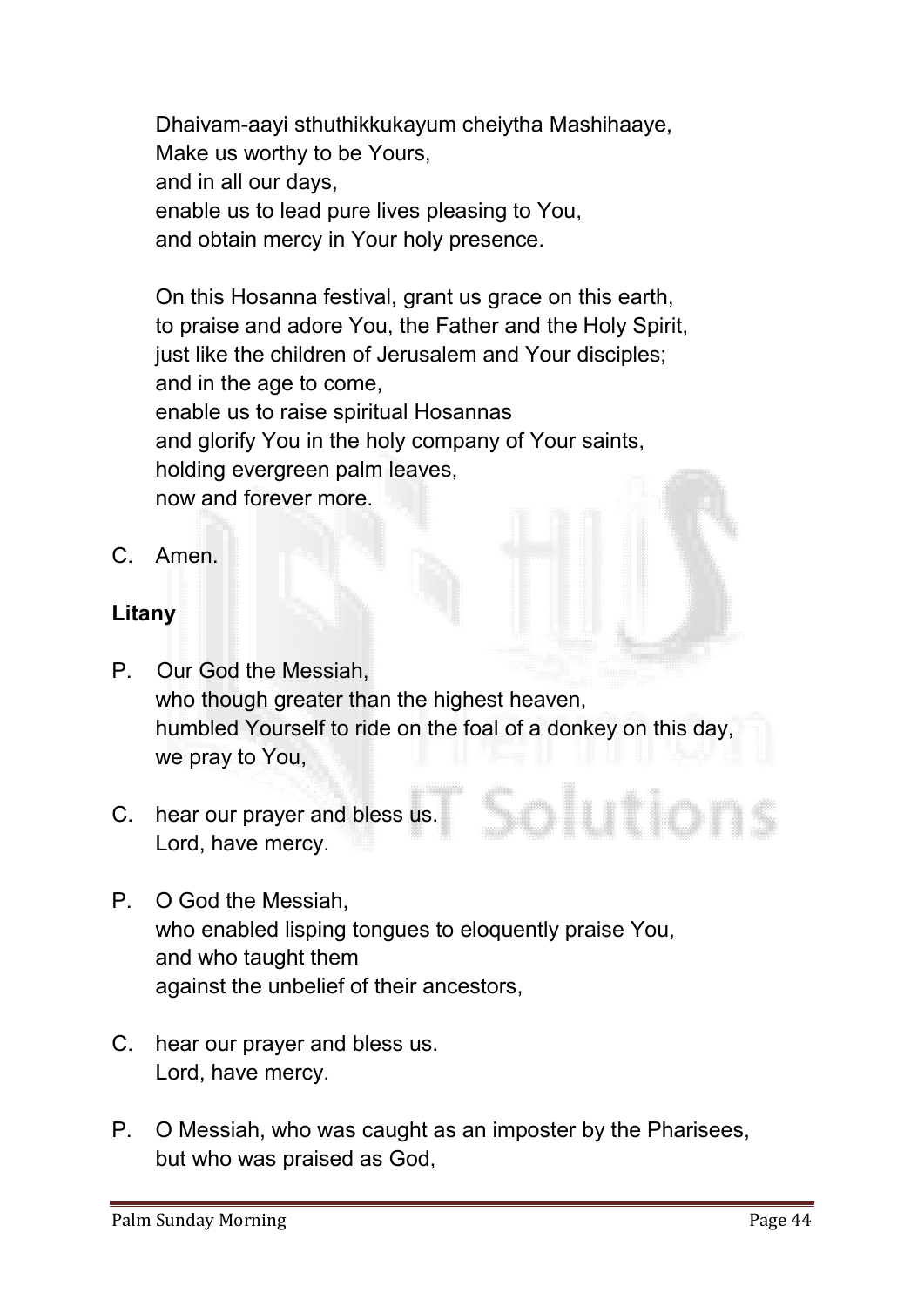**by children holding olive branches and palm leaves,**

- **C. njangalude praarthanakettu, njangale anugrahikkename. Kuriyelaayisson.**
- **P. Sarva lokathinteyum visheshaal ee dheshathinteyum nirappinum, samaadhaanathinum vendi njangal praarthikkunnu; Dhaivamaaya Mashihaaye,**
- **C. njangalude praarthanakettu, njangale anugrahikkename. Kuriyelaayisson.**
- **P. Lokamengumulla vishudha Sabhayile sakala melppattakkaarudeyum, innu njangale bharikkunna njangalude pithaakkanmaaraaya, Valiya Methraapoleethaayudeyum, Marthoma Methraapoleethaayudeyum, njangalude pithaakkanmaaraaya Episcopaamaarudeyum, kasheeshanmaar, shemmaashanmaar muthalaaya ellaavarudeyum kshemathinum, sthirathakkum-vendi njangal praarthikkunnu; Dhaivamaaya Mashihaaye,**
- **C. njangalude praarthanakettu, njangale anugrahikkaname. Kuriyelaayisson.**
- **P. Rogikalkkum, njerukkathil-irikkunnavarkkum, dharidhrarkkum, anaadharkkum, vidhavakalkkum vendi njangal praarthikkunnu; Dhaivamaaya Mashihaaye,**
- **C. njangalude praarthanakettu, njangale anugrahikkename. Kuriyelaayisson.**
- **P. Lokamengumulla vishudha kaatholika Sabhayil, Ninte nirappum, samaadhaanavum aavasippanaayi njangal praarthikkunnu; Daivamaaya Mashihaaye,**
- **C. njangalude praarthanakettu, njangale anugrahikkename. Kuriyelaayisson.**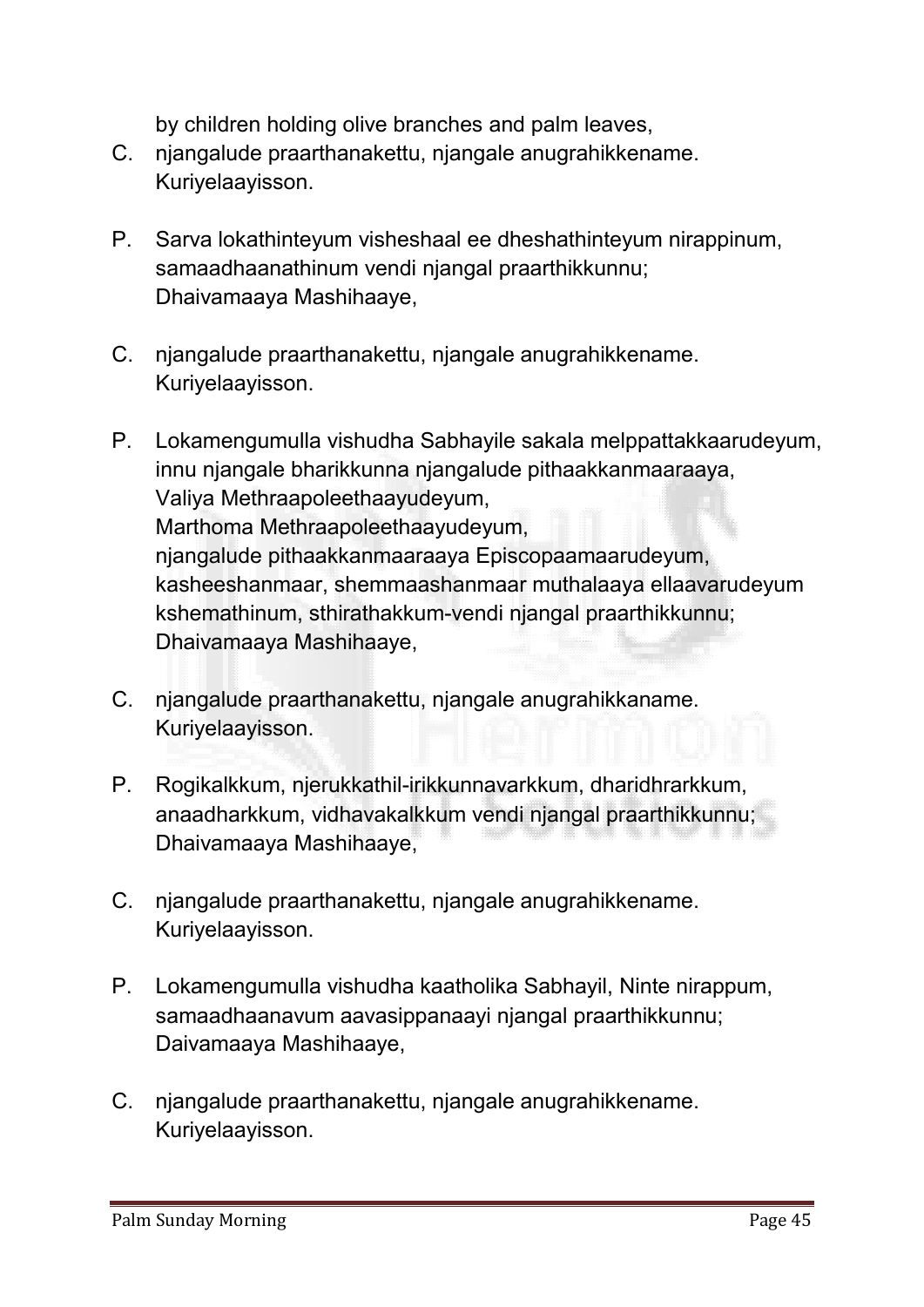- **C. hear our prayer and bless us. Lord, have mercy.**
- **P. O God the Messiah, we pray for the harmony and peace of the whole world, and in particular, for this country;**
- **C. hear our prayer and bless us. Lord, have mercy.**
- **P. O God the Messiah, we pray for the well being and firm faithfulness of the leaders of the universal Church, our fathers in God, the Mar Thoma Valiya Metropolitan, and the Mar Thoma Metropolitan who leads and guides us today, our fathers in God, the bishops, our priests and deacons and for all others who serve You;**
- **C. hear our prayer and bless us. Lord, have mercy.**
- **P. O God the Messiah, we pray for the sick, for those who are suffering, for the destitute, orphans and widows;**
- **C. hear our prayer and bless us. Lord, have mercy.**
- **P. O God the Messiah, we pray for Your harmony and peace to dwell on the universal holy catholic Church;**
- **C. hear our prayer and bless us. Lord, have mercy.**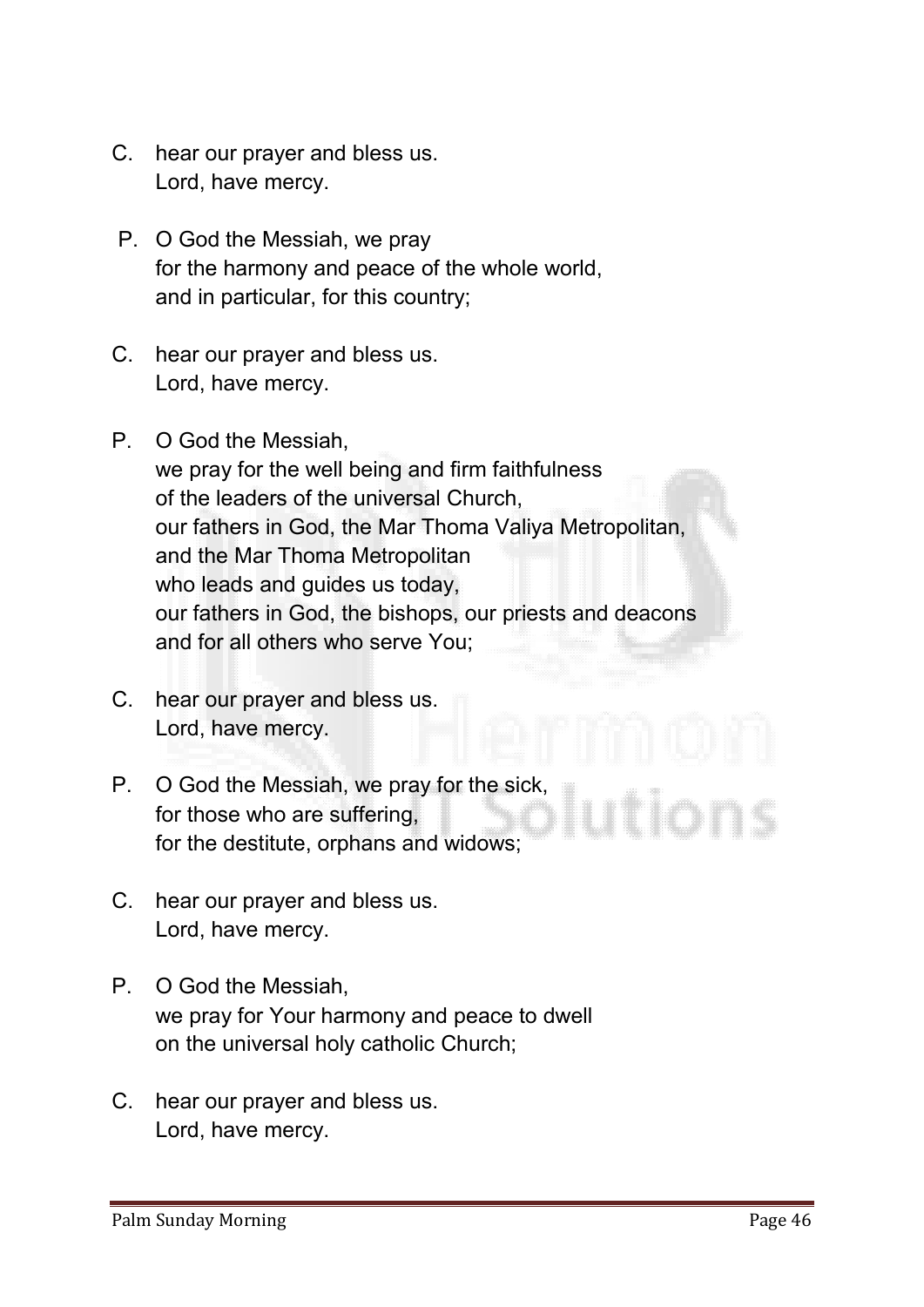# Apeksha (Pg.26)

**P. Meetheyulla sainyangalude Dhaivavum, sakala srshtikaludeyum Srshtaavumaaya Karthaave, shakthiyulla Ninte kayyaalum, balamulla Ninte bhujathaalum, njangale paripaalikkename.** 

**Agnithulyamaayi jwalichukond-irikkunna sanghangalodum, ashareerikalude paalayangalodum-koode, Ninne sthuthichu pukazhthuvaan njangale yogyathayullavar-aakkaname.** 

**Mahathwamulla Ninte perunnaalinte ee dhivasathil njangal shabdham uyarthi chollunnu:**

- **All: Athyunnathangalil Hoshaana! Njangalude adukkalekk-undaaya Ninte varavu vaazhthappettath-aakunnu! Njangalude-mel vilikkappettirikkuna thirunaamam vaazhthappettath-aakunnu. Njangalude rakshakku vendi undaaya Ninte vyaapaaram vaazhthappettath-aakunnu.**
- **P. Karthaave, Sabhakale alankarikkename, dhayaraakale mahimapeduthename, bhavanangale vaazhthename, yudhangal illaathaakkename, bharanaadhikaarikalkku samaadhaanavum, nyaayaadhipanmaarkku neethinishtayum nalkename. Ninte krupayaal njangalude krishikaleyum, vyaaparangaleyum anugrahikkaname. Karthaave Ninte perunnaal aaghoshippan vannirikkunna ee Ninte janatheyum anugrahikkename, hosho vab'kulas ban la'olmen.**
- **C. Amen.**

# Evangeliyon: Markos 11:1-18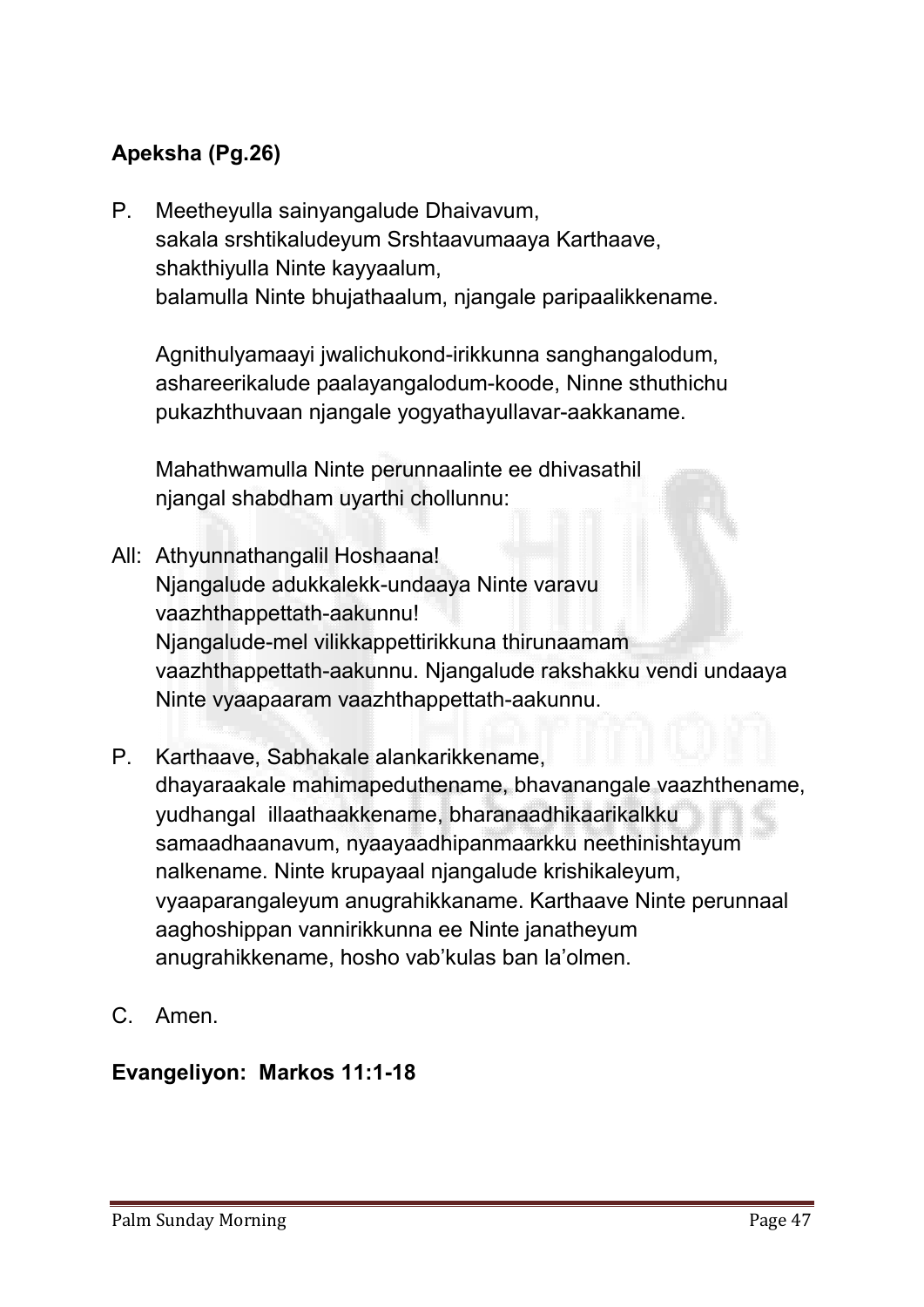# **Supplication**

**P. O God of all heavenly hosts, Lord and Creator of all creations, protect us with Your powerful hand and the strength of Your arm.**

> **Together with the assembly of blazing heavenly hosts and celestial armies, make us worthy to praise and adore You.**

**On this glorious day of Your festival, we raise our voices and say:**

- **All: Hosanna in the highest! Blessed is Your coming unto us! Blessed is the holy name given to us. Blessed is Your work, done for our redemption.**
- **P. Lord, adorn Your Church, glorify its offices, bless our homes, eliminate wars, grant peace to rulers and uprightness to judges. By Your grace, bless our agriculture and daily work. Lord, also bless this congregation of Your people, who have come to celebrate Your festival, now and forever more.**
- **C. Amen.**

#### Gospel Reading: Mark 11:1-18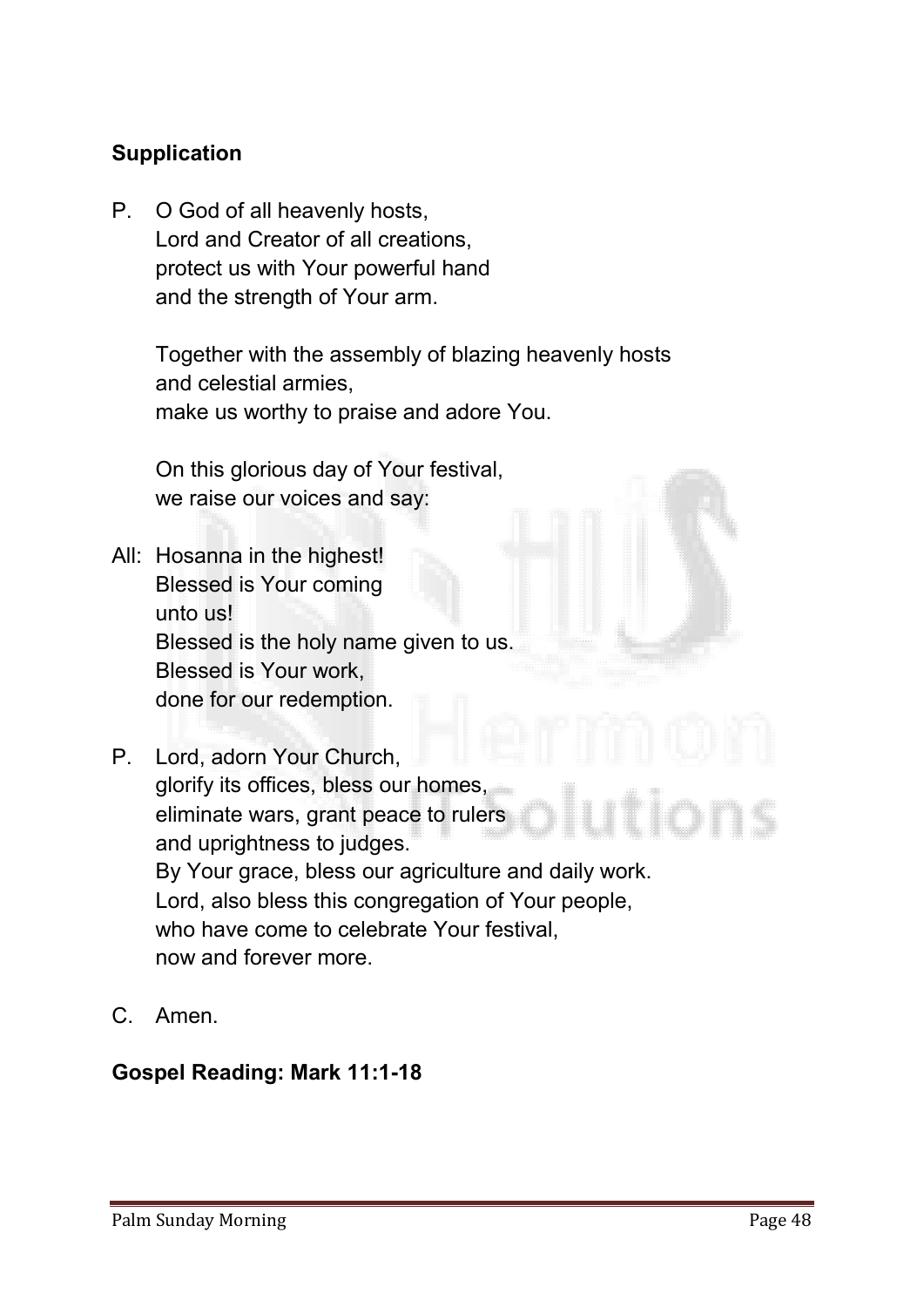# Sthuthiyude Luthiniya (Pg.27)

- **P. Maalaakhamar shushroosha cheiyyunna Dhaivame,**
- **C. Nee parishudhan-aakunnu.**
- **P. Krobenmaar vaazhthunna Balavaane,**
- **C. Nee parishudhan-aakunnu.**
- **P. Sraphenmaar Thante vishudhathaye aaghoshikkunna maranamillaath-avane,**
- **C. Nee parishudhan-aakunnu.**
- **P. Vishwastha Sabhayile santhaanangalaaya njangal, praarthichu chollunnu;**
- **C. njangalkku vendi ┼ krooshikkappetta Mashiha Thamburaane, njangalodu karuna cheiyyename.**
- **P. Maalaakhamar pukazhthunna Dhaivame,**
- **C. Nee parishudhan-aakunnu.**
- **P. Aathmeeyar aaghoshikkunna Balavaane,**
- **C. Nee parishudhan-aakunnu.**
- **P. Agnimayanmaar mahathweekarikkunna maranamillaath-avane,**
- **C. Nee parishudhan-aakunnu.**
- **P. Vishwastha Sabhayile santhaanangalaaya njangal praarthichu chollunnu;**
- **C. njangalkku vendi ┼ krooshikkappetta Mashiha Thamburaane, njangalodu karuna cheiyyename.**
- **P. Melullavar sthuthikkunna Dhaivame,**
- **C. Nee parishudhan-aakunnu.**
- **P. Madhyeyullavar pukazhthunna Balavaane,**
- **C. Nee parishudhan-aakunnu.**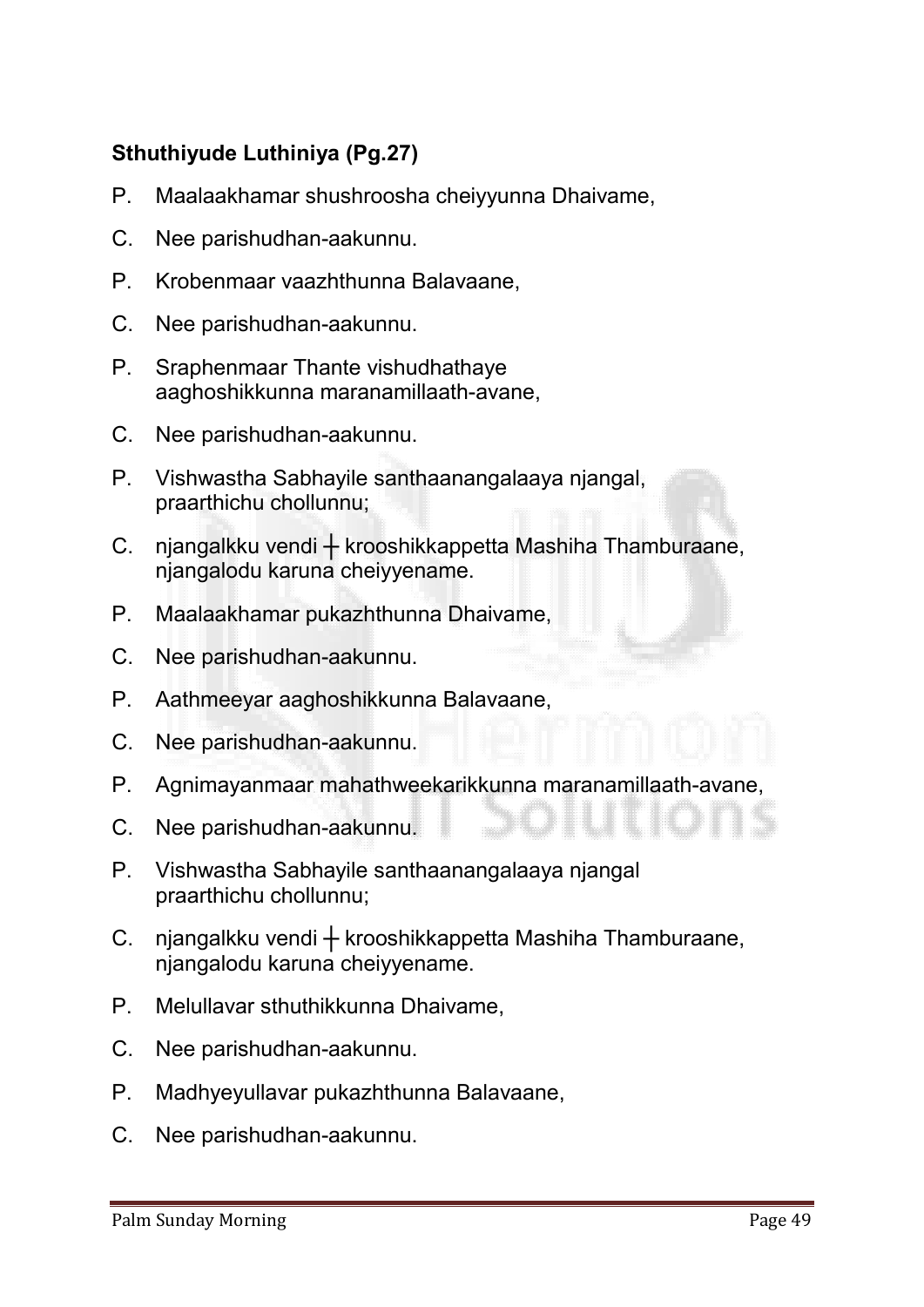### Litany of Praise

- **P. O God, who is worshiped by the angels,**
- **C. You are holy.**
- **P. O Almighty, who is blessed by the Cherubim,**
- **C. You are holy.**
- **P. O Immortal One, whose holiness is celebrated by the Seraphim,**
- **C. You are holy.**
- **P. We, the children of Your faithful Church, pray to You;**
- **C. O Lord the Messiah, who was ┼ crucified for us, have mercy on us.**
- **P. O God, who is praised by the angels,**
- **C. You are holy.**
- **P. O Almighty, who is celebrated by the spiritual beings,**
- **C. You are holy.**
- **P. O Immortal One, who is glorified by the fiery angels,**
- **C. You are holy.**
- **P. We, the children of Your faithful Church, pray to You;**
- **C. O Lord the Messiah, who was ┼ crucified for us, have mercy on us.**
- **P. O God, who is praised by those above,**
- **C. You are holy.**
- **P. O Almighty, who is praised by saints,**
- **C. You are holy.**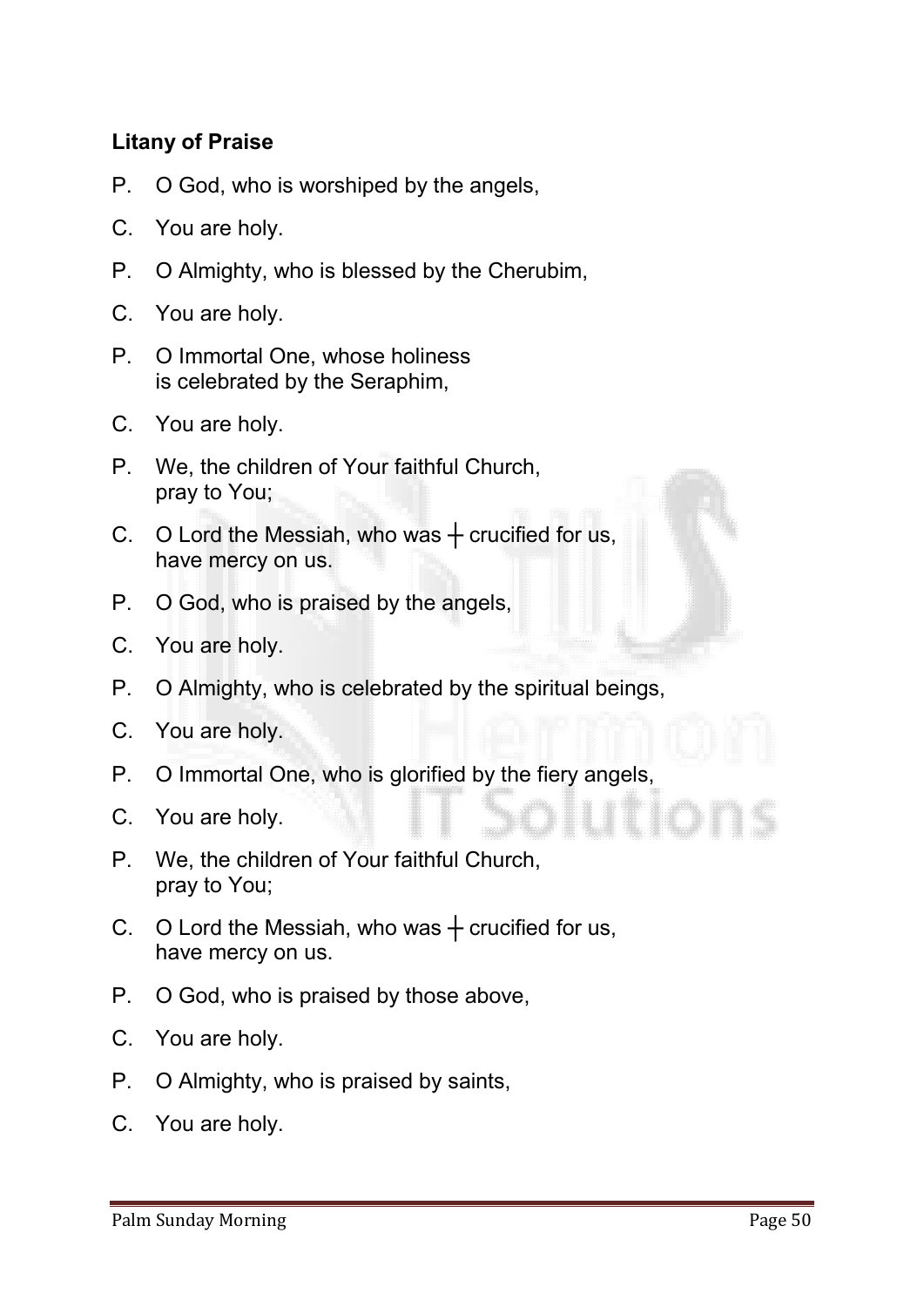- **P. Thaazheyullavar vandhikkunna maranamillaath-avane,**
- **C. Nee parishudhan-aakunnu.**
- **P. Vishvastha Sabhayile santhaanangalaaya njangal praarthichu chollunnu;**
- **C. njangalkku vendi ┼ krooshikkappetta Mashiha Thamburaane, njangalodu karuna cheiyyename.**
- **P. Njangalude Karthaave, njangalodu karuna cheiyyename.**
- **C. Njangalude Karthaave, krupa thonni, njangalodu karuna cheiyyename.**
- **P. Njangalude Karthaave, njangalude namaskaaravum, shushrooshayum kaikkondu, njangalodu karuna cheiyyename.**
- **C. Dhaivame, Ninakku sthuthi.**
- **P. Srshtaave, Ninakku sthuthi.**
- **C. Paapikalaaya Ninte adiyaarodu krupa-cheiyyunna Mashiha Raajaave, Ninakku sthuthi. Baarekmaar.**

# Karthaavinte Praarthana (Pg.2)

- **P. Swargasthanaaya njangalude Pithaave,**
- **C. Ninte naamam parishudham aakkapedename. Ninte Raajyam varename; Ninte ishtam swargathile-pole, bhoomiyilum-aakaname. Njangalkku aavashyamulla aahaaram innu njangalkku tharename. Njangalude kadakkaarodu njangal kshamichirikkunnathu-pole, njangalude kadangalum, dhoshangalum, njangalodum kshamikkename. Njangale pareekshayilekku praveshippikkaathe, njangale dhushtanil ninnu rakshichu-kollename; enthukondennaal, Raajyavum, shakthiyum, mahathwavum, ennekkum Ninakkullath-aakunnu. Amen.**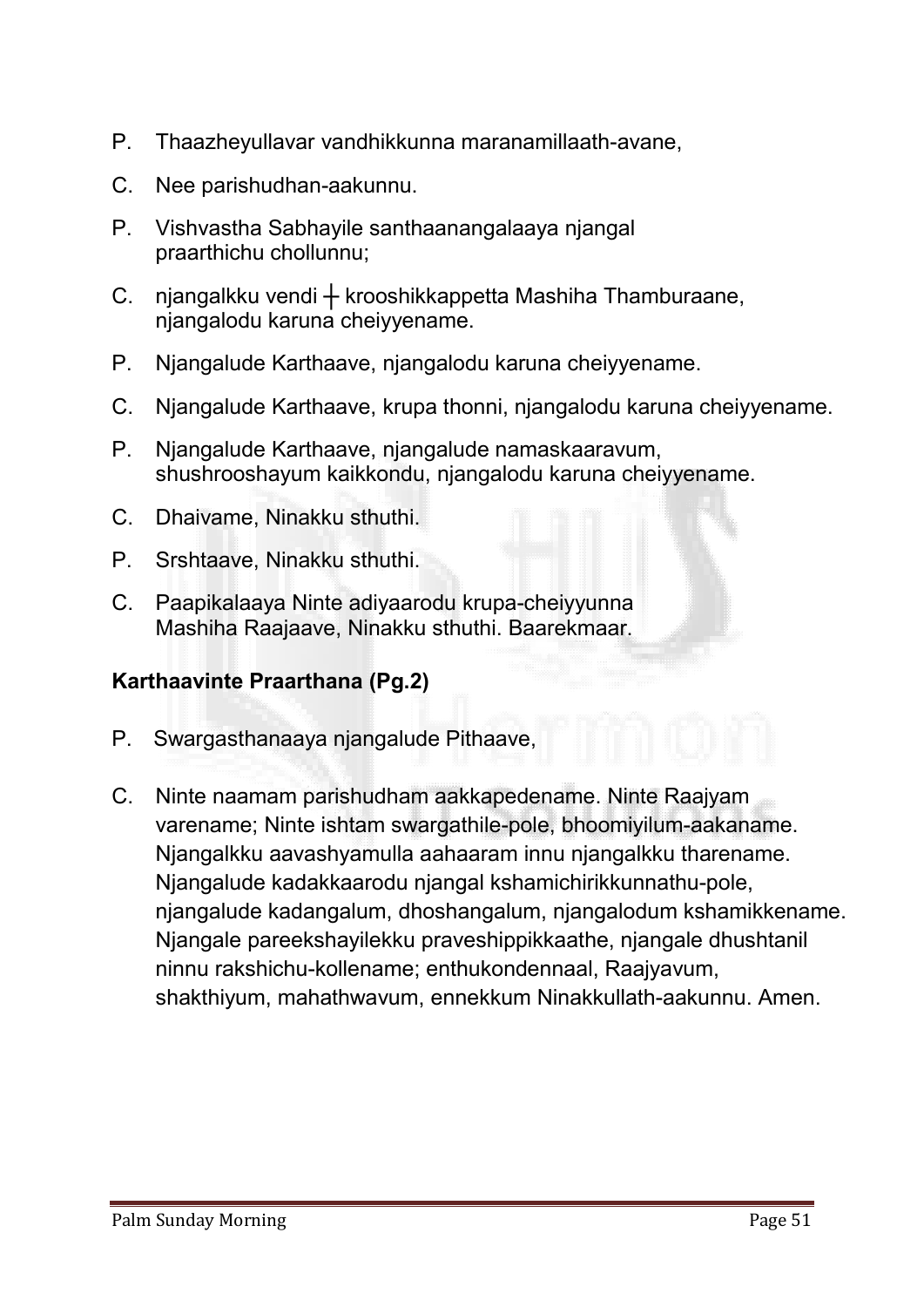- **P. O Eternal One, who is worshiped by those below,**
- **C. You are holy.**
- **P. We, the children of Your faithful Church, pray to You;**
- **C. O Lord the Messiah, who was ┼ crucified for us, have mercy on us.**
- **P. Our Lord, have mercy on us.**
- **C. Our Lord, by Your grace, have mercy on us.**
- **P. Our Lord, accept our adoration and worship and have mercy on us.**
- **C. Praise be to You, O God.**
- **P. Praise be to You, O Creator.**
- **C. Praise be to You, O Messiah the King, who is gracious to Your sinful servants. Bless us O Lord.**

#### The Lord's Prayer

- **P. Our Father in heaven,**
- **C. hallowed be Thy name. Thy Kingdom come; Thy will be done on earth, as it is in heaven. Give us this day our daily bread. Forgive us our sins and offences, as we forgive those who sin against us. Lead us not into temptation and deliver us from the evil one; for Thine is the Kingdom, the power and the glory, forever and ever. Amen.**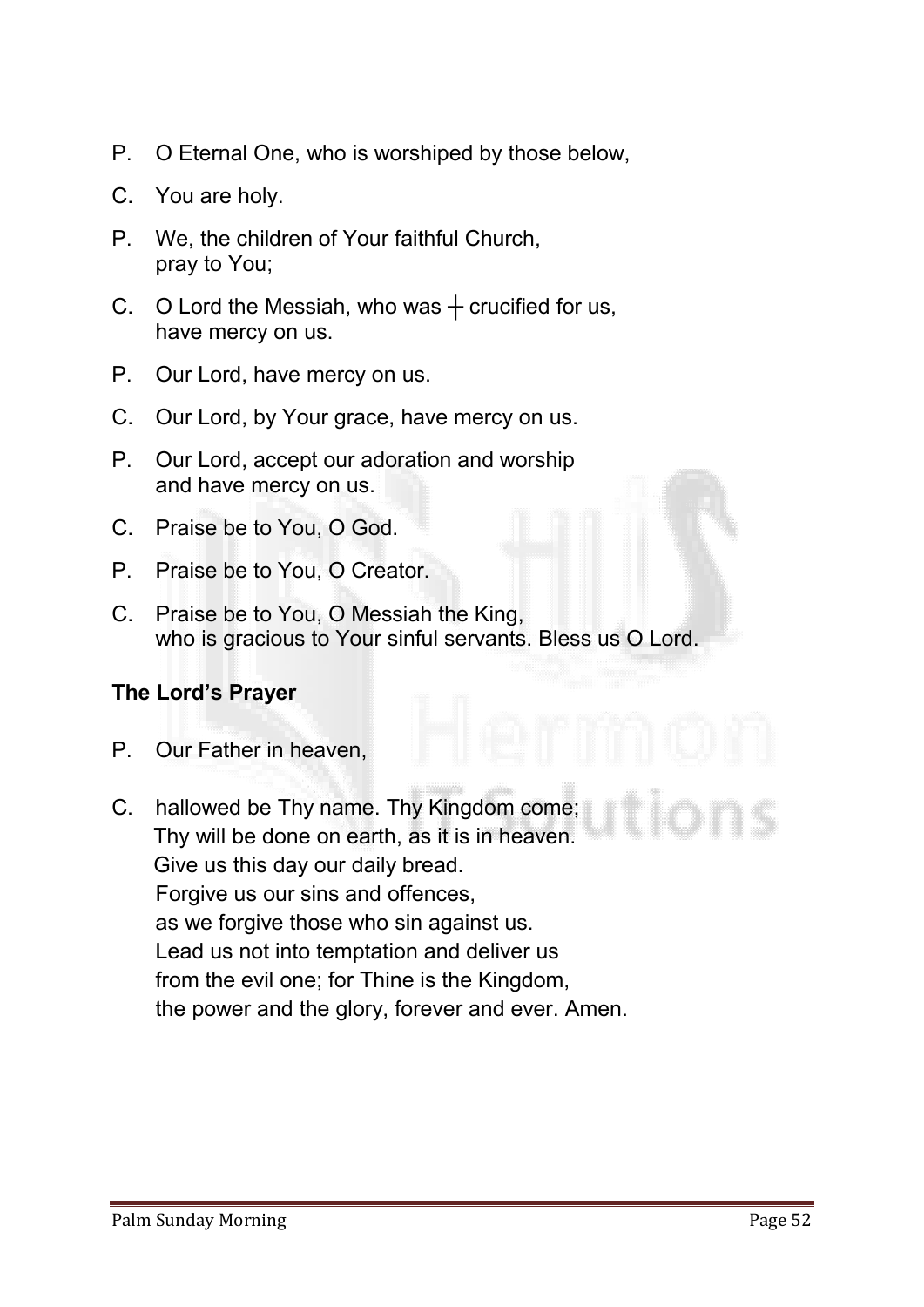# Nikhya Vishwaasa Pramaanam (Pg.29)

- **P. Pithaavaaya Sarva Shakthanaaya,**
- **C. akaashathinteyum bhoomiyudeyum, kaanappedunnavayum kaanappedaathavayum-aaya, sakalathinteyum srshtaavaaya, sathyeka Dhaivathil njangal vishwasikkunnu.**

#### **Dhaivathinte eka Puthranum,**

**sarva lokangalkkum munpe Pithaavil-ninnu janichavanum; prakaashathil ninnulla Prakaashavum, sathya Dhaivathil ninnulla sathya Dhaivavum; janichavanum srshtiyallaathavanum, thathwathil Pithaavinodu ekathvamullavanum, sakala srshtikkum mukhaantharam aayavanum; manushyaraaya njangalkkum, njangalude rakshakkum-vendi, swargathil ninnu irangi, Vishudha-Roohaayaal kanyaka Mariyaamil-ninnu jadam dharichu Manushyan-aayi; Ponthiyos Peelaathosinte naalukalil, njangalkku vendi krooshikkappettu, kashtathayanubhavichu, marichu, adakkappettu, thiruhitha prakaaram moonnaam-dhivasam uyarthezhunnettu, swargathilekku kareri, Thante Pithaavinte valathu bhaagath-irikunnavanum, avasaanamillaatha Raajathwam ullavanum, jeevich-irikkunnavareyum, marichavareyum vidhippaan, Thante mahaa-prabhaavathode, iniyum varuvaan-irikkunnavanum-aaya Yeshu Mashiha aaya eka Karthaavilum njangal vishwasikkunnu.**

**Sakalatheyum jeevippikkunna Karthaavum;**

**Pithaavil-ninnu purappettu, Pithaavinodum, Puthranodum-koode vandhikkappettu sthuthikkappedunnavanum; nibyanmaarum, sleehanmaarum mukhaantharam samsaarichavanum-aaya, jeevanum vishudhiyum ulla, eka Roohaayilum, kaatholikavum, apostholikavum aaya eka vishudha Sabhayilum njangal vishwasikkunnu.**

**Paapa mochanathinulla maamodheesa onnu maathramennu njangal ettu paranju, marichavarude uyirthezhunnelpinum, varuvaan-irikkunna lokathile puthiya jeevanum, njangal nokki paarkkayum cheiyyunnu. Amen.**

**D. Baarekmaar. Sthauman kaalos.**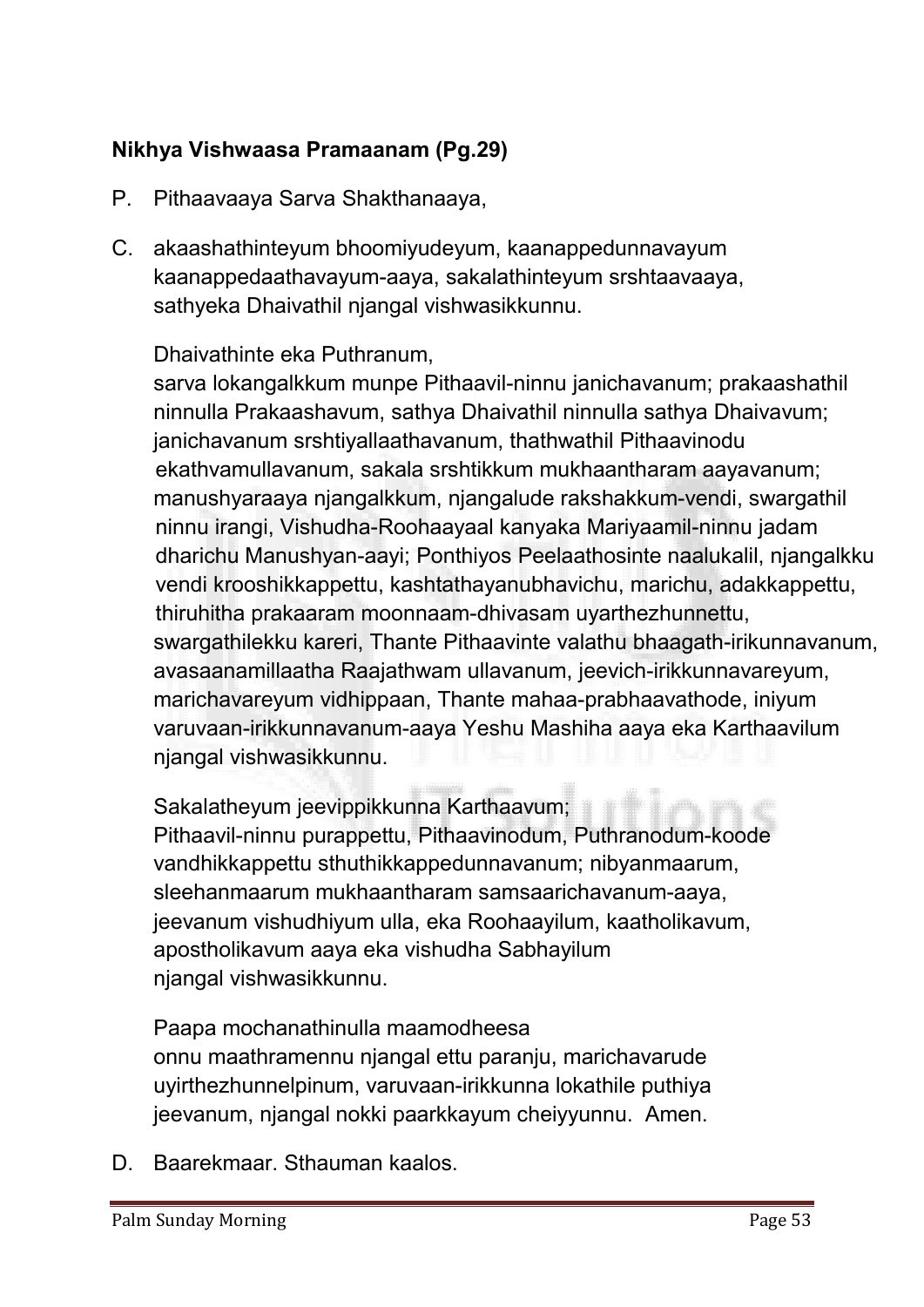#### **C. Kuriyelaayisson.**

#### Nicene Creed

- **P. We believe in the one true God, the Father Almighty;**
- **C. Maker of heaven and earth and of all things visible and invisible.**

**We believe in one Lord Jesus Christ, the only-begotten Son of God, begotten of the Father before all worlds; Light of light, very God of very God; begotten not made, being of one substance with the Father, by whom all things were made; who, for us and for our salvation, came down from heaven and was incarnate by the Holy Spirit of the virgin Mary and was made Man; He was crucified also for us in the days of Pontius Pilate; He suffered and died and was buried; on the third day He rose again by His own holy will, ascended into heaven and sits at the right hand of the Father; He shall come again with glory, to judge both the living and the dead; and of His Kingdom, there will be no end.** 

**We believe in the Holy Spirit, the Lord and giver of life; who proceeds from the Father; who with the Father and Son together is worshipped and glorified; who spoke by the prophets and the apostles; and we believe in one holy catholic and apostolic Church.**

**We acknowledge one baptism for the forgiveness of sins and look forward to the resurrection of the dead and the new life of the world to come. Amen.** 

**D. Bless us O Lord. Let us stand reverently.**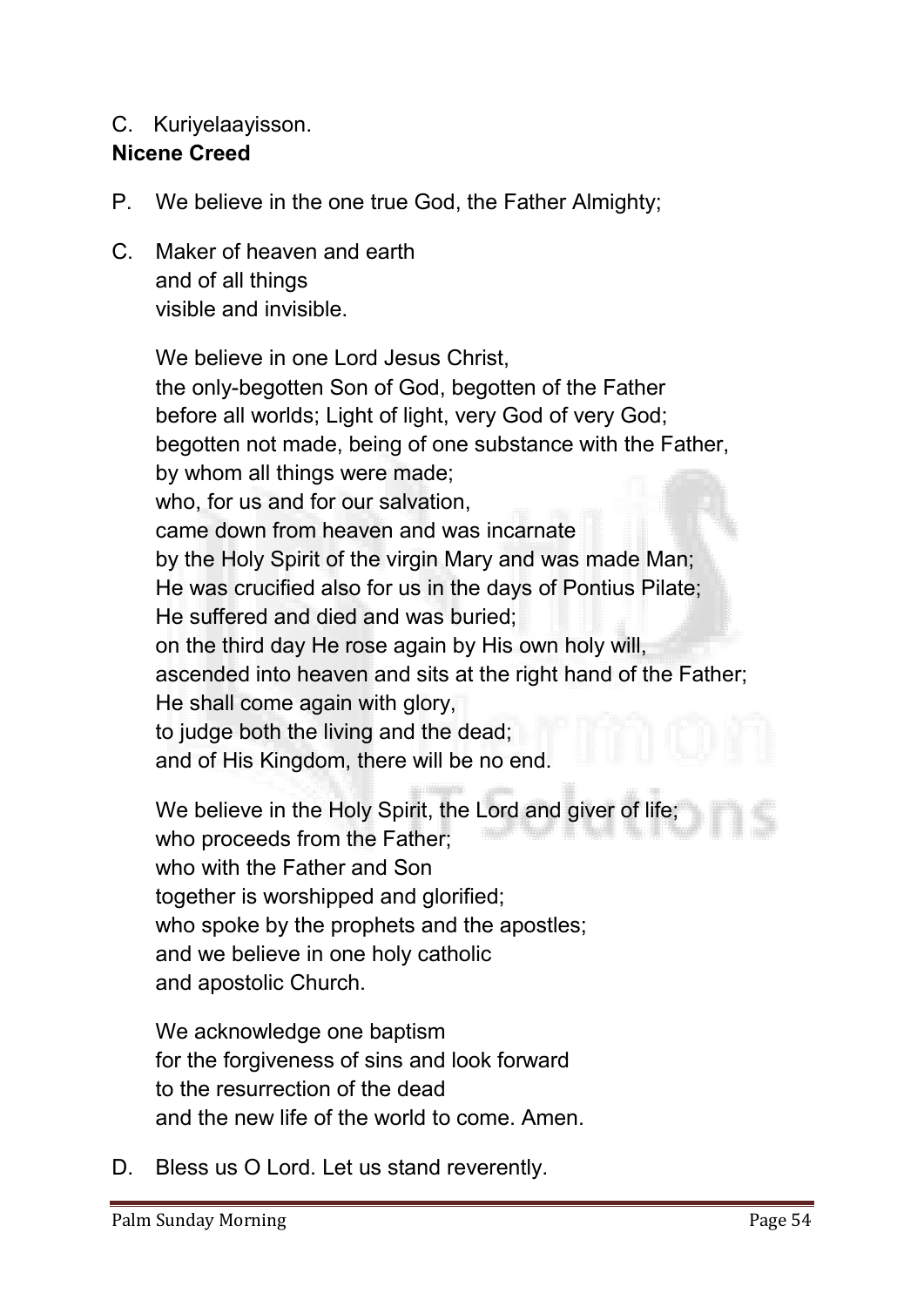# **C. Lord, have mercy.** Huthaama (Pg.30)

**P. Njangalude Karthaavum, njangalude Dhaivavume, ennekkum Ninakku sthuthi, Ninakku sthuthi, Ninakku sthuthi.**

**Njangalude Karthaaveshu Mashihaaye, Ninte krupayaalum, dhaaraalamaaya karunayaalum, njangalude praarthanakal kettu, njangalude shushroosha kaikkollename.**

**Njangalude Karthaavum Dhaivavume, njangalude sahaayathinu Nee vannu, ennekkum njangale vishudharaakkename.** 

#### **Njangalude Karthaave,**

**njangalude shushroosha Ninakku ramyavum, njangalude namaskaaram Ninakku prasaadhakaravum, njangalude apeksha Ninakku sweekaaryavum, njangalude praarthana Ninakku bahumaanakaravum aayirikkename.** 

**Karthaave, Ninte anugrahangalum, karunakalum, sahaayangalum, krupakalum, dhaiveekamaaya Ninte sakala dhaanangalum, balaheenaraaya njangalude melum, balaheenathayulla njangalude vargathinmelum, vannu aavasichu, ennekkum paarkumaar-aakaname.**

**C. Amen.**

#### *(Allenkil)*

# Huthaama (Pg.31)

**P. Sathya vishwaasikalkku balamulla kottayaayi, pishaachukalku bhayankaravum, maalaakhamaarku bahumaanyavum-aaya Dhaiva Puthrante vandhyamaya sleeba, raapakal namme kaathu marachukollumaraakatte.**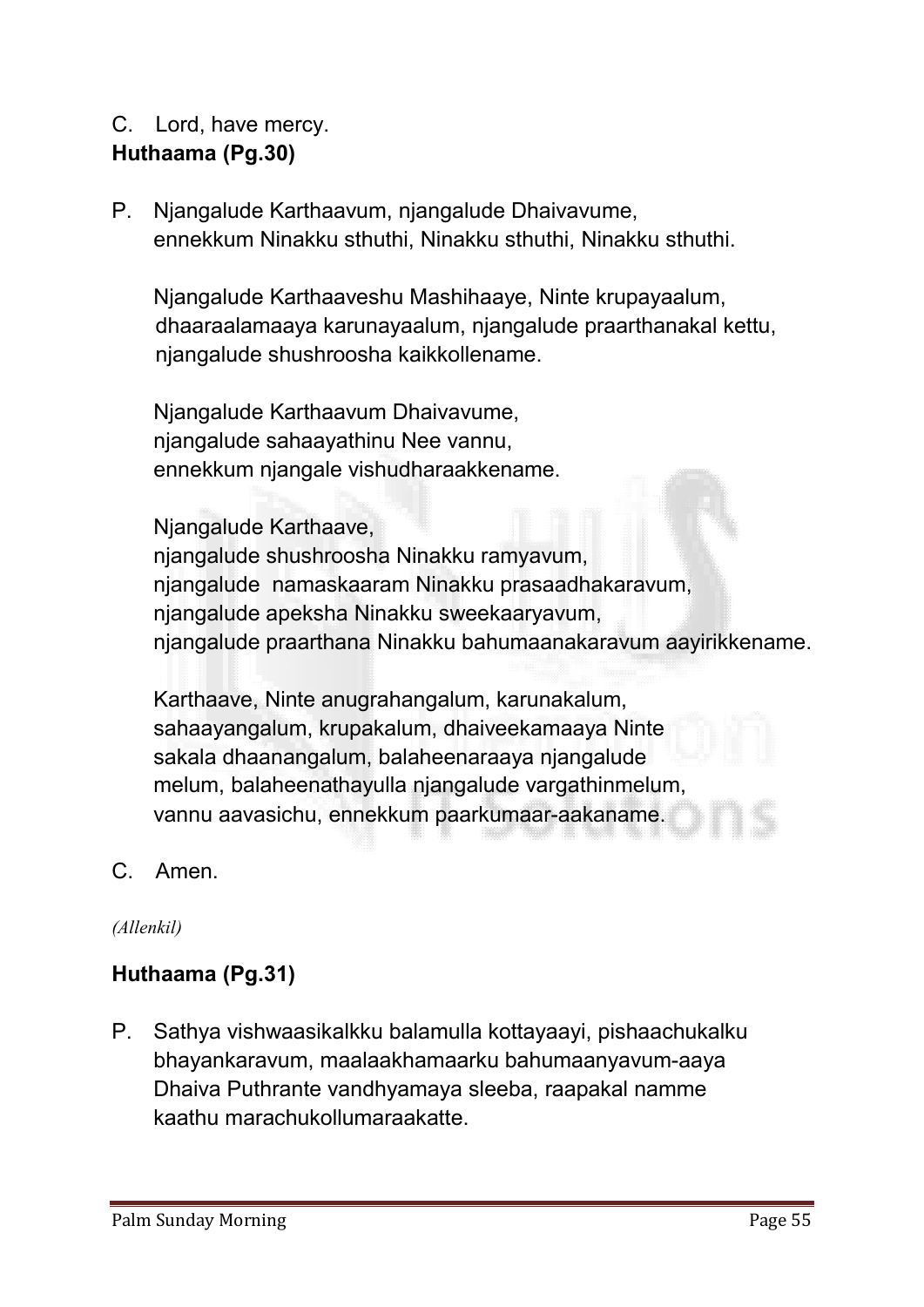# Closing Prayer

**P. Our Lord and our God, praise be to You forever, praise be to You, praise be to You.**

**Our Lord Jesus Christ, by Your grace and infinite mercy, hear our prayers and accept our worship.** 

**Our Lord and our God, come to our help and make us holy forever.** 

**Our Lord, may our worship be pleasing to You, our adoration agreeable, our supplications acceptable, and our prayers honourable to You.** 

**O Lord, may Your blessings, mercies, help, grace and all Your divine gifts, descend upon us who are weak, and dwell with the potentially weak humanity forever.**

**C. Amen.**

*(Or)*

# Closing Prayer

**P. May we be guarded and protected day and night by the glorious cross of the Son of God which is the strong fortress for true believers, the terror for devils and the glory of the angels.**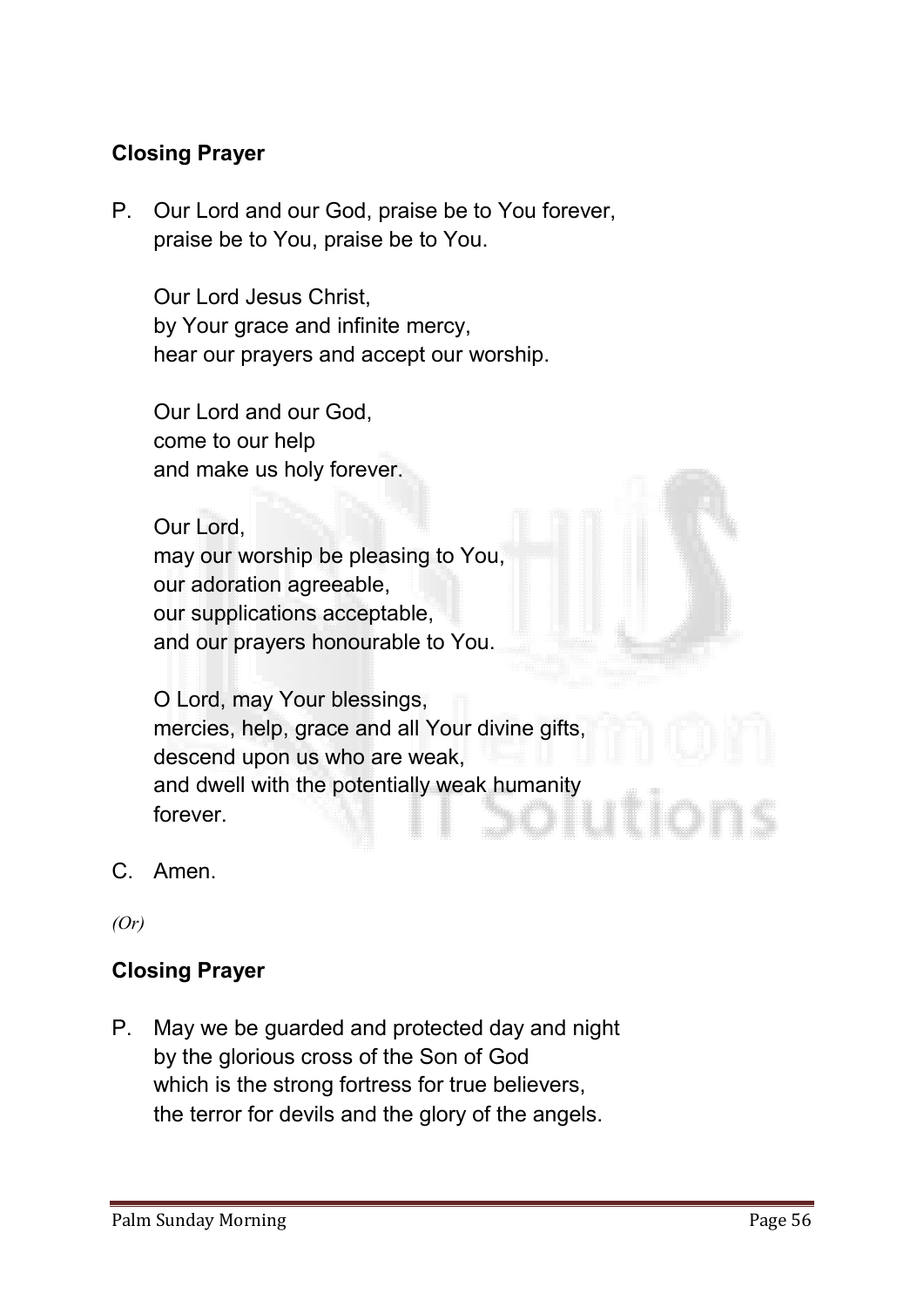**Dhushta manushyarude kopathil-ninnum, pishaachukaludeyum, avishwaasikaludeyum asooyayil-ninnum, upadhravakaram-aaya adhikaarangalil-ninnum, karunayillaatha yajamaananmaarude kaikalil-ninnum, rahasyavum, parasyavum-aaya sakala shathrukkalil-ninnum, Saathante kanikalil-ninnum, aathmaavineyum, shareeratheyum kleshipikunna dhurvikaarangalil-ninnum, paapathinte ella shakthiyil-ninnum, Karthaavu, namme veendeduthu, nammude aayushkaalam muzhuvanum, kaathu-kollukayum cheiyyumaaraakatte.**

**C. Amen.**

# Asheervaadham (Pg.31)

**P. Aakaashavum, bhoomiyum srshticha Karthaavinaal, ningal ellaavarum anugraheethar-aakunnu.**

**Athmeeyamaaya ee shushrooshayil, njangalodu-koode orungi vannu sambandhicha ellaavareyum, Dhaivamaaya Karthaavu anugrahichu, shudheekarikatte.**

**Pithaavum, Puthranum, Parishudha Roohaayum aaya Dhaivam, balaheenathayum, kuravumulla nammude praarthanakal, unnathamaaya Thante simhaasanathin munpaake, kelkkukayum, kaikkollukayum, cheiyyumaaraakatte.**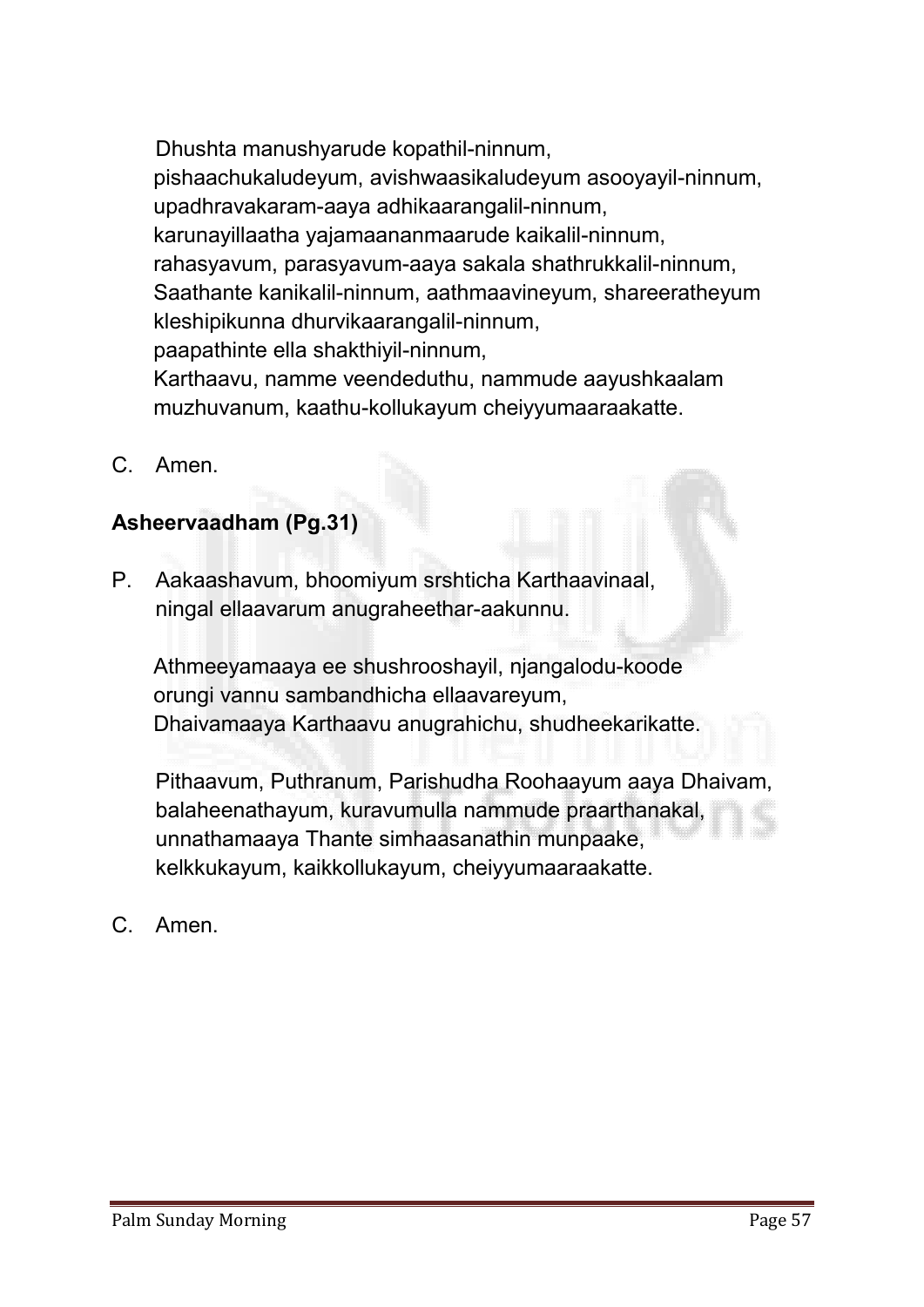**May the Lord save us and protect us all through our lives, from the wrath of evil human beings, the envy of Satan and non-believers, harassing authorities, the clutches of merciless superiors, all known and unknown enemies, the snares of Satan, evil desires that affect both body and soul and all the powers of sin.**

**C. Amen.**

#### **Benediction**

**P. Blessed are you by the Lord, who made the heavens and the earth.** 

> **May the Lord God bless and sanctify all of you, who have come prepared, and joined us in this spiritual worship.**

**May our humble and inadequate prayers, be heard and accepted before the glorious throne of the Triune God, the Father, the Son and the Holy Spirit.**